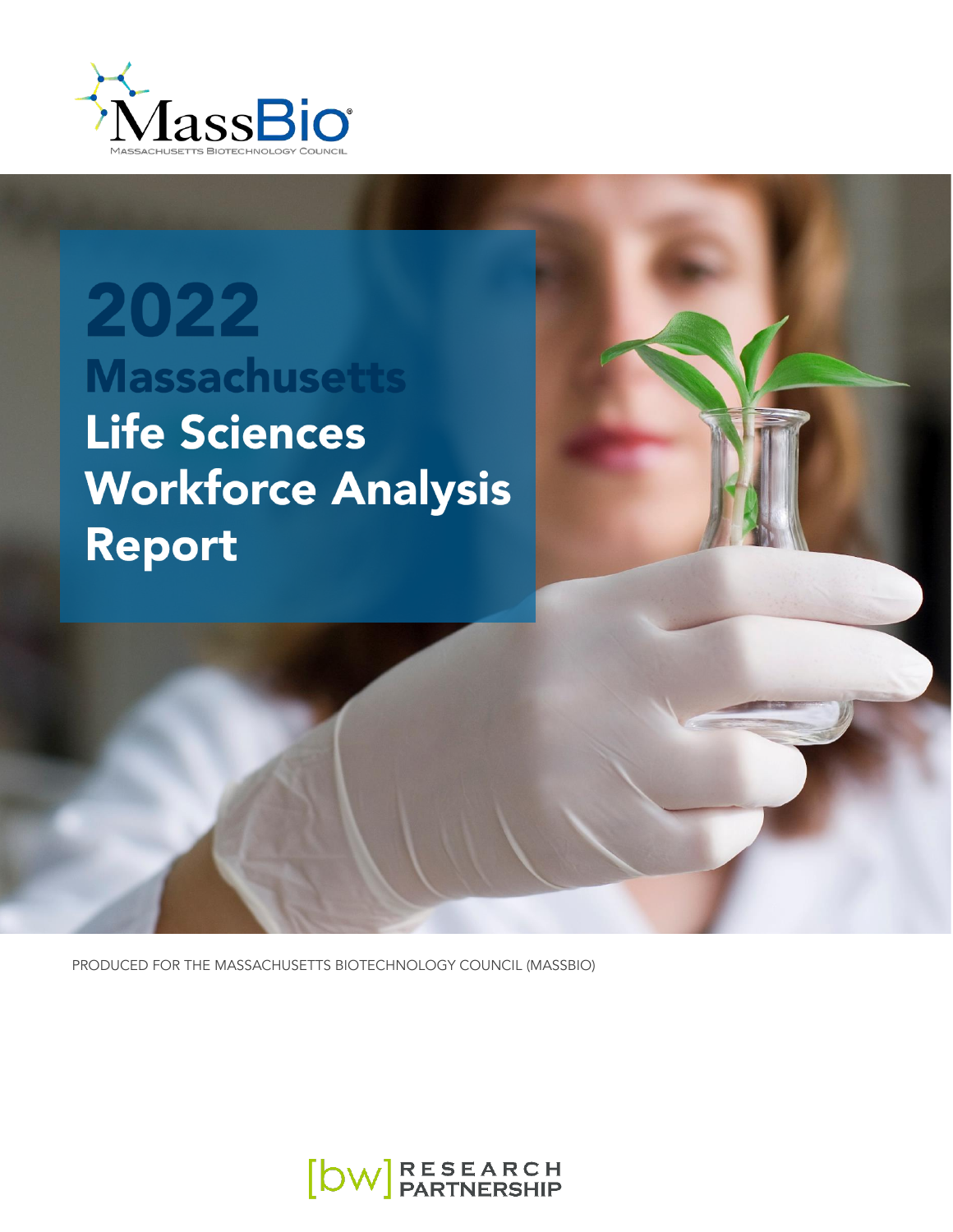## **Table of Contents**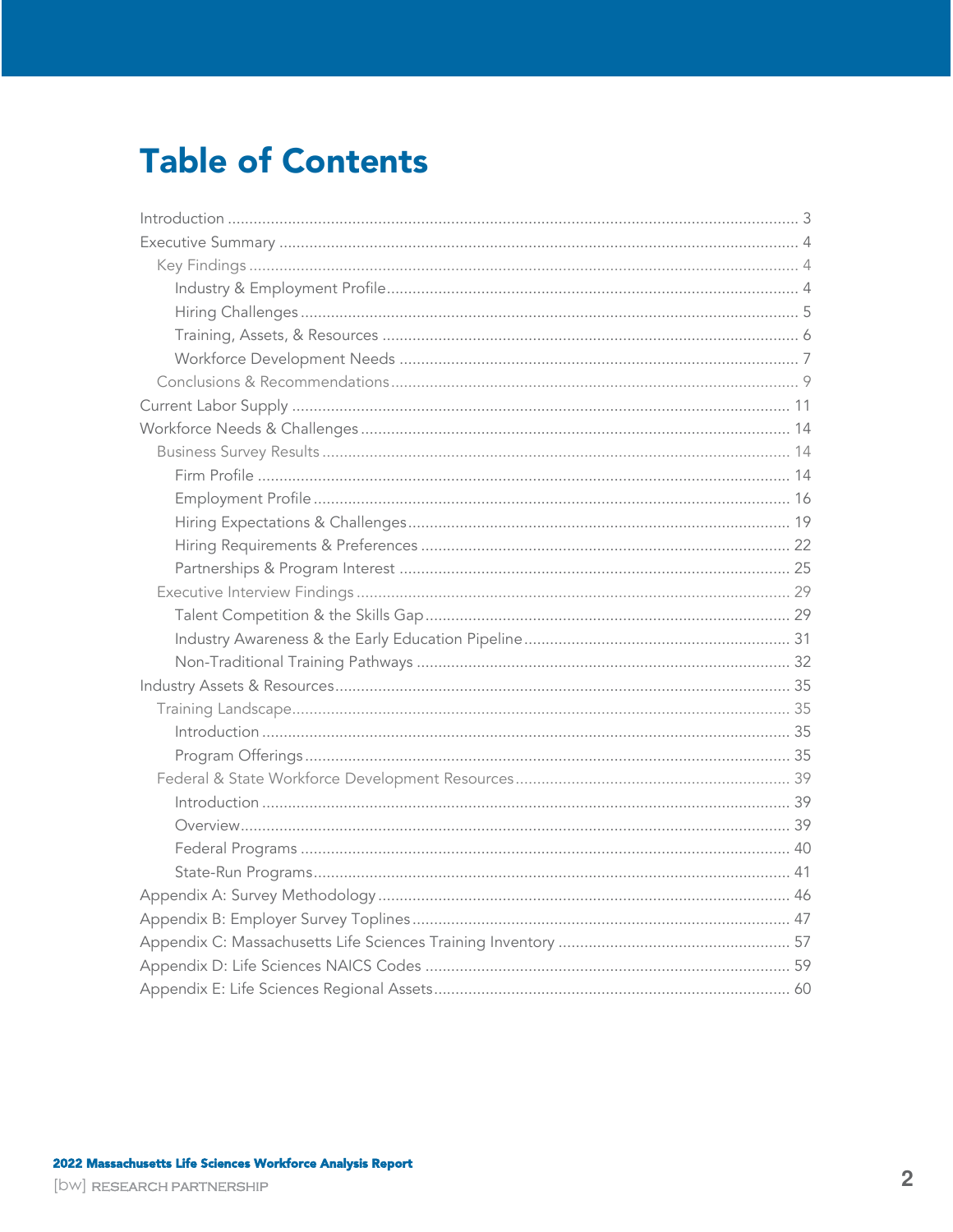# <span id="page-2-0"></span>Introduction

The Massachusetts Biotechnology Council (MassBio) commissioned BW Research Partnership to conduct primary and secondary research identifying the workforce needs and challenges within Massachusetts' life sciences industry. Released in August 2021, MassBio's report—The 2021 Industry Snapshot—highlights the significant growth anticipated in this industry over the next several years. Conservative estimates identify a near-term demand of up to 40,000 new workers by 2024.<sup>1</sup>

Massachusetts' life sciences industry is a significant segment of the statewide economy, with marked revenue, wage, employment, and venture capital growth. Recent investments over the last couple years have propagated this growth trend, further expanding the life sciences footprint in Massachusetts. To meet the workforce demands of a rapidly growing industry, however, employers require access to a streamlined and connected talent pipeline. Investments, partnerships, and program development that ensure K-12 access and awareness, appropriate skills training, greater diversity, and regional equity, as well as on-the-job and other experiencebased opportunities can help the state to meet these projected workforce demands.

The primary objectives of this research effort are as follows:

- 1. Understand hiring expectations and challenges for life sciences businesses in Massachusetts
- 2. Identify specifics skillsets, certification, experience, and degree outcomes that are required and preferred by life sciences employers
- 3. Highlight opportunities for partnership or program development

The research presented here is a synthesis of surveys and interviews with life sciences employers in Massachusetts as well as a review of secondary data on current labor market trends, the life sciences training landscape, and federal and state workforce programs.

For more information on the employer survey methodology, please refer to Appendix A of this report.

Our sister organization, MassBioEd, produced the 6<sup>th</sup> Annual Massachusetts Life Sciences Employment Outlook. The report spotlights the full size of the Massachusetts Life Sciences sector like never before. It complements MassBio's Workforce Analysis Report by breaking down types of jobs that are growing and where talent is being produced using state and federal employment data for the booming Massachusetts Life Sciences workforce and comparing it to the Massachusetts labor market and Life Sciences in the United States. The report provides best practices and recommendations for industry and its workforce and talent development partners to diversify the short- and long-term talent pool of the sector. MassBioEd's 2022 Massachusetts Life Sciences Employment Outlook can be downloaded here: [https://www.massbioed.org/labor](https://www.massbioed.org/labor-market-information/)[market-information/.](https://www.massbioed.org/labor-market-information/)

<sup>&</sup>lt;sup>1</sup> Massachusetts Biotechnology Council. 2021 Industry Snapshot. August 2021. <u>https://www.massbio.org/wp-</u> [content/uploads/2021/08/2021-INDUSTRY-SNAPSHOT\\_FINAL.pdf.](https://www.massbio.org/wp-content/uploads/2021/08/2021-INDUSTRY-SNAPSHOT_FINAL.pdf)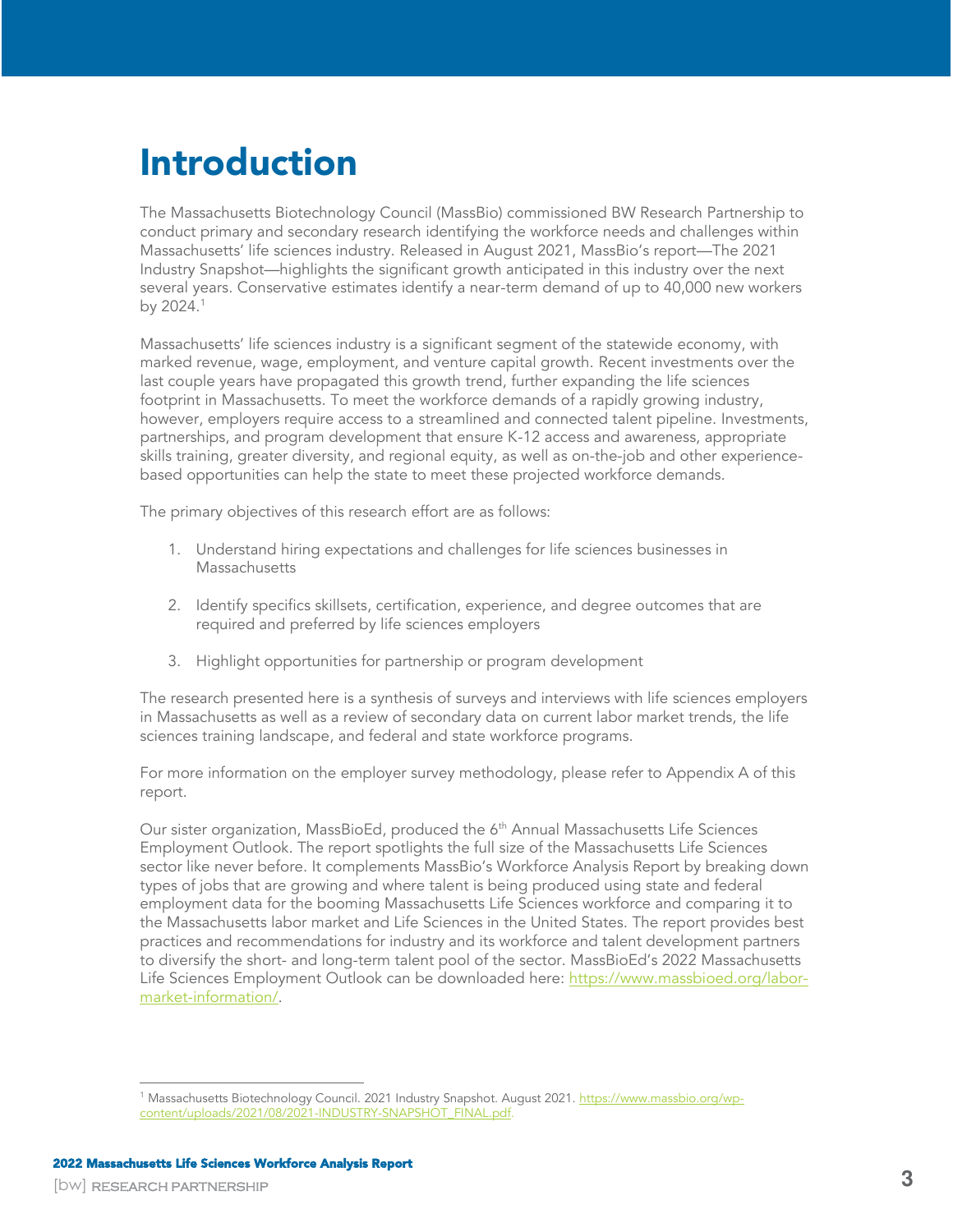## <span id="page-3-0"></span>Executive Summary

## <span id="page-3-1"></span>**Key Findings**

## <span id="page-3-2"></span>**INDUSTRY & EMPLOYMENT PROFILE**

### Main Takeaway

Overall, Massachusetts' life sciences industry is a strong and growing cluster. The data illustrate both historical and projected future growth as well as a significant competitive advantage in life sciences that is unique to the region. Research and development (R&D), hospitals, and pharmaceutical manufacturing are central to Massachusetts' life sciences labor market.<sup>2</sup> Altogether, these sectors account for almost nine out of every 10 life sciences jobs in Massachusetts (87.0 percent). At the end of 2021, there were a total of almost 93,000 jobs across R&D firms, hospitals, and pharmaceutical manufacturing companies in the state. Biotechnology R&D tops the list, accounting for roughly 56,800 total jobs at the end of 2021, or just over half of all life sciences workers; this sector is also 9.4 times more concentrated in Massachusetts compared to the national average (see [Table 1\)](#page-11-0).

The life sciences labor market has more than doubled in size over the last decade and a half. Life sciences employment has grown by almost 60,500 jobs from 2006 through 2021 a growth rate of 131.1 percent in 15 years. To date, there are 106,600 life sciences employees across Massachusetts.

Job growth in the life sciences industry far outpaces other industry sectors and the statewide average. Between 2006

and 2021, Massachusetts' labor market grew by 6.9 percent, compared to a 131 percent growth rate for the life sciences industry. Growth in life sciences outpaces job growth in utilities, education, construction, retail trade, and finance and insurance. With the additional lab and manufacturing space set to come online by the end of 2024, employment projections estimate a near-term demand of up to 40,000 new workers by 2024. $^3$ 

Of the top life sciences occupations, data science and biotech jobs have seen the greatest growth over the last several years. Specifically, the following occupations grew by 28 to 87 percent between 2015 and 2021: biological scientists, biochemists and biophysicists, natural sciences managers, medical scientists, biological technicians, software developers, and computer and information systems managers. Many of these jobs are also significantly more concentrated in Massachusetts compared to the national average (see [Table 2\)](#page-12-0).

Most surveyed life sciences firms expect to grow their workforce over the next 12 months with both entry- and non-entry-level new hires. More than three-quarters of firms indicated that they would be hiring more workers in the coming year (77.9 percent). Most companies are seeking to

 $2$  For a definition of the life sciences industry and employment percent contributions used for this report, please see Appendix D.

<sup>&</sup>lt;sup>3</sup> Massachusetts Biotechnology Council. 2021 Industry Snapshot. August 2021. <u>https://www.massbio.org/wp-</u> [content/uploads/2021/08/2021-INDUSTRY-SNAPSHOT\\_FINAL.pdf.](https://www.massbio.org/wp-content/uploads/2021/08/2021-INDUSTRY-SNAPSHOT_FINAL.pdf) Conservatively, the projections assume two employees per 1,000 square foot.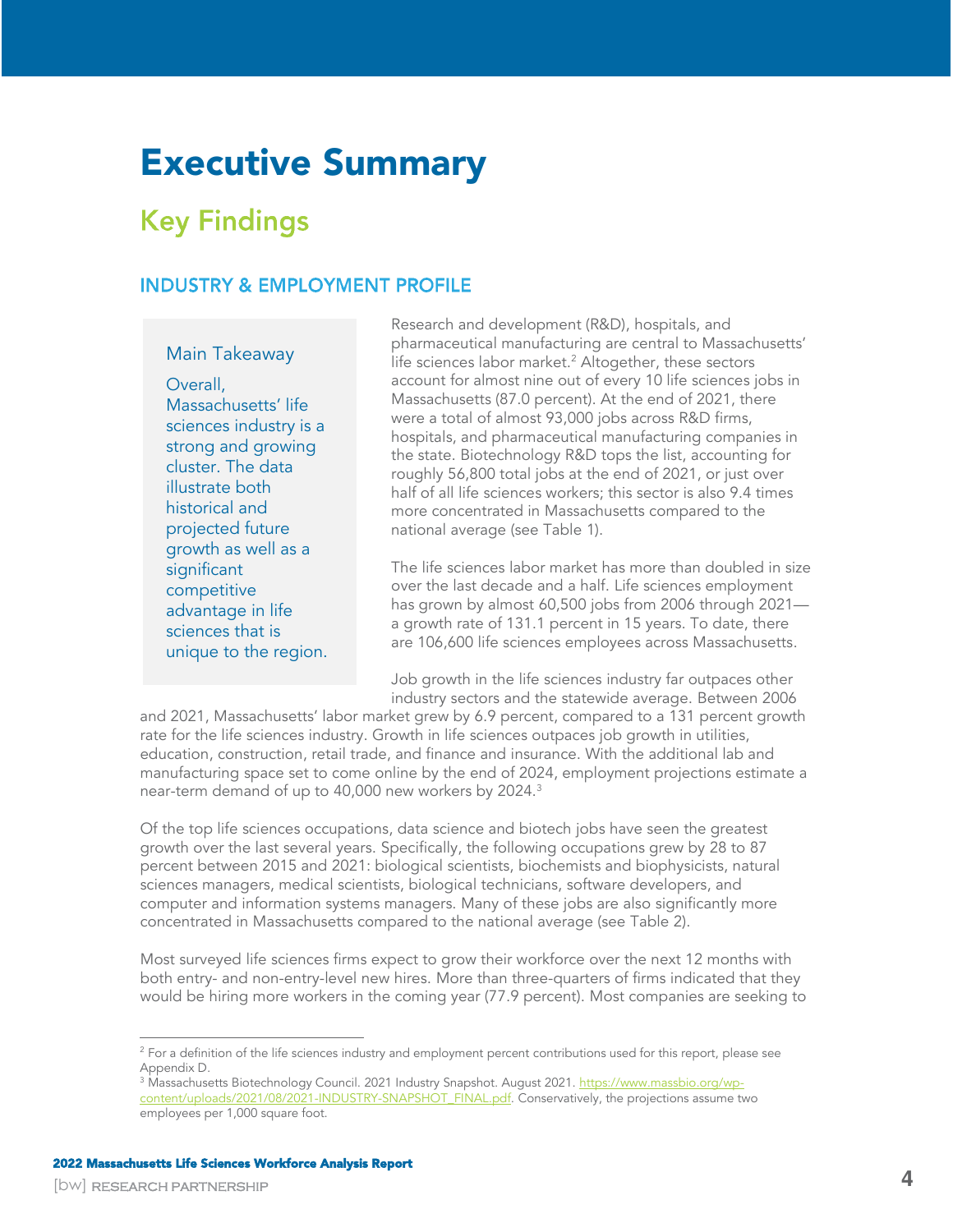fill both entry- and non-entry-level positions (81.9 percent), though a few respondents indicated that they are only hiring for entry-level (1.4 percent) or non-entry-level positions (16.7 percent).

## <span id="page-4-0"></span>**HIRING CHALLENGES**

#### Main Takeaway

Despite strong growth expectations, concerns regarding talent supply are creating bottlenecks in Massachusetts' life sciences industry. Employers report talent competition, up titling, wage inflation, and a skills and experience gap that is resulting in significant hiring difficulties.

Firms have had difficulty filling open entry- and non-entrylevel positions over the last 12 months. In general, it has been more difficult to fill non-entry-level positions; 94.2 percent of businesses reported some level of hiring difficulty when trying to find qualified candidates for nonentry-level roles. At the same time, just under threequarters of firms also indicated some level of hiring difficulty when trying to find qualified entry-level candidates (73.5 percent).

Insufficient supply and industry experience are the top reasons for reported hiring difficulty. In general, firms noted that a small applicant pool and lack of experience or industry-specific knowledge contributed to hiring difficulty for both entry- and non-entry-level positions. These two topped the list of reasons for hiring difficulty. Additionally, firms also noted that insufficient non-technical skills and competition from other life sciences companies was contributing to difficulties filling open positions.

Talent competition is high in Massachusetts' life sciences

industry. Firms are facing competition from other life sciences companies in Massachusetts and out-of-state as well as competition from big tech for data science-related talent. Because of this, many firms are employing creative ways of attracting and retaining talent, including increasing wages, improving benefits packages, adding tuition and relocation assistance, and offering remote work options.

Up titling and wage inflation are major contributors to talent competition in Massachusetts' life sciences industry. Small and large firms indicated this as a major issue for recruitment and retention; the prevailing attitude is that there is always a company that is willing to pay more or offer a better title to potential candidates.

There is a skills and experience gap between firm expectations and available or prospective hires. Across both entry- and non-entry-level roles, firms indicated that the title and salary levels they are hiring for often do not match the skills prospective hires are able to confidently execute.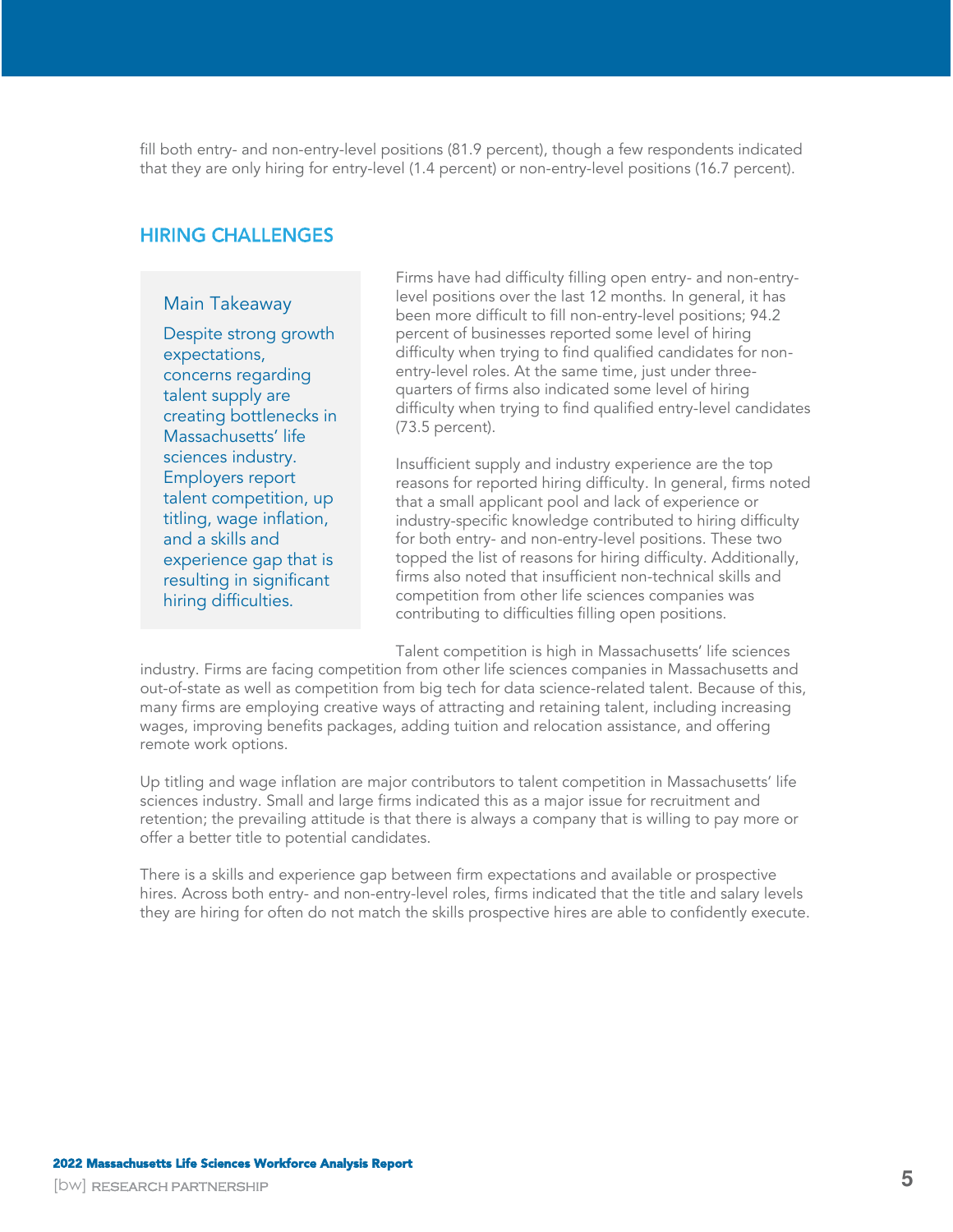## <span id="page-5-0"></span>**TRAINING, ASSETS, & RESOURCES**

### Main Takeaway

Life sciences firms benefit from an active training network and a number of federal and state-run programs and resources supportive of Massachusetts' life sciences cluster, including financial and employee recruitment support.

### Training Landscape

This analysis focused on pathways that do not require a four-year degree and as such, does not include life sciences degree programs at universities in Massachusetts. The focus on nonfour-year degree pathways is key for expanding the pipeline of available workers, especially those from underrepresented communities, while engaging community colleges in supporting life sciences workforce development initiatives. For more information, please refer to the Industry Assets & Resources section of this report.

Most non-four-year life sciences programs in Massachusetts aim to provide scientific background and training for careers in biotechnology and biomanufacturing, particularly for biological technicians. Both Quincy College and the Biomanufacturing Education and Training Center (BETC) at Worcester Polytechnic Institute (WPI) currently offer the most biomanufacturing programs, while Middlesex Community College (MCC) leads the charge in biotechnology training. Overall, community colleges currently have the highest number of non-four-year life sciences training programs. Associate degrees are the most popular outcome of Massachusetts' non-four-year life sciences training programs, with MCC and MassBay Community College being the top two institutions for associate degrees. Benjamin Franklin Institute of Technology (BFIT), the only private college on the list of community colleges, is still developing an associate program that would cover biotechnology and biomanufacturing.

Middlesex County currently leads the state in the total number of non-four-year life sciences training programs. Training in the county takes place in apprenticeship, internship, research, and academic settings leading to varied certificate, degree, and experience outcomes. In particular, Middlesex, Norfolk, and Suffolk—counties with the highest number of training programs and the most growth for research and development (R&D) jobs—are well-positioned to supply talent for biotechnology positions. At the same time, Worcester and Middlesex, the counties with the highest growth for biomanufacturing jobs, represent half of the identified biomanufacturing training programs.

### State & Federal Workforce Development Resources

There are a variety of state and federal financial assets, programs, and resources to support the life sciences industry. Public tax credits, grants, tax exemptions, capital funding, wage reimbursement, and investments, including the suite of programs administered by the Massachusetts Life Sciences Center (MLSC), are available to support qualifying life sciences businesses in Massachusetts. Broadly, these mechanisms include supporting recruitment and workforce development, broadening equity and workforce diversity, supporting entrepreneurship, and creating jobs. For more detailed information, see [Table 8](#page-40-1) and [Table 9.](#page-42-0) In addition, other states, including New Jersey, California, Pennsylvania, and Rhode Island also have strong life sciences support mechanism. For more information on these policies, please refer to Appendix E.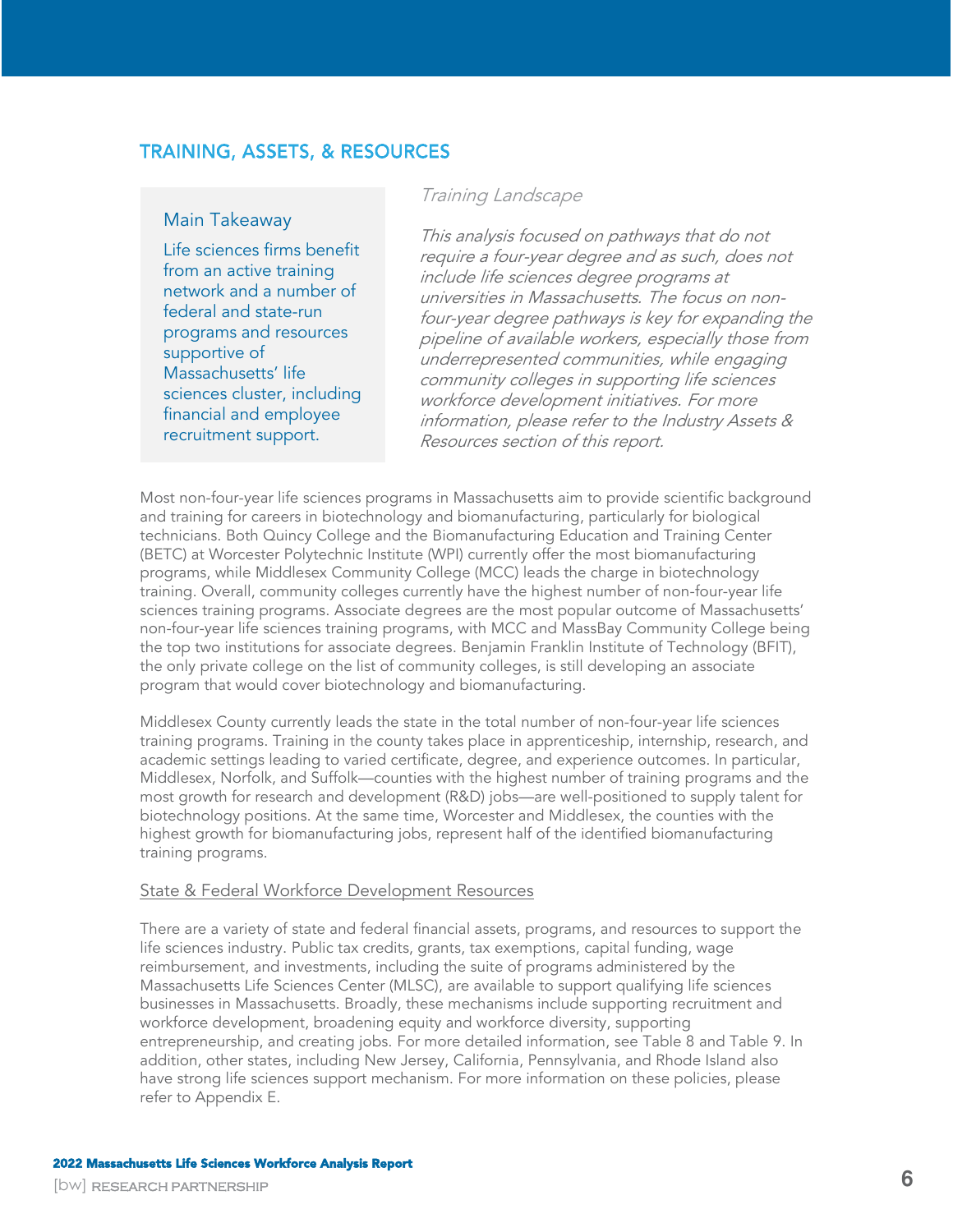Programs offering "general support" are most common, though there are a significant number of federal and state programs that support recruitment, training, and employee retention. "General support" programs provide broad support to the life sciences industry through tax credits, tax exemptions, cost sharing benefits, and unemployment benefits. About a quarter of identified assets and resources (23.1 percent) support life sciences businesses with recruitment of employees and interns. These programs assist life sciences businesses in attracting new talent through sponsored internships and apprenticeships, wage reimbursement, and targeted grant programs.

There are also a number of programs focused on increasing equity and workforce diversity within Massachusetts' life sciences industry. Equity-focused programs account for 11.5 percent of all programs; these programs sponsor internships targeting recruitment in underserved communities, wage reimbursement, and grants for female-led early-stage life sciences companies.

## <span id="page-6-0"></span>**WORKFORCE DEVELOPMENT NEEDS**

### Main Takeaway

Traditional channels will be unable to meet the supply gap for Massachusetts' life sciences industry. Increasing outreach and awareness, offering applied learning opportunities, new biotech modules, and nonfour-year degree opportunities as well as expanding access to disadvantaged and underrepresented communities will be key to closing the supply gap and expanding the funnel of talent for life sciences employers.

Though the majority of employers prefer entrylevel candidates with a Bachelor's degree, many are willing to hire applicants with less than a Bachelor's degree and have done so in the past. About seven in 10 surveyed firms indicated that they prefer entry-level applicants to have a Bachelor's degree (70.6 percent), but only 58.8 percent actually require a Bachelor's degree. In fact, about one-third of surveyed employers indicated that their required level of education for entry-level candidates is an Associate's degree or less, which includes a certification or postsecondary nondegree award or a high school diploma/equivalent. Just over half of firms indicated that they would hire an entry-level applicant with less than a Bachelor's degree (50.6 percent), and 62.4 percent have previously hired an applicant with less than a Bachelor's degree for an entry-level position.

Unclear or unpredictable training pipelines and information gaps are resulting in a hiring

bottleneck for entry-level talent. Low awareness or access to information among middle and high school students is contributing to fewer entrants into the life sciences labor market. Employers indicated the need to engage students early on in their educational careers, highlighting the employment options available in the life sciences industry. Educational partnerships and outreach are key to developing these long-term workforce pipelines.

Internships, co-ops, and apprenticeships are valuable models for bridging the information and experience gap in the industry. Many employers indicated their preference for entry-level candidates with on-the-job and experiential training. In particular, Northeastern graduates with co-op experience were identified as the most sought-after candidates; Worcester Polytechnic Institute graduates were also identified as well-prepared for their roles. Out of a list of potential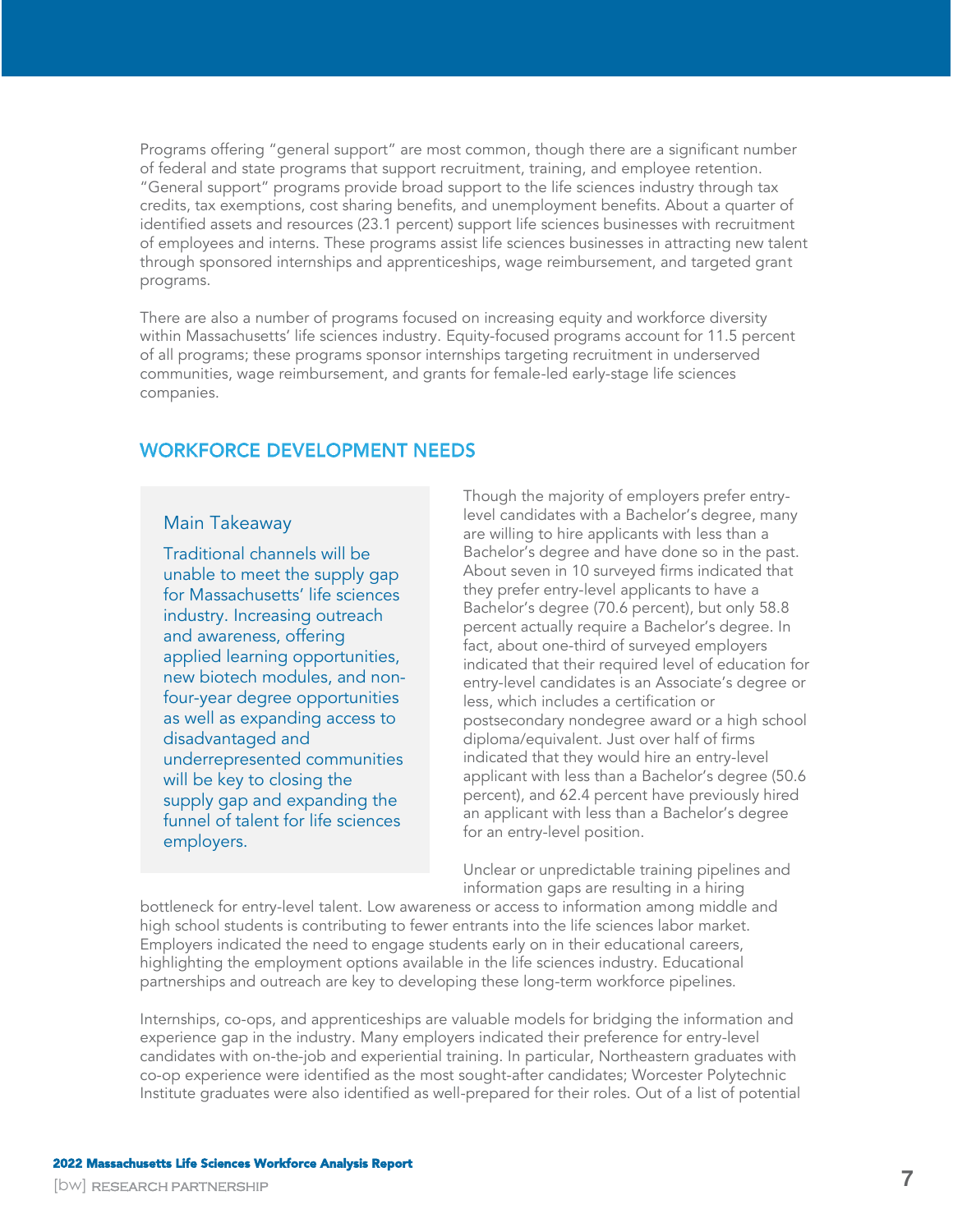program and resource offerings which included mentorships, career days, and wage reimbursement, 43.2 percent of firms indicated interest in an apprenticeship-type program for their future employees.

Community colleges are valuable sites of potential investment for non-traditional workforce development (i.e., hiring for people without four-year degrees). While most job postings require at least a bachelor's degree for certain entry-level positions, companies are interested in reevaluating their hiring structure to include more candidates without four-year degrees. While some companies already work with community colleges, some of those which did not highlight their willingness and enthusiasm to partner with community colleges to hire candidates with associate degrees. One interviewee suggested that community colleges are valuable for the certification options they offer, as any employee could enroll in a certification course to upskill for future roles within the company.

Companies identified manufacturing and quality control functions as the most likely spaces for non-traditional training initiatives to be implemented successfully. Companies have already reevaluated the minimum qualifications for these positions. Hires without 4-year degrees can be successful in these roles, but employers noted that a scientific background is instrumental for their success in the training program. Certificates, lab experience, and associate degrees were identified as sources for people to develop a science foundation for these roles.

Certificates from two-year colleges are especially important for entry-level candidates. Seven in 10 employers indicated that certificates in specialized topics from two-year colleges covering topics such as cell culture or biomanufacturing are important for entry-level applicants (69.1 percent). Third-party certifications, including RAPS and Six Sigma, are also important to 48 percent of surveyed employers.

Life sciences firms largely partner with 4-year universities for recruitment efforts, but less so with community colleges, high schools, or vocational technical skills. Six in 10 employers reported partnering with 4-year universities such as Northeastern, Harvard, and the Massachusetts Institute of Technology to recruit talent for open positions (61.7 percent). Fewer than 20 percent of firms also indicated partnering with both in-state and out-of-state community colleges (19.8 percent), high schools (11.1 percent), and vocational technical schools (7.4 percent). About a quarter (25.9 percent) of firms do not partner with any training providers or educational institutions for recruitment.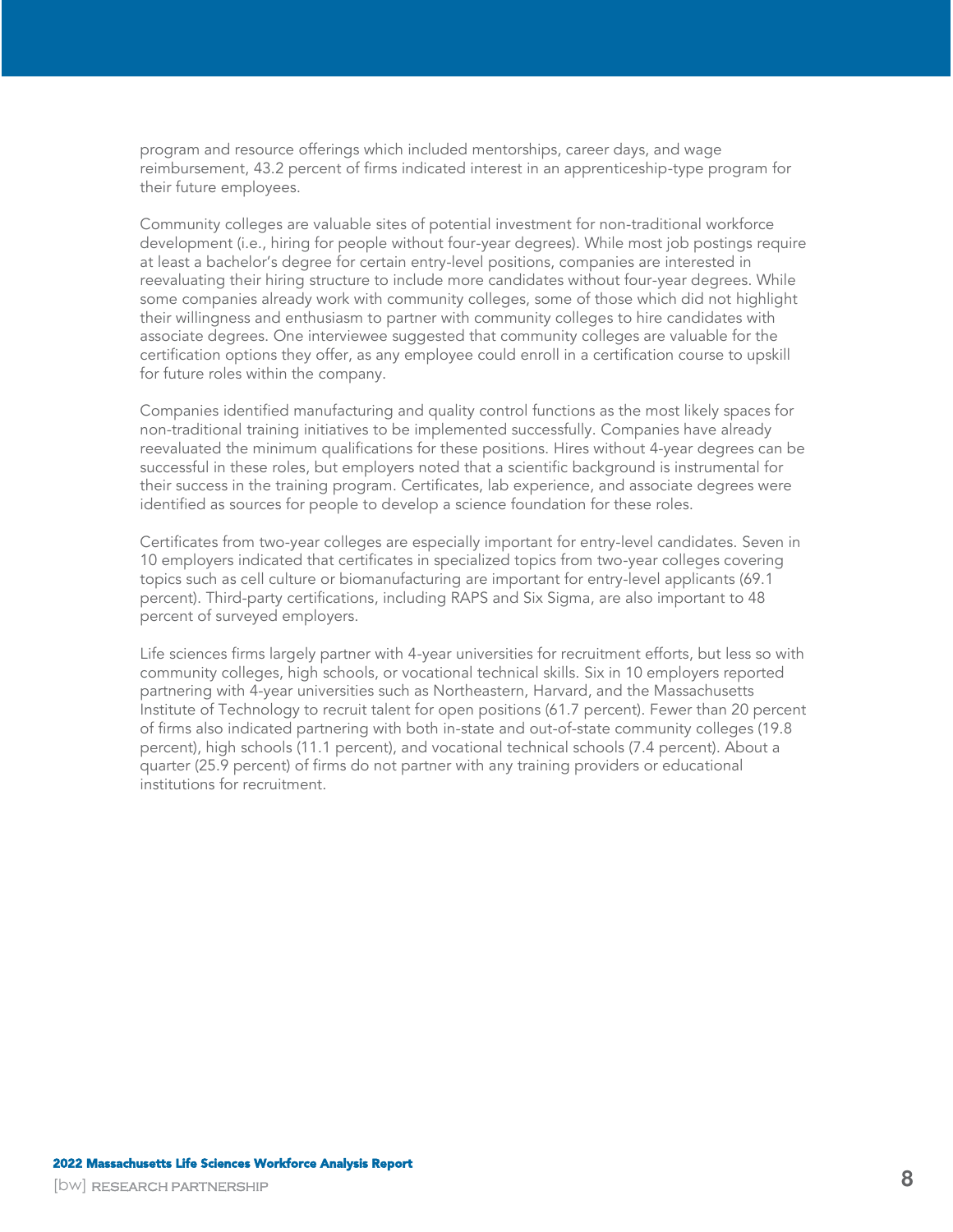## <span id="page-8-0"></span>**Conclusions & Recommendations**

There are several key themes that converge across the high-level data findings in this report to produce a number of strategic recommendations. Namely, Massachusetts is expected to see significant workforce demand in the life sciences industry—by some estimates, the industry will require 40,000 new workers over the next couple years<sup>4</sup>—and the industry must re-think the current workforce development pipeline for life sciences occupations to meet it, prioritizing regionalization and diversity.

Beyond the significant growth rate, life sciences firms are faced with labor market competition from out-of-state firms and other industries, such as information technology and data science. Given that employers project to see growth across several different entry- and non-entry-level positions over the next couple years as well as the significant hiring difficulties attributed to a small applicant pool and lack of experienced or qualified applicants, the life sciences industry will require significant workforce development support mechanisms from the state, educational institutions, and other workforce development stakeholders.

### Short-Term Interventions

In the short-term, there are a number of interventions that can provide a relief valve for life sciences firms in Massachusetts:

Add contextualized biopharma-specific modules to existing four-year degree programs. Degree programs where a need exists in the sector, such as accounting and marketing, may consider adding additional courses or modules to their existing course frameworks specifically geared toward the life sciences industry. These could include the addition of biopharma-specific courses or modules into existing course frameworks that are geared towards skills in the life sciences industry, such as accounting with pharmacy or biotech applications.

Scale up short-term, customized certification programs that align with employer needs. Education providers can consider scaling customized certification programs, such as successful programs like MassBioEd's Life Sciences Apprenticeship Program, Gloucester Marine Genomics Institute (GMGI), and Just-A-Start, that are based on the specific skill, knowledge, and educational needs of different types of companies in Massachusetts' life sciences industry. These programs are short-term in nature, allowing workers to either transition into the life sciences industry with the appropriate skills or enter the industry with a minimum of the requirements to begin working on the job immediately.

Increase laboratory or hands-on experience in educational settings. Investment in physical space and programs to allow increased access to lab time would ensure that incoming life sciences workers have the hands-on training needed to enter a lab setting. Lab experience programs may be designed to include a core curriculum plus a one- to two-year apprenticeship where individuals may work part-time and spend the rest of their time in school or in lab modules. Such a learn-and-earn model would be similar to union apprenticeships for trade positions.

Expand internship programs with life sciences companies. To build on the success of the Massachusetts Life Science's Internship Challenge program and Project Onramp would require increased partnerships among high schools, community colleges, workforce development agencies, and life sciences firms. An active network of stakeholders could create a pipeline of

<sup>&</sup>lt;sup>4</sup> Massachusetts Biotechnology Council. 2021 Industry Snapshot. August 2021. <u>https://www.massbio.org/wp-</u> [content/uploads/2021/08/2021-INDUSTRY-SNAPSHOT\\_FINAL.pdf.](https://www.massbio.org/wp-content/uploads/2021/08/2021-INDUSTRY-SNAPSHOT_FINAL.pdf)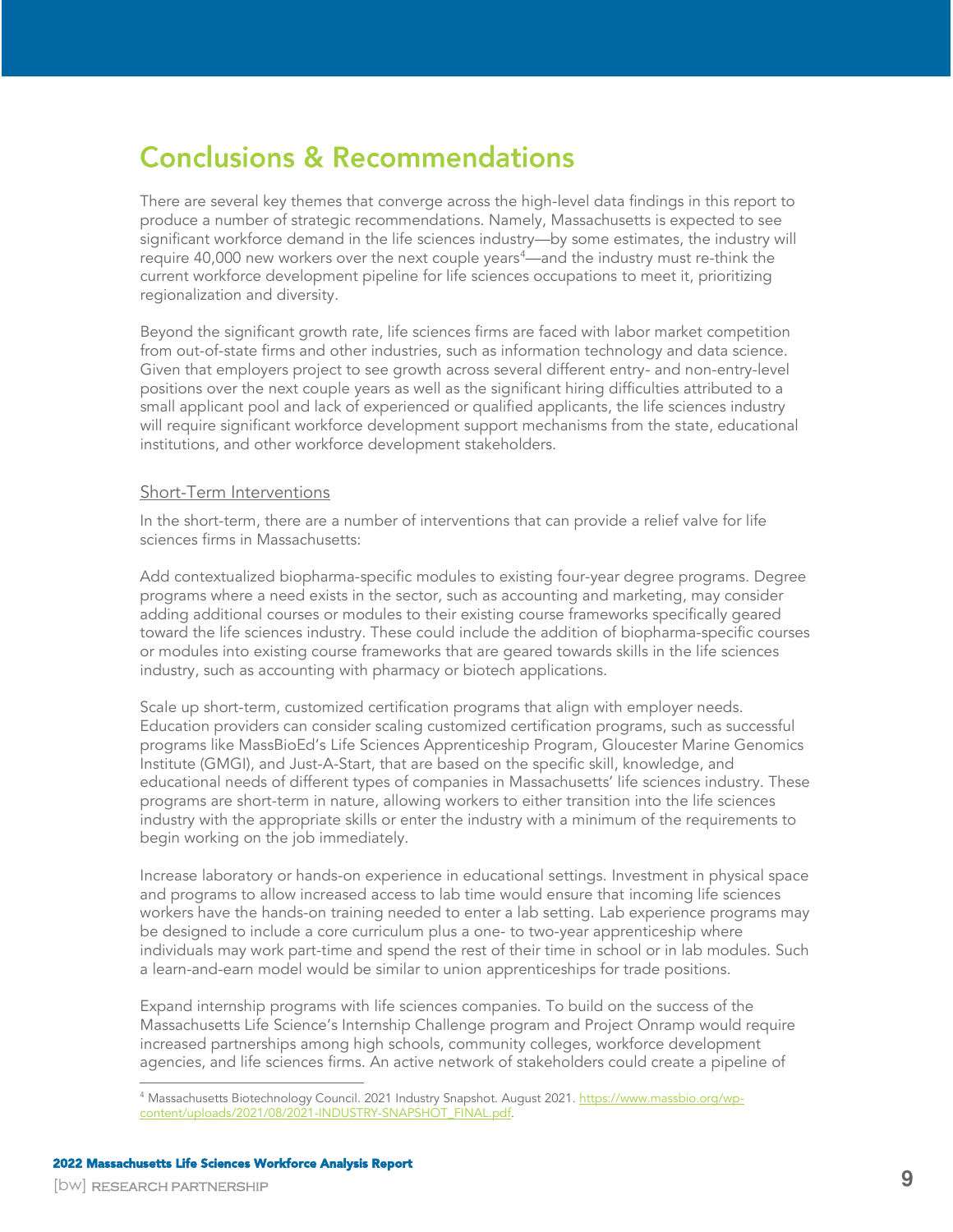diverse talent from high schools, community colleges, and workforce development organizations that connect jobseekers to internships at life sciences firms across the state. MassBio could seek out additional scalable internship programs and advocate for continued state funding.

Grow role-specific certification programs. These programs would be designed with region- and firm-specific needs in mind to meet industry needs focused on cell and gene technologies, manufacturing, regulatory, QA, QC, and other manufacturing roles. These types of certification programs should be developed in conjunction with community colleges to take advantage of regional resources and networks.

While the above recommendations can provide some short-term relief, there are larger workforce issues that must be recognized in order to meet industry needs over the coming years. Most importantly, employment growth in the life sciences industry presents a significant opportunity to advocate for inclusive workforce development planning that targets traditional disenfranchised or underrepresented communities. These types of workforce development efforts must meet residents where they are at, providing support mechanisms to alleviate the trauma of poverty and create pathways that include the ability to earn-and-learn in a true apprenticeship-style program.

### Long-Term Strategy

To re-think the current workforce development pipeline for life sciences occupations as this report indicates, the ecosystem must move away from four-year degrees and more towards apprenticeship-style programs, particularly for the manufacturing sector. MassBio, along with other key stakeholders, must support and advance an earn-and-learn program that is focused on the "job" aspect, as opposed to the "training" aspect. This program would immediately support a living wage for individuals, providing them with the opportunity to build their skills and experience—similar to the construction and building trades—while simultaneously supporting themselves and their families. Such a program would likely include a combined effort of on-thejob and classroom or lab training. The following are some final key takeaways and recommendations that must be coupled with diversity-focused workforce development initiatives for Massachusetts' life sciences industry:

- 1. Create partnerships with Minority Serving Institutions (MSIs). Throughout program development, concerted efforts must be made to ensure partnership with federally designated minority serving institutions, either through their specific program offerings or generally, ensuring adequate representation of MSIs in workforce planning efforts moving forward.
- 2. Develop a central organizing workforce institute run by MassBio. To ensure maximum efficiency and programmatic success, all activities—from the coordination and facilitation of discussions with industry and academia to the creation of new modules and shortterm certification programs—must be run or managed under a single organizing body. MassBio can act as a leading convener, bringing together university, academia, workforce development, industry, and government agencies, creating alignment amongst stakeholders.
- 3. Enlist state support through financial resources. The above efforts will require significant investment, much of which can be provided through state programming and funds. The state can mobilize significant financial resources to support upward mobility for individuals from disenfranchised populations, transition them into long-term sustainable careers.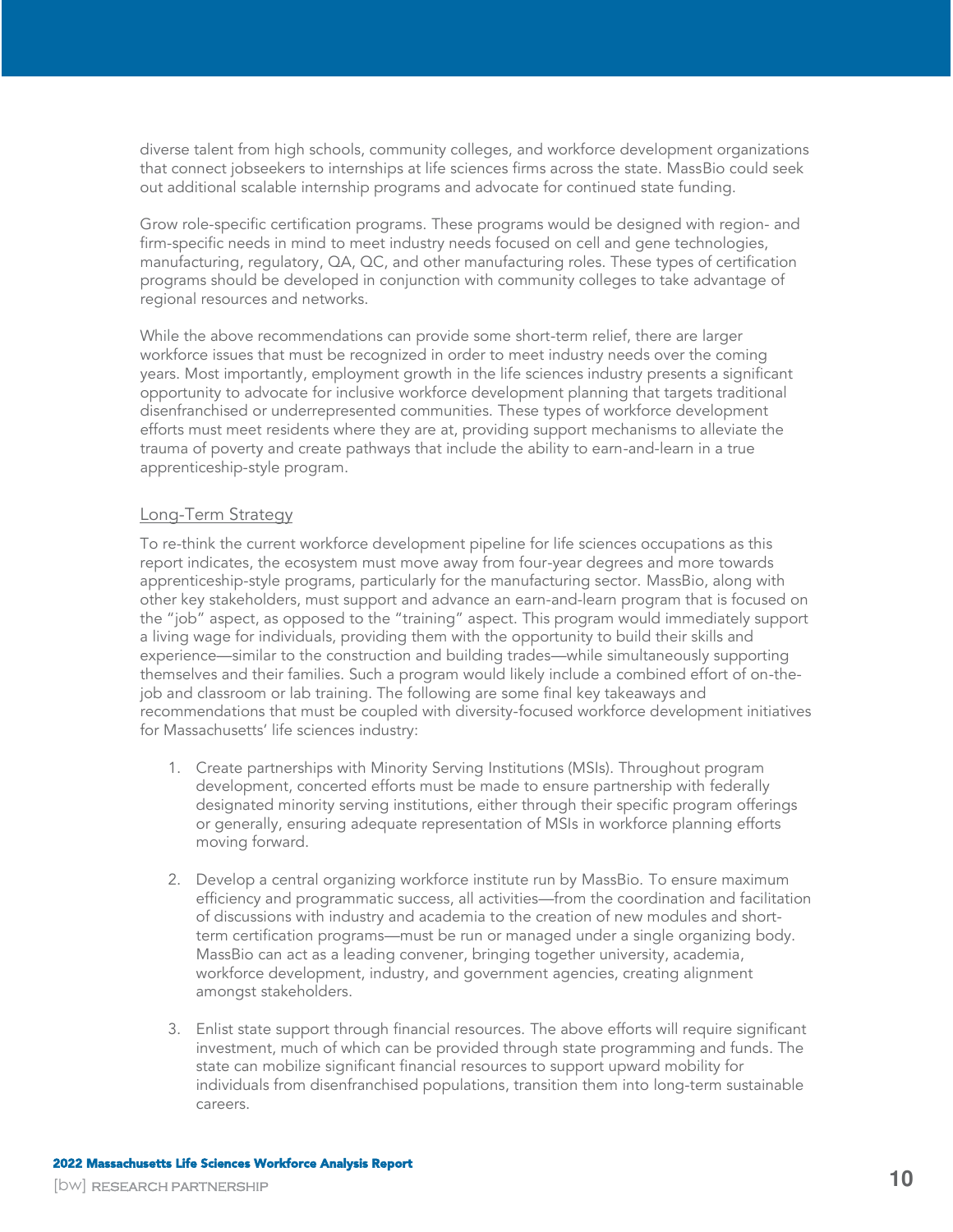# <span id="page-10-0"></span>Current Labor Supply

Employment in Massachusetts' life sciences industry has seen continual growth dating back to 2006. Over the last 15 years, from 2006 through 2021, the industry grew by 131 percent, or about 60,500 workers. As of 2021, there were just under 106,600 life sciences jobs across the state.<sup>5</sup>

Life sciences employment growth has far outpaced other industries in Massachusetts as well as the statewide average. Between 2006 and 2021, Massachusetts' labor market overall grew by 6.9 percent, compared to a 131.1 percent growth rate for the life sciences industries. Job growth in the life sciences sector has outpaced employment growth in utilities, education, construction, retail trade, and finance and insurance.



FIGURE 1. EMPLOYMENT GROWTH BY INDUSTRY, 2006-2021<sup>6</sup>

[Table 1](#page-11-0) highlights the specific industries that constitute Massachusetts' "life sciences industry cluster".<sup>7</sup> In general, the state is a leader in both research and development (R&D), hospitals, and pharmaceutical manufacturing. These sectors alone account for almost nine out of every 10 life sciences jobs in Massachusetts (87.0 percent).

<sup>5</sup> JobsEQ 2021 Q4. Accessed April 2022. JobsEQ extrapolates an extra quarter out in advance of the BLS QCEW data release. As such, this data may be slightly updated following the QCEW data release for 2021 Q4. <sup>6</sup> Id.

<sup>&</sup>lt;sup>7</sup> For a definition of the life sciences industry and employment percent contributions used for this report, please see Appendix D.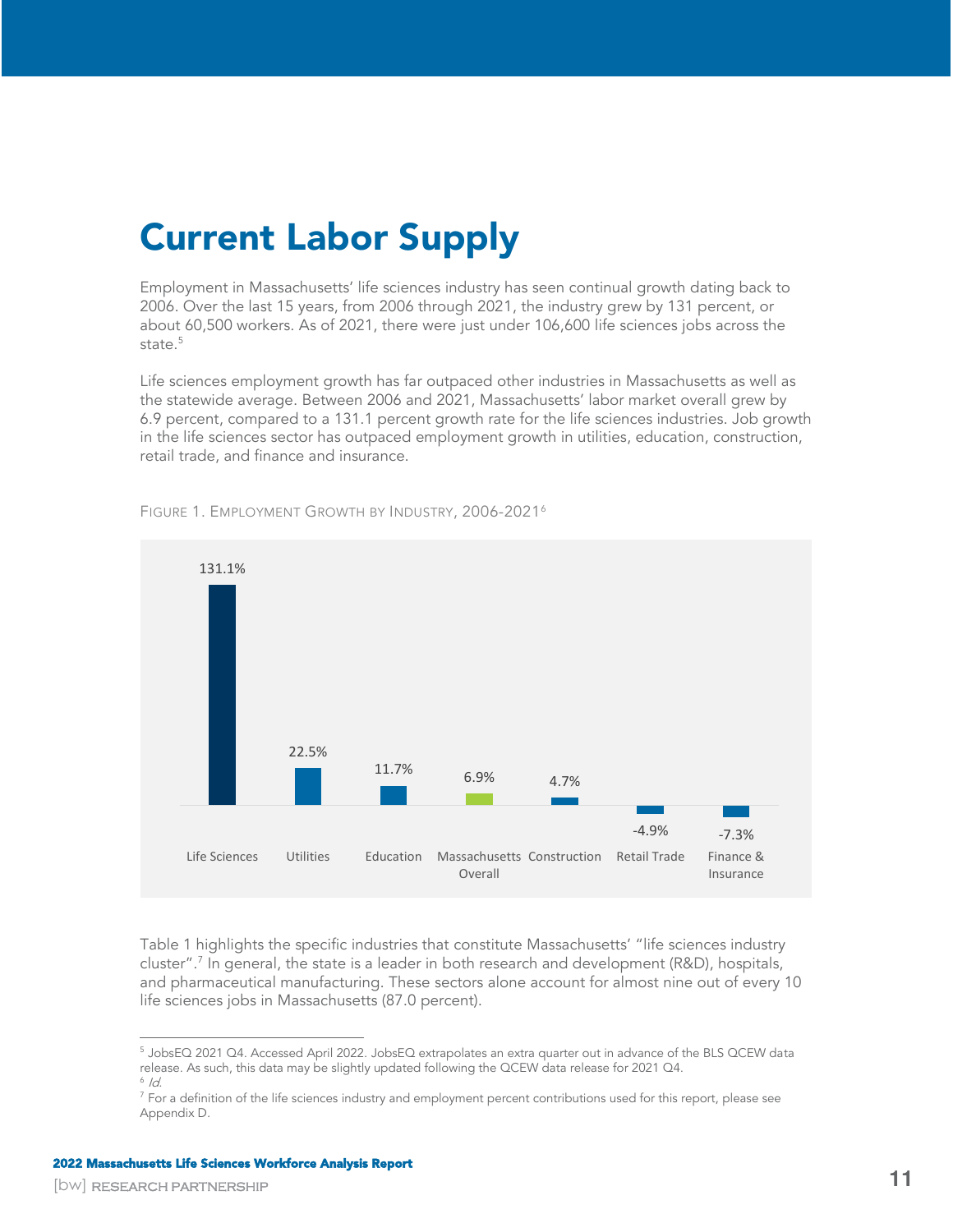Biotechnology R&D tops the list, with more than 56,800 total jobs at the end of 2021—just over half of all life sciences jobs. This sector is also 9.4 times more concentrated in Massachusetts compared to the national average, indicating that biotechnology R&D is a significant economic specialty or strength for the state. Between 2016 and 2021, biotechnology R&D employment grew by 64.7 percent, or 22,300 net new jobs.

R&D firms in the physical, engineering, and life sciences sector accounted for about 22,100 jobs in 2021—20.7 percent of all life sciences jobs. Employment in this sector is 2.78 times more concentrated in Massachusetts compared to the U.S. average and has grown by 54.3 percent since 2016—roughly 7,800 new jobs.

General medical and surgical hospitals employed 8,100 workers at the end of 2021 for a growth rate of 1.9 percent or 150 new jobs. This industry is 1.27 more concentrated in Massachusetts. Lastly, pharmaceutical manufacturing firms employ almost 5,700 jobs across the state, with a concentration that is 1.09 times, or nine percent, above the national average.

| <b>NAICS</b> | <b>Industry</b>                                                                                                          | Total Jobs,<br>2021 | Location<br>Quotient<br>(LQ) | Growth,<br>2016 - 2021 |
|--------------|--------------------------------------------------------------------------------------------------------------------------|---------------------|------------------------------|------------------------|
| 541714       | Research and Development in Biotechnology (except<br>Nanobiotechnology)                                                  | 56,816              | 9.36                         | 64.7%                  |
| 541715       | Research and Development in the Physical,<br>Engineering, and Life Sciences (except<br>Nanotechnology and Biotechnology) | 22,096              | 2.78                         | 54.3%                  |
| 622110       | General Medical and Surgical Hospitals                                                                                   | 8,100               | 1.27                         | 1.9%                   |
| 325412       | Pharmaceutical Preparation Manufacturing                                                                                 | 5,672               | 1.09                         | $-25.2%$               |
| 621511       | Medical Laboratories                                                                                                     | 4,478               | 0.82                         | $-2.5%$                |
| 611310       | Colleges, Universities, and Professional Schools                                                                         | 3,546               | 1.74                         | 2.4%                   |
| 325413       | In-Vitro Diagnostic Substance Manufacturing                                                                              | 1,788               | 2.23                         | 14.2%                  |
| 325414       | Biological Product (except Diagnostic) Manufacturing                                                                     | 1,438               | 1.48                         | 57.6%                  |
| 541713       | Research and Development in Nanotechnology                                                                               | 1,064               | 2.65                         | 17.4%                  |
| 622310       | Specialty (except Psychiatric and Substance Abuse)<br>Hospitals                                                          | 820                 | 3.34                         | 3.1%                   |
| 541380       | <b>Testing Laboratories</b>                                                                                              | 396                 | 0.81                         | $-8.2%$                |
| 325411       | Medicinal and Botanical Manufacturing                                                                                    | 335                 | 0.37                         | 29.0%                  |
| 622210       | Psychiatric and Substance Abuse Hospitals                                                                                | 45                  | 1.32                         | $-8.0\%$               |

### <span id="page-11-0"></span>TABLE 1. LIFE SCIENCES INDUSTRIES IN MASSACHUSETTS<sup>8</sup>

#### $8$  /d.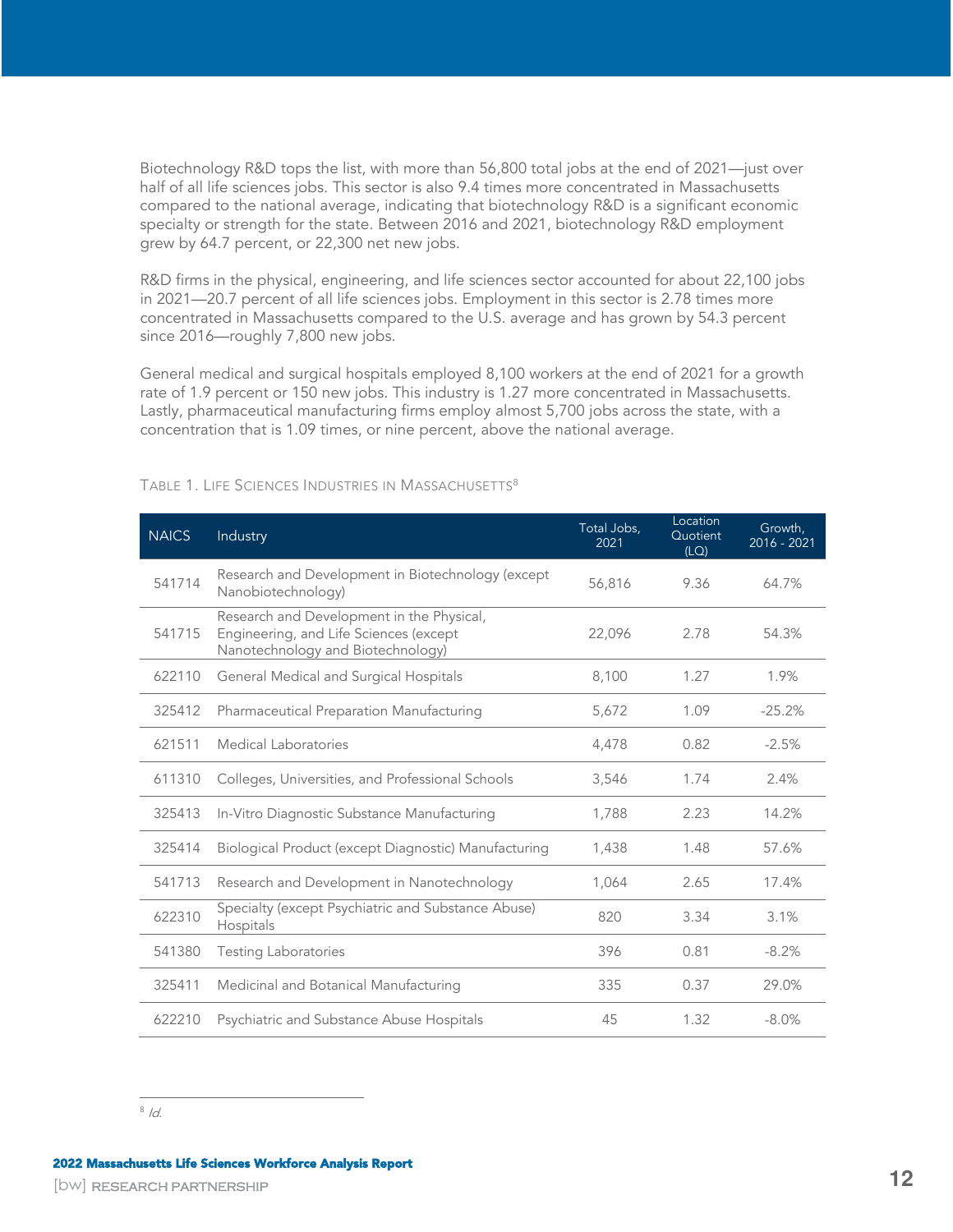[Table 2](#page-12-0) highlights the top 15 occupations that are found across the "majority" life sciences sectors in the preceding table.<sup>9</sup> Overall, nearly all occupations, with the exception executive secretaries and administrative assistants, have seen job growth since 2015. Of these top life sciences occupations, data science and biotech jobs have seen particularly high growth in Massachusetts, including biological scientists (86.5 percent), biochemists and biophysicists (76.6 percent), natural sciences managers (74.9 percent), medical scientists (48.1 percent), biological technicians (43.6 percent), software developers (34.6 percent), and computer and information systems managers (28.1 percent).

| <b>SOC</b> | Occupation                                                                                 | Life<br>Sciences-<br>Specific<br>Jobs,<br>2021 | Life<br>Sciences %<br>of Overall<br>Occupation | Total<br>Jobs in<br>MA,<br>2021 | Total<br>Occupational<br>Growth, 2015-<br>2021 | Location<br>Quotient<br>(LQ) |
|------------|--------------------------------------------------------------------------------------------|------------------------------------------------|------------------------------------------------|---------------------------------|------------------------------------------------|------------------------------|
| 19-1042    | Medical Scientists, Except<br>Epidemiologists                                              | 9,893                                          | 73.1%                                          | 13,527                          | 48.1%                                          | 4.3                          |
| 15-1256    | Software Developers and<br>Software Quality Assurance<br>Analysts and Testers              | 4,229                                          | 6.0%                                           | 70,067                          | 34.6%                                          | 1.53                         |
| 19-4021    | <b>Biological Technicians</b>                                                              | 4,063                                          | 71.7%                                          | 5,666                           | 43.6%                                          | 2.82                         |
| 19-1021    | <b>Biochemists and Biophysicists</b>                                                       | 3,665                                          | 89.6%                                          | 4,092                           | 76.6%                                          | 4.57                         |
| 11-9121    | Natural Sciences Managers                                                                  | 3,558                                          | 79.1%                                          | 4,500                           | 74.9%                                          | 2.66                         |
| 11-1021    | <b>General and Operations</b><br>Managers                                                  | 3,349                                          | 4.0%                                           | 84,170                          | 15.3%                                          | 1.44                         |
| 13-1198    | <b>Project Management Specialists</b><br>and Business Operations<br>Specialists, All Other | 2,614                                          | 6.8%                                           | 38,239                          | 33.6%                                          | 0.92                         |
| 19-2031    | Chemists                                                                                   | 2,286                                          | 62.2%                                          | 3,674                           | 15.2%                                          | 1.81                         |
| 17-2141    | <b>Mechanical Engineers</b>                                                                | 1,981                                          | 22.8%                                          | 8,672                           | 22.7%                                          | 1.19                         |
| 19-1029    | Biological Scientists, All Other                                                           | 1,827                                          | 74.5%                                          | 2,451                           | 86.5%                                          | 2.37                         |
| 17-2112    | <b>Industrial Engineers</b>                                                                | 1,752                                          | 15.7%                                          | 11,129                          | 19.1%                                          | 1.59                         |
| 11-3021    | Computer and Information<br><b>Systems Managers</b>                                        | 1,673                                          | 8.5%                                           | 19,749                          | 28.1%                                          | 1.71                         |
| 11-3031    | <b>Financial Managers</b>                                                                  | 1,654                                          | 5.4%                                           | 30,572                          | 12.7%                                          | 1.9                          |
| 11-9041    | Architectural and Engineering<br>Managers                                                  | 1,652                                          | 22.0%                                          | 7,503                           | 14.5%                                          | 1.59                         |

#### <span id="page-12-0"></span>TABLE 2. TOP 15 OCCUPATIONS IN MASSACHUSETTS' LIFE SCIENCES INDUSTRY<sup>10</sup>

<sup>9</sup> These occupations are based only on those industries or NAICS from Appendix D for which at least 50 percent of employment is considered part of the "life sciences" industry; for the purposes of this report, these are called "majority" life sciences sectors. These include the following: medicinal and botanical manufacturing; pharmaceutical preparation manufacturing; in-vitro diagnostic substance manufacturing; biological product (except diagnostic) manufacturing; research and development in nanotechnology; research and development in biotechnology; research and development in the physical, engineering, and life sciences; and medical laboratories.  $10$  Id.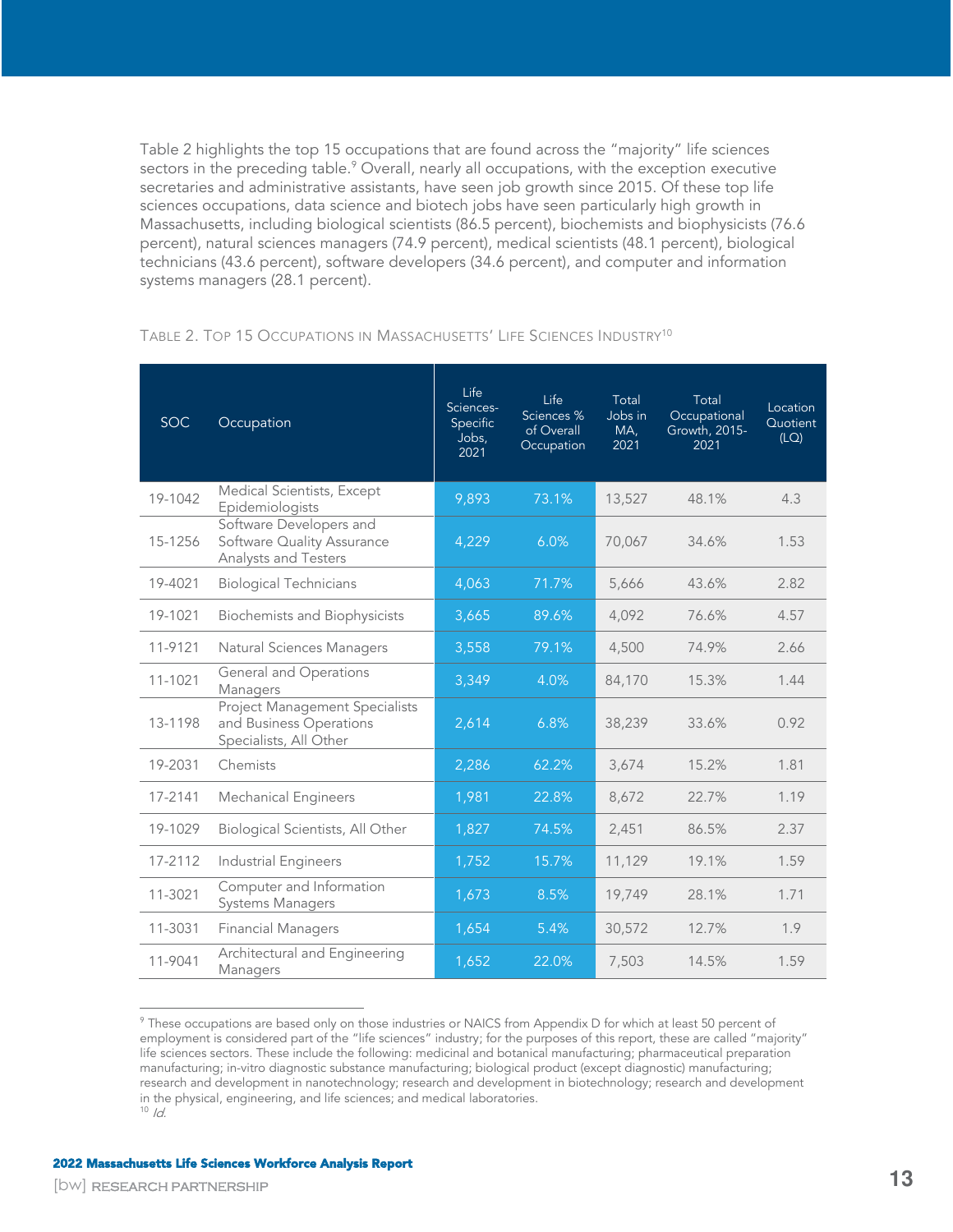43-6011 Executive Administrative Executive Secretaries and Assistants

# <span id="page-13-0"></span>Workforce Needs & Challenges

The Workforce Needs & Challenges section highlights the quantitative and qualitative research findings from both the quantitative employer survey and a series of qualitative interviews conducted with talent acquisition professionals, executives, and leaders in Massachusetts' life sciences industry. Their feedback and insights have been compiled here for analysis and understanding.

## <span id="page-13-1"></span>**Business Survey Results**

The following section details the results of the employer survey outreach. Through an iterative process, the research team developed a survey instrument tailored to meet the needs and inquiries of MassBio. The survey is meant to gather quantitative data and statistics to better understand employer perceptions of challenges, needs, and trends in the life sciences labor market. For more information on the survey research methodology, please refer to Appendix A.

Reporting of the survey results is broken out into the following sub-sections:

- 1. Firm profile
- 2. Employment Profile
- 3. Hiring Expectations & Challenges
- 4. Hiring Requirements & Preferences
- 5. Partnerships & Program Interest

## <span id="page-13-2"></span>**FIRM PROFILE**

The majority of surveyed firms indicated they are in the drug development industry (73.4 percent). Other surveyed industries include research products and instrumentation (11.7 percent), bioinformatics (9.4 percent), and human diagnostic development (7.8 percent).

Most surveyed firms were larger in size, with 25 employees or more (84.3 percent). About one in 10 (13.2 percent) survey respondents indicated that their firm has 10 to 24 employees. The remaining businesses have fewer than 10 workers.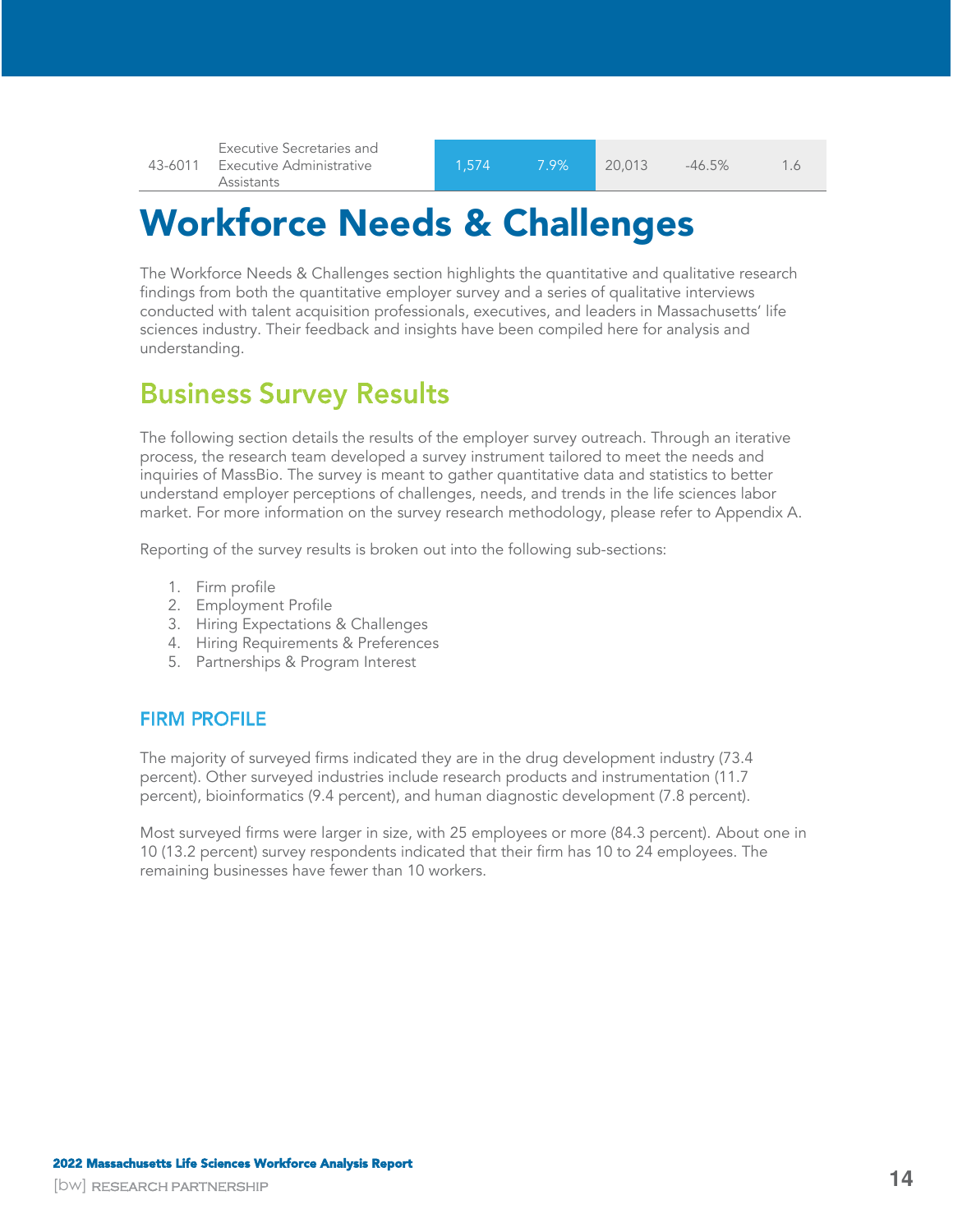FIGURE 2. SURVEYED INDUSTRIES



FIGURE 3. BUSINESS SIZE

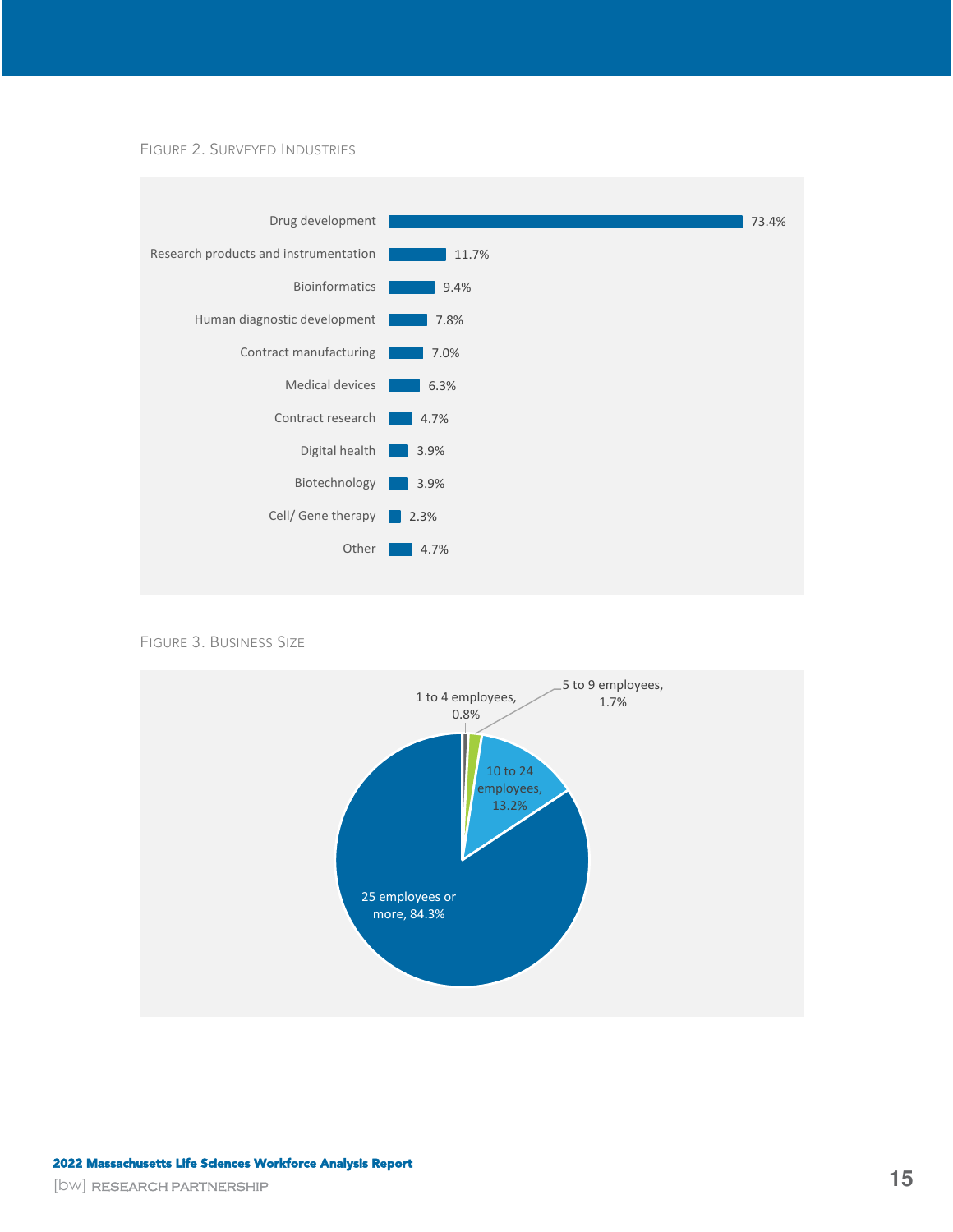Over the last three years, eight in 10 surveyed businesses indicated that their company has grown in terms of total employment (82.8 percent). About one in 10 firms indicated their workforce has stayed the same size (11.5 percent), and less than five percent noted that their labor force has decreased in size over the last three years.



FIGURE 4. EMPLOYMENT GROWTH OVER LAST THREE YEARS

## <span id="page-15-0"></span>**EMPLOYMENT PROFILE**

Across surveyed life sciences firms in Massachusetts, the majority of full- and part-time permanent employees have at least a Bachelor's degree. Four in 10 employees have a Bachelor's degree (40.8 percent) and another four in 10 have a Master's degree, Doctoral, or professional degree (43.1 percent). Sixteen percent of life sciences workers in Massachusetts have less than a Bachelor's degree.

The majority of the life sciences workforce is engaged in scientific or research roles (65.1 percent), with the remaining roughly one-third of workers engaged in non-scientific roles, such as office and administrative support (34.9 percent).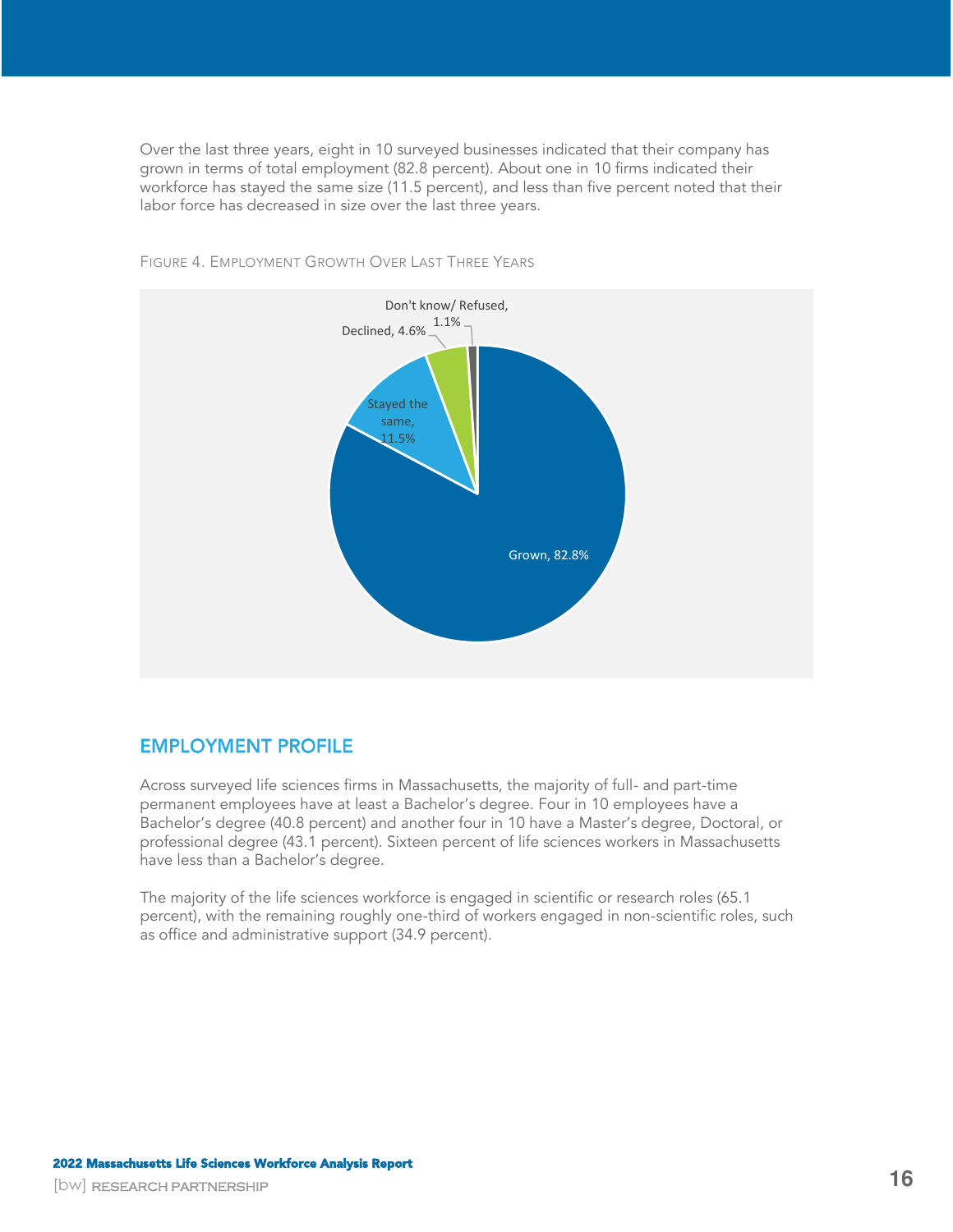



FIGURE 6. EMPLOYEE ROLES

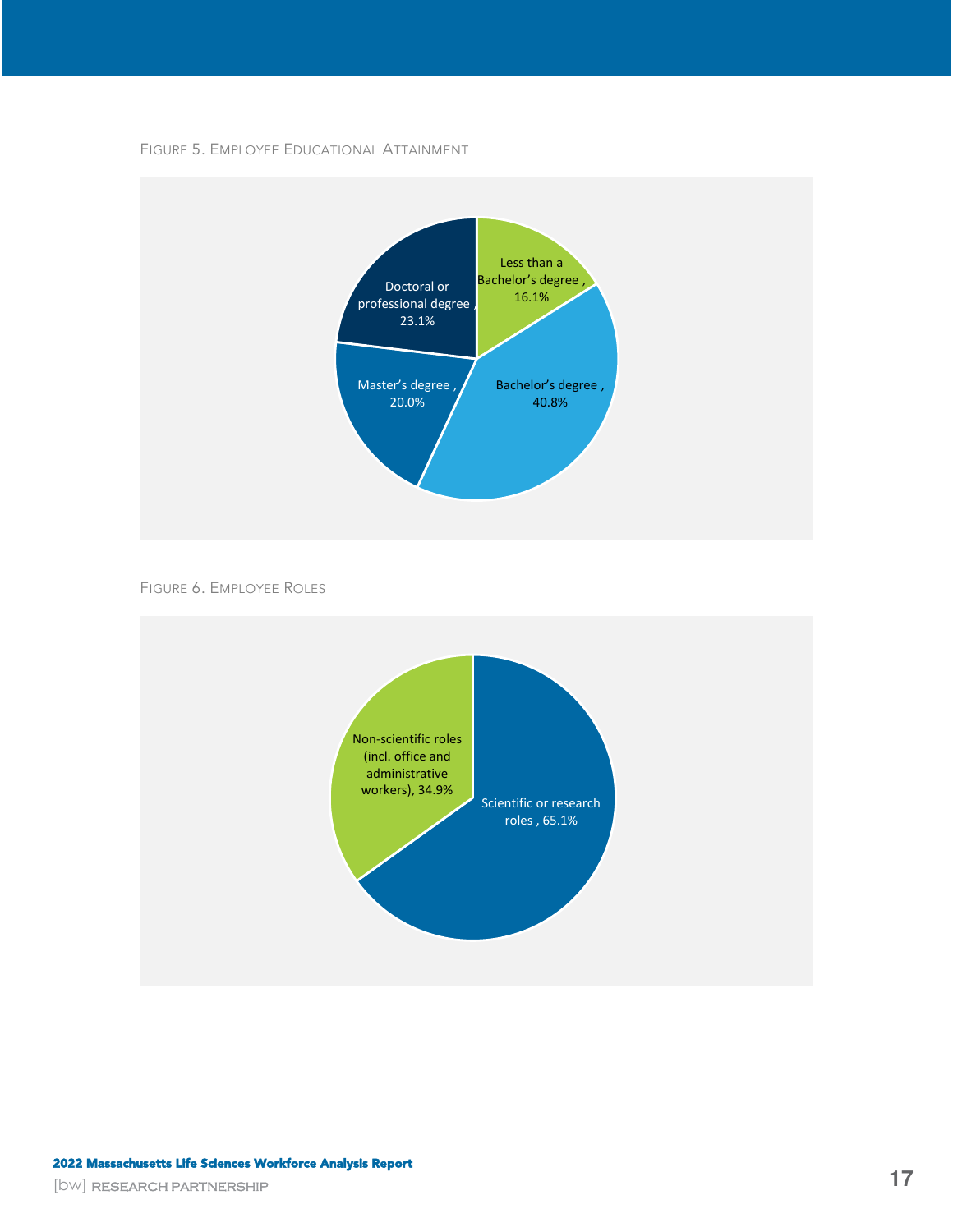FIGURE 7. AVERAGE ENTRY-LEVEL WAGE



Entry-level wages for life sciences workers are largely concentrated in the \$50,000 to \$99,999 range; about eight in 10 survey respondents indicated that their firms offer an annual salary for entry-level positions somewhere within this range (78.1 percent). Only 6.9 percent provide entrylevel salaries below \$50,000, while 5.7 percent reported entry-level wages \$100,000 or higher.

The average annual salary for non-entry-level positions is typically \$100,000 or greater; 67.8 percent of survey respondents indicated that their firm provides an average annual wage for non-entry-level positions that is at least \$100,000.



FIGURE 8. AVERAGE NON-ENTRY-LEVEL WAGE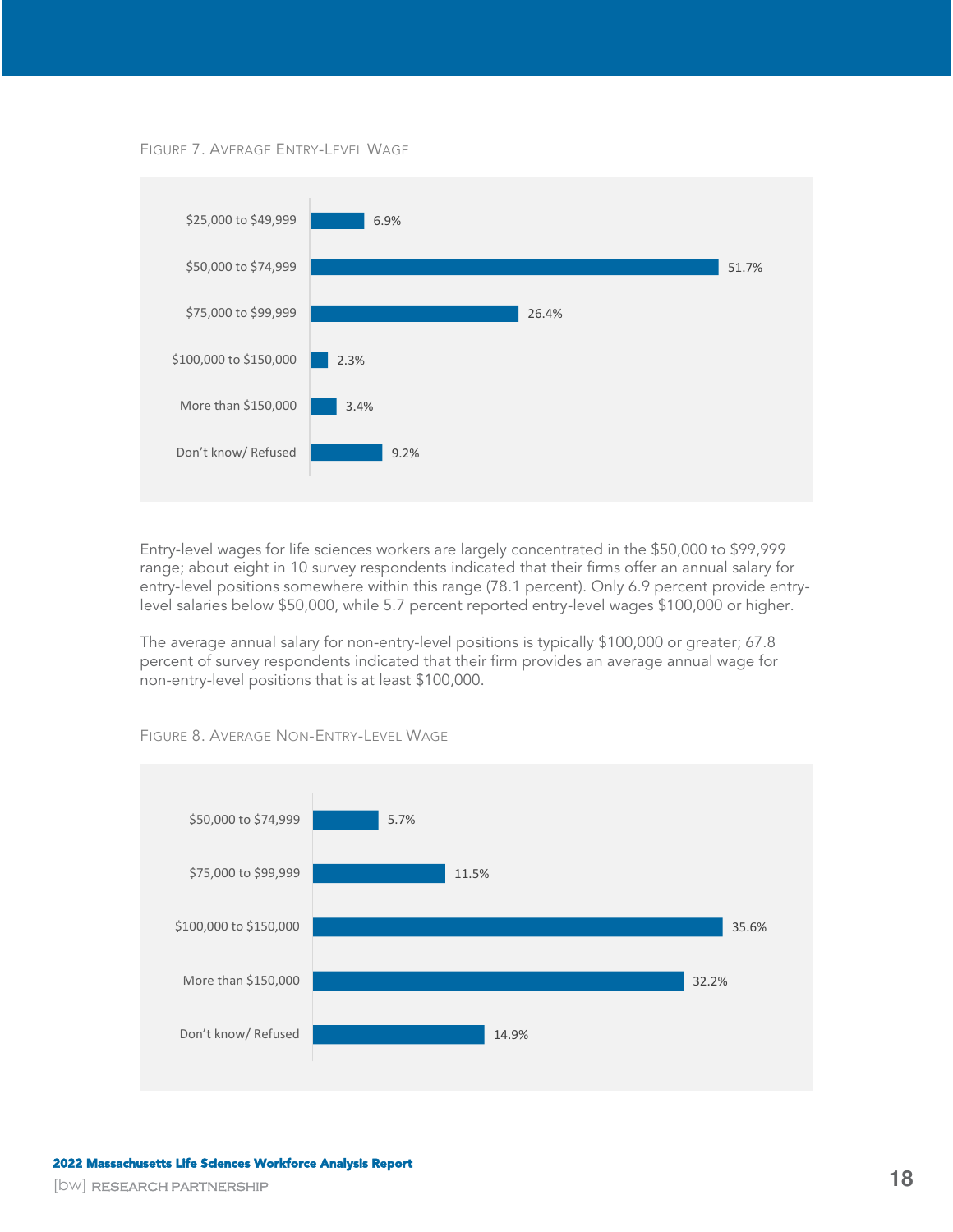## <span id="page-18-0"></span>**HIRING EXPECTATIONS & CHALLENGES**

Just over three-quarters of surveyed firms indicated that they expect to hire more employees over the next 12 months (77.9 percent). About one in 10 firms expect to maintain the same number of workers, and 2.6 percent of respondents expect their workforce to shrink over the next 12 months.

Firms that indicated they will be hiring for open positions are mostly looking for both entry- and non-entry-level workers (81.9 percent). About two in 10 firms (16.7 percent) are looking for only non-entry-level workers, while 1.4 percent of firms indicated that they are only hiring for entrylevel positions.

Firms indicated hiring difficulty for both entry-level and non-entry-level positions, however, there was markedly greater hiring difficulty for non-entry-level positions compared to entry-level positions. Ninety-four percent of firms indicated difficulty ("very difficult" and "somewhat difficult") filling non-entry-level positions over the last 12 months (94.2 percent). Just under three-quarters of firms reported difficulty filling entry-level positions (73.5 percent).



FIGURE 9. PROJECTED GROWTH OVER NEXT 12 MONTHS

**19**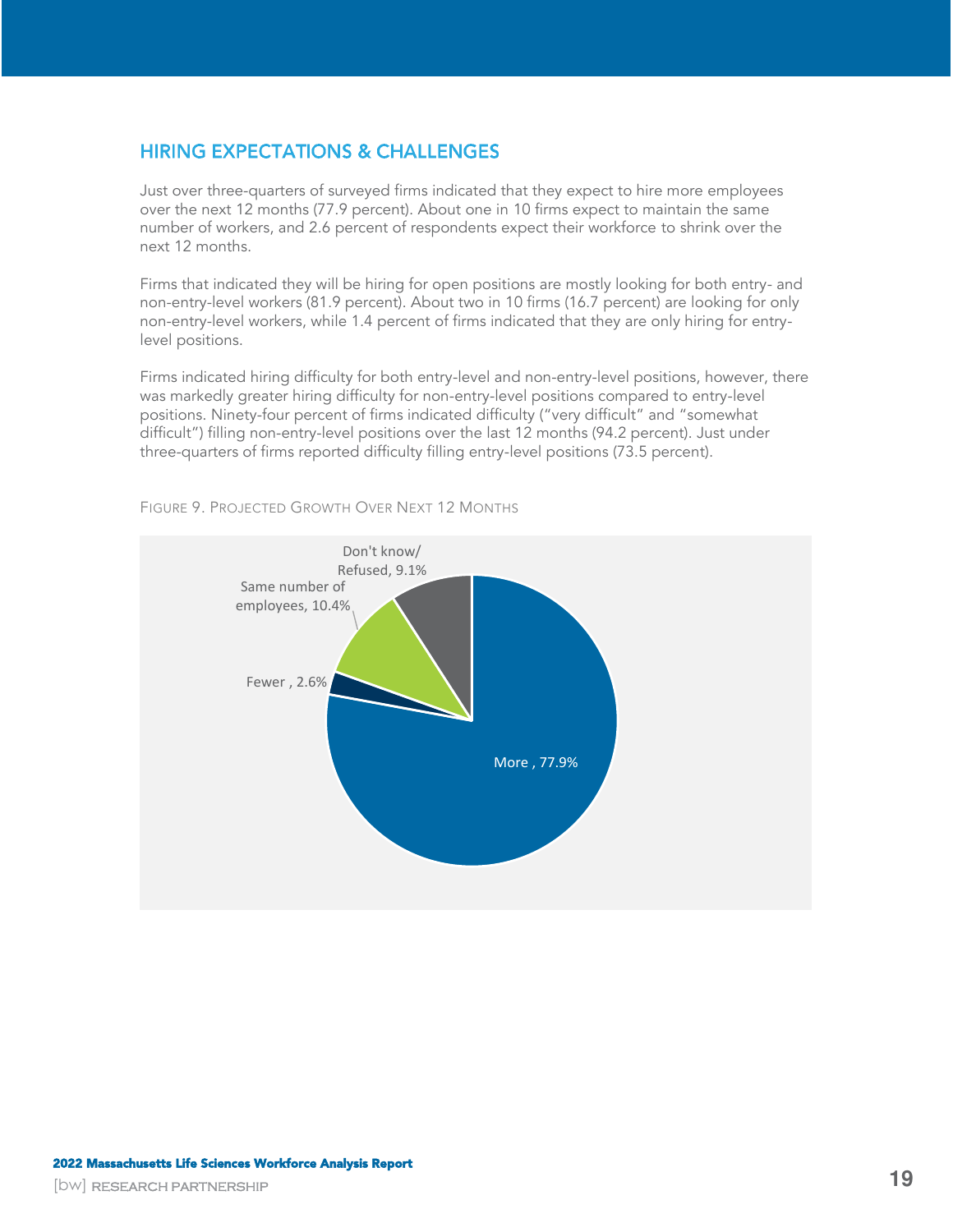



FIGURE 11. HIRING DIFFICULTY (ENTRY-LEVEL & NON-ENTRY-LEVEL POSITIONS)



Across both entry- and non-entry-level positions, firms indicated similar challenges and reasons for their reported hiring difficulty, including a small applicant pool, lack of experience or industry-specific knowledge, competition from other life sciences, and insufficient non-technical skills, such as problem-solving, critical thinking, communication, teamwork, and adaptability.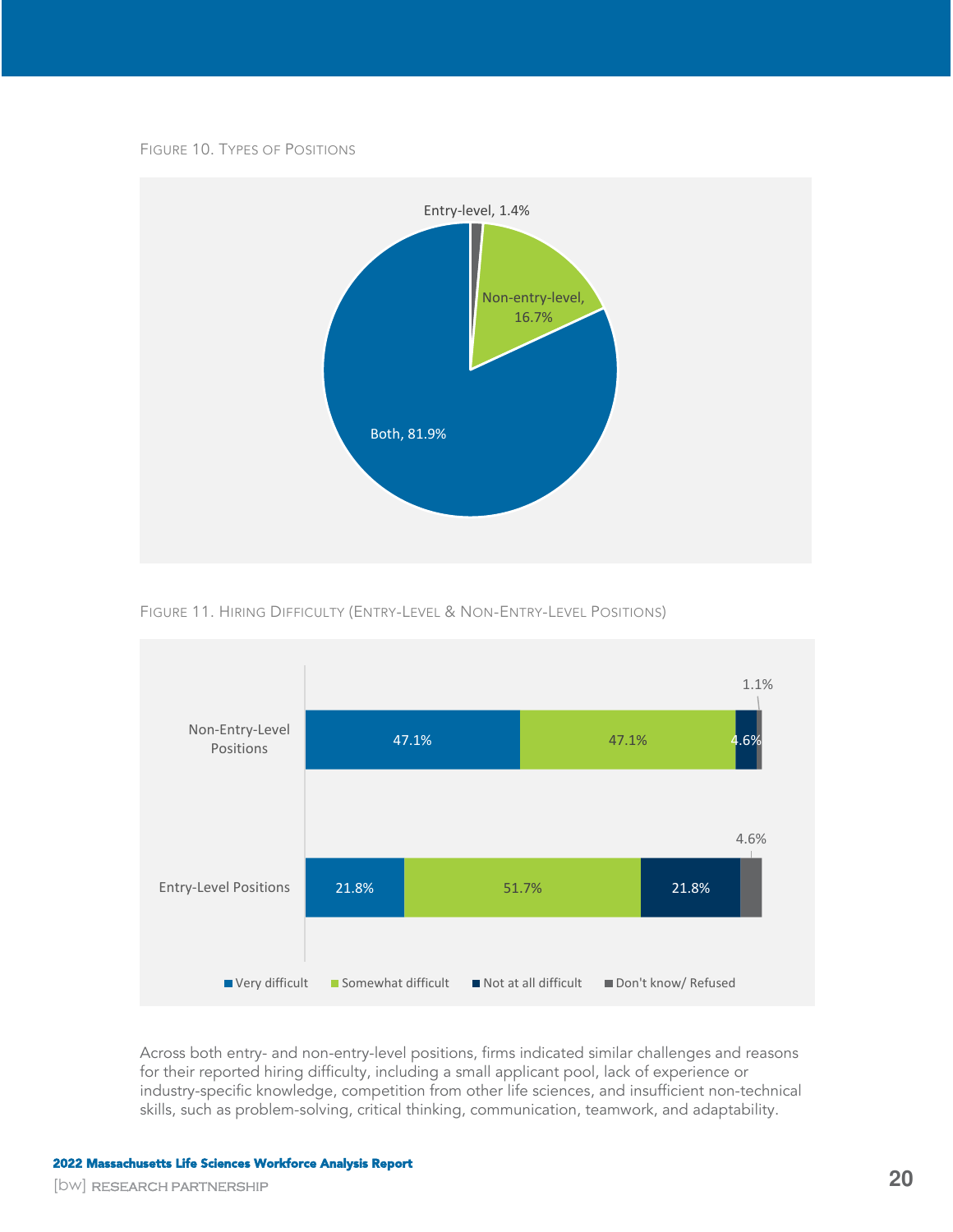FIGURE 12. REASONS FOR HIRING DIFFICULTY (ENTRY-LEVEL)







The most difficult entry-level positions to fill include research associates (52.5 percent), followed by manufacturing technicians (19.7 percent). The most difficult non-entry-level roles to fill include senior scientists (34.2 percent) and direct level or higher managerial positions (26.6 percent).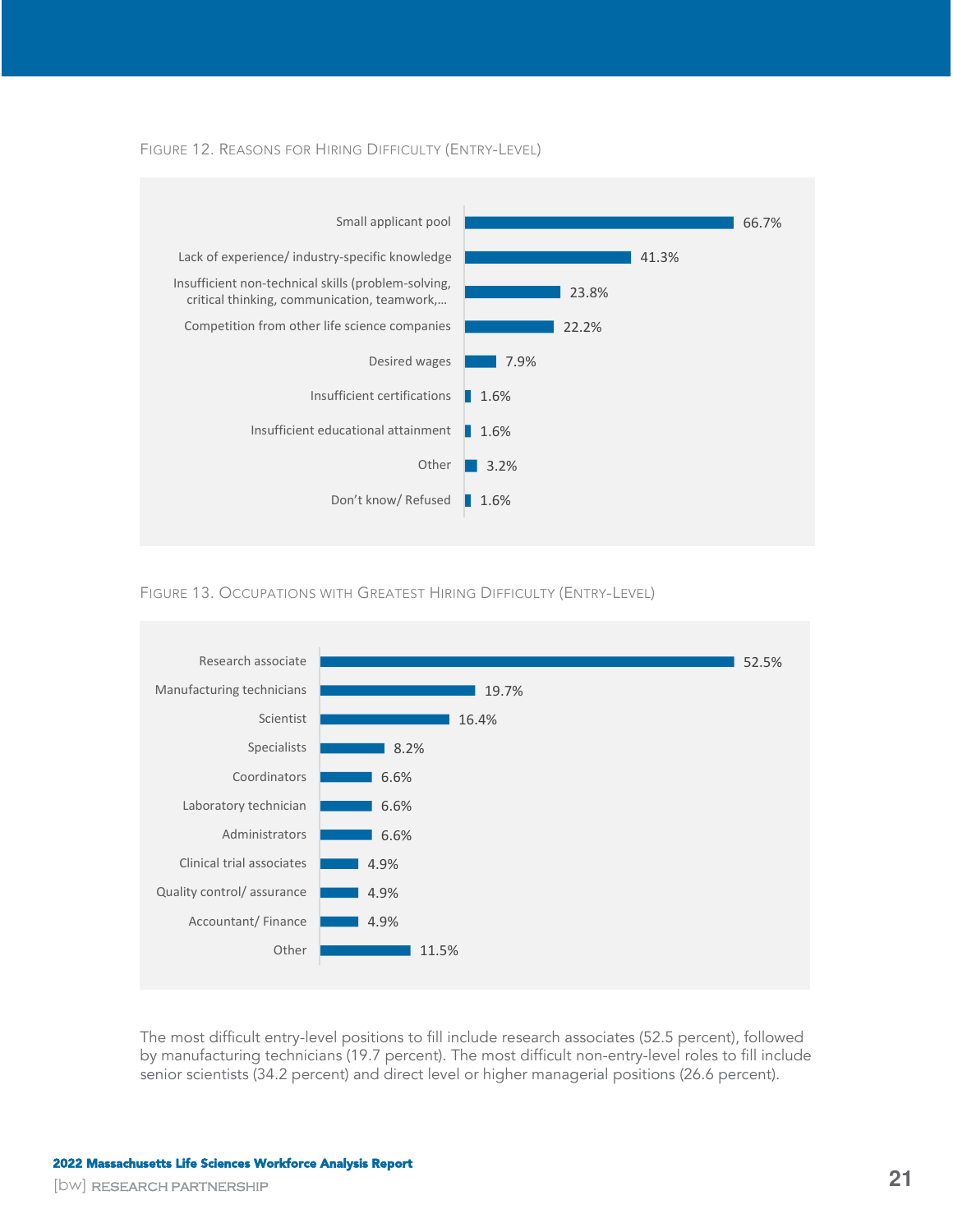

FIGURE 14. REASONS FOR HIRING DIFFICULTY (NON-ENTRY-LEVEL)

FIGURE 15. OCCUPATIONS WITH GREATEST HIRING DIFFICULTY (NON-ENTRY-LEVEL)



## <span id="page-21-0"></span>**HIRING REQUIREMENTS & PREFERENCES**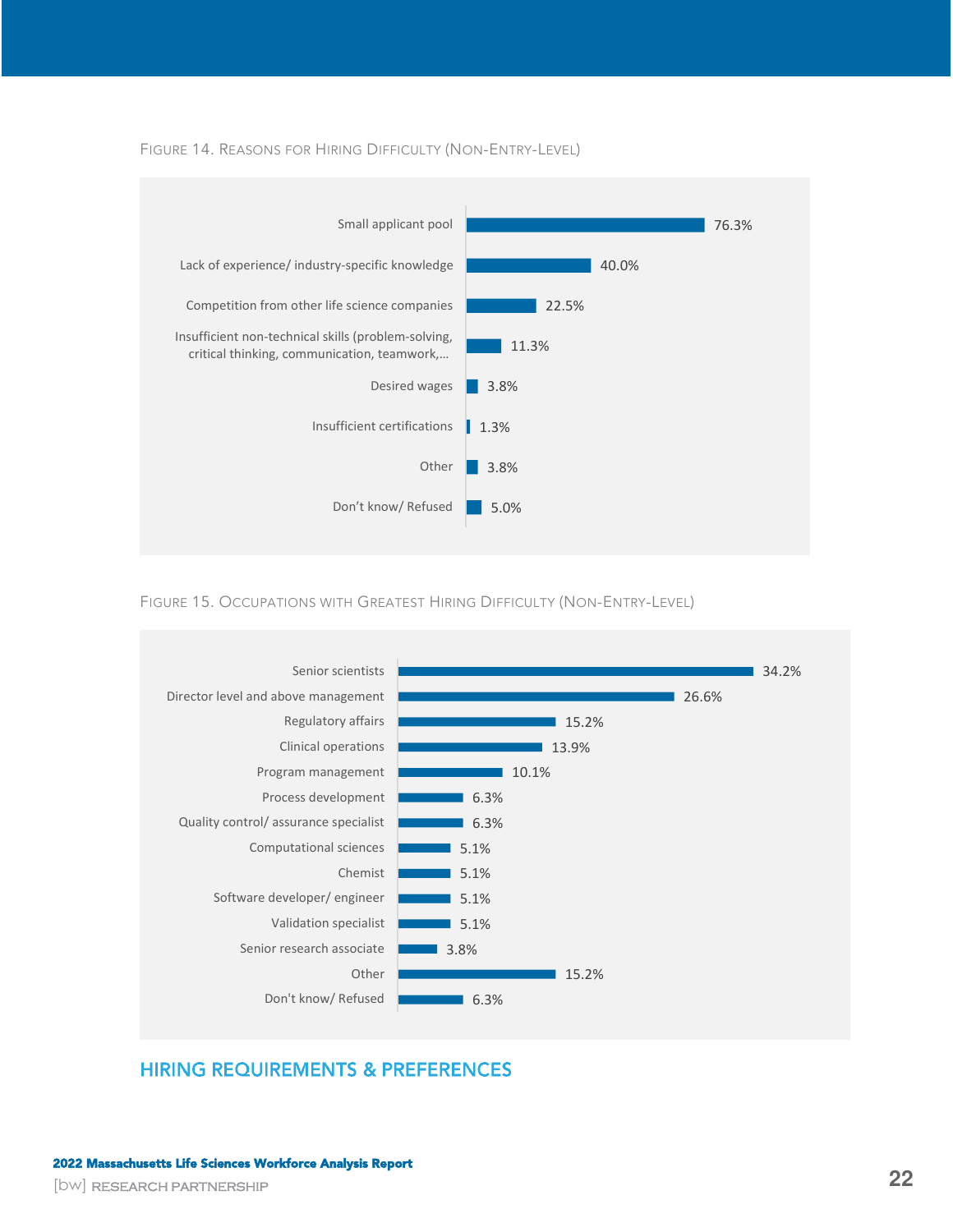Required education levels are often lower compared to employers' preferred educational attainment for entry-level positions. Seven in 10 employers indicated that they would like their entry-level candidates to have a Bachelor's degree (70.6 percent), and 14.2 percent would prefer if their entry-level candidates have a Master's degree or higher. However, only 58.8 percent of employers actually require a Bachelor's degree of entry-level candidates, and 7.1 percent require a Master's degree or higher.

A third of surveyed employers reported that their required level of education for entry-level candidates is an Associate's degree or less, including a certification or postsecondary nondegree award or a high school diploma/equivalent (32.9 percent).



FIGURE 16. REQUIRED VS. PREFERRED EDUCATION LEVEL (ENTRY-LEVEL)

Just over half of firms indicated that they would hire an entry-level applicant with less than a Bachelor's degree; 50.6 percent of surveyed employers indicated they would either be "very likely" or "somewhat likely" to hire an entry-level worker with less than a Bachelor's.

Though 44.7 percent of firms reported that they are "not at all likely" to hire an applicant for an entry-level position with less than a Bachelor's degree, about six in 10 firms have done so in the past; 62.4 percent of firms reported that they have previously hired an applicant with less than a Bachelor's degree for an entry-level position.

For non-entry-level positions, firms are much less likely to hire applicants with less than a Bachelor's degree. About three-quarters of firms indicated that they are not likely to do so (72.9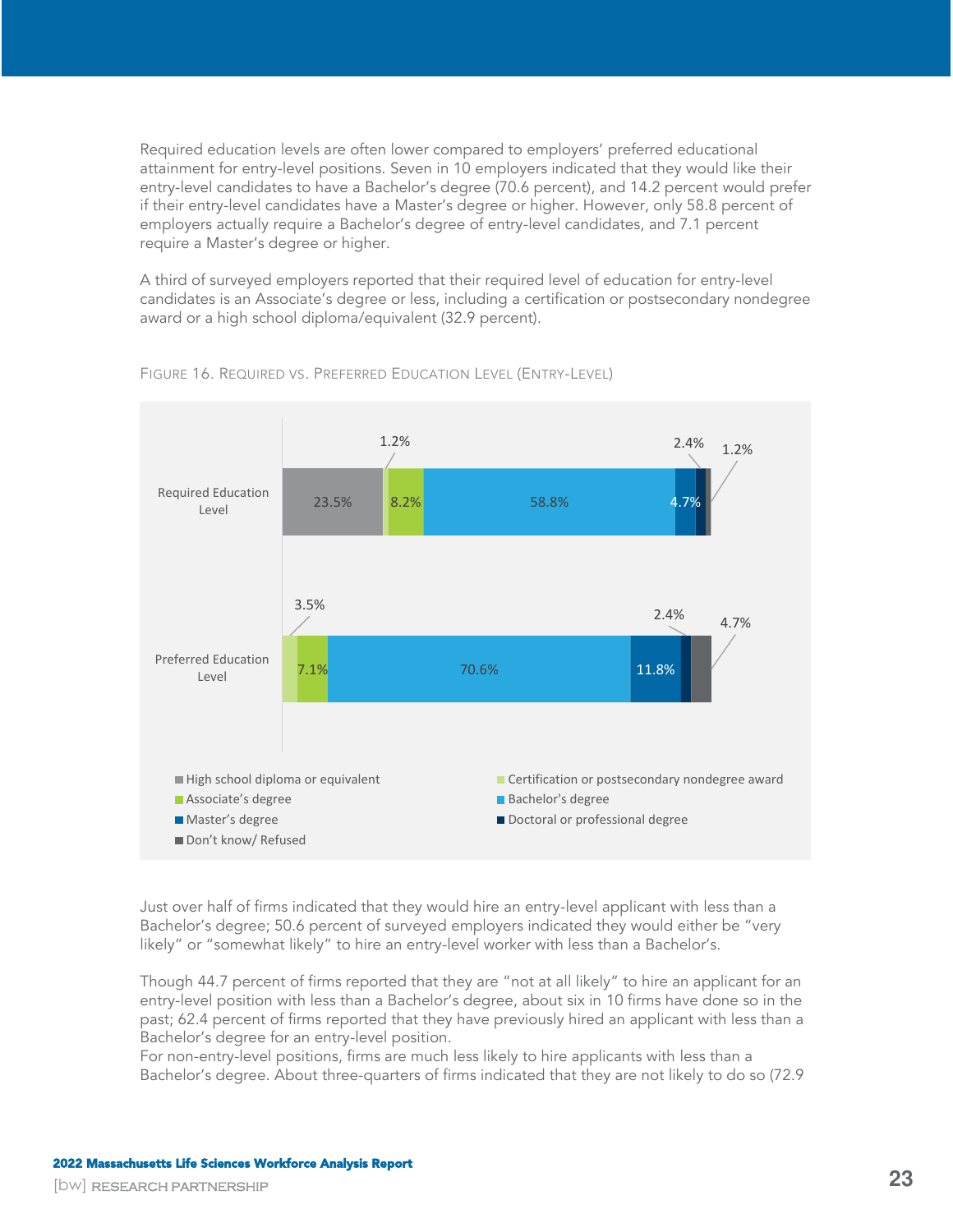percent), 22.4 percent indicated they'd be somewhat likely, and only 2.4 percent reported that they would be very likely to hire a non-entry-level candidate with less than a Bachelor's degree.



FIGURE 17. LIKELIHOOD OF HIRING LESS THAN A BACHELOR'S DEGREE (ENTRY-LEVEL)

FIGURE 18. HISTORY OF HIRING LESS THAN A BACHELOR'S DEGREE (ENTRY-LEVEL)



FIGURE 19. LIKELIHOOD OF HIRING LESS THAN A BACHELOR'S DEGREE (NON-ENTRY-LEVEL)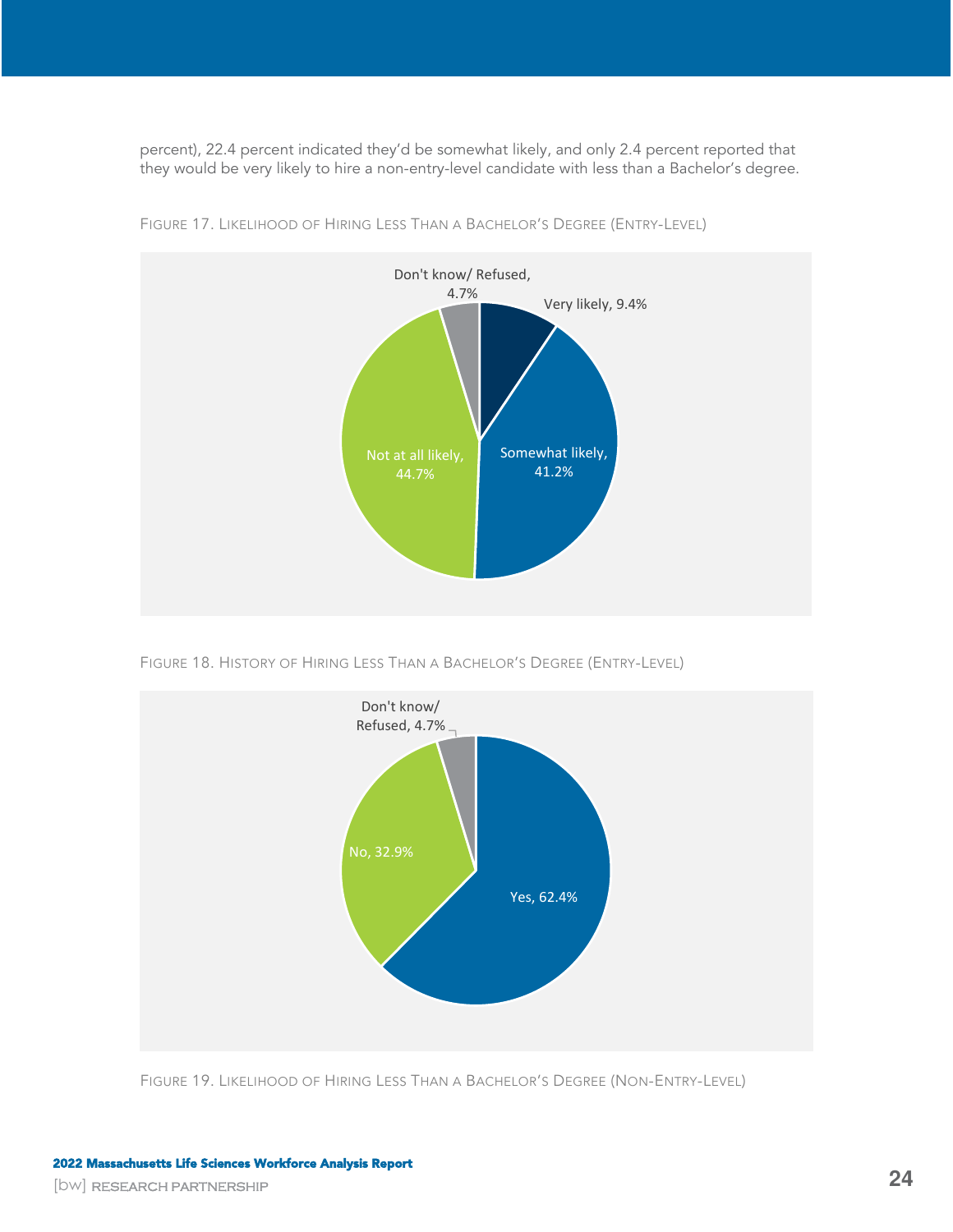

## <span id="page-24-0"></span>**PARTNERSHIPS & PROGRAM INTEREST**

For both entry- and non-entry-level positions, firms reported interest in more STEM program offerings in their region, as these types of programs and certificates would meet their firm's skill requirements and hiring needs; 19.2 percent of firms reported they would like to see STEM programs for entry-level positions and 17.0 percent indicated they would like to see these programs for non-entry-level positions.

Additional program offerings firms would like to see for entry-level positions include lab skills (17.3 percent) and biotechnology manufacturing (17.3 percent). For non-entry-level positions, firms would like to see some leadership training (12.3 percent) and manufacturing certificates (9.7 percent).

For entry-level applicants, it is especially important for these individuals to have certificates in specialized topics from two-year colleges, such as cell culture or biomanufacturing; seven in 10 firms indicated that this is either very or somewhat important for entry-level candidates (69.1 percent). Third-party certifications, including RAPS and Six Sigma, are also important to 48 percent of surveyed employers, while badges are not really important to the majority of employers.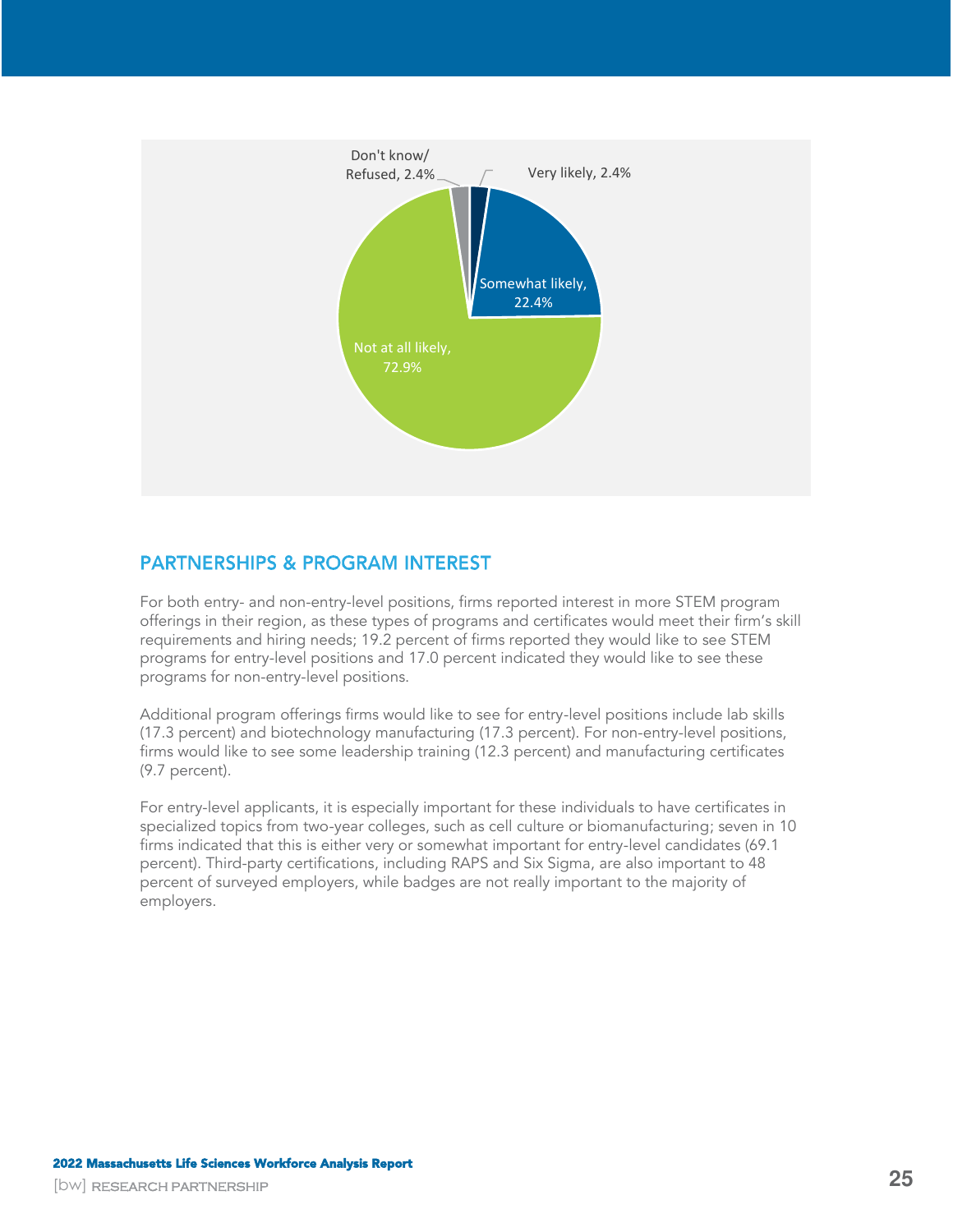

#### FIGURE 20. PROGRAM OR CERTIFICATE INTEREST (ENTRY-LEVEL)

FIGURE 21. PROGRAM OR CERTIFICATE INTEREST (NON-ENTRY-LEVEL)

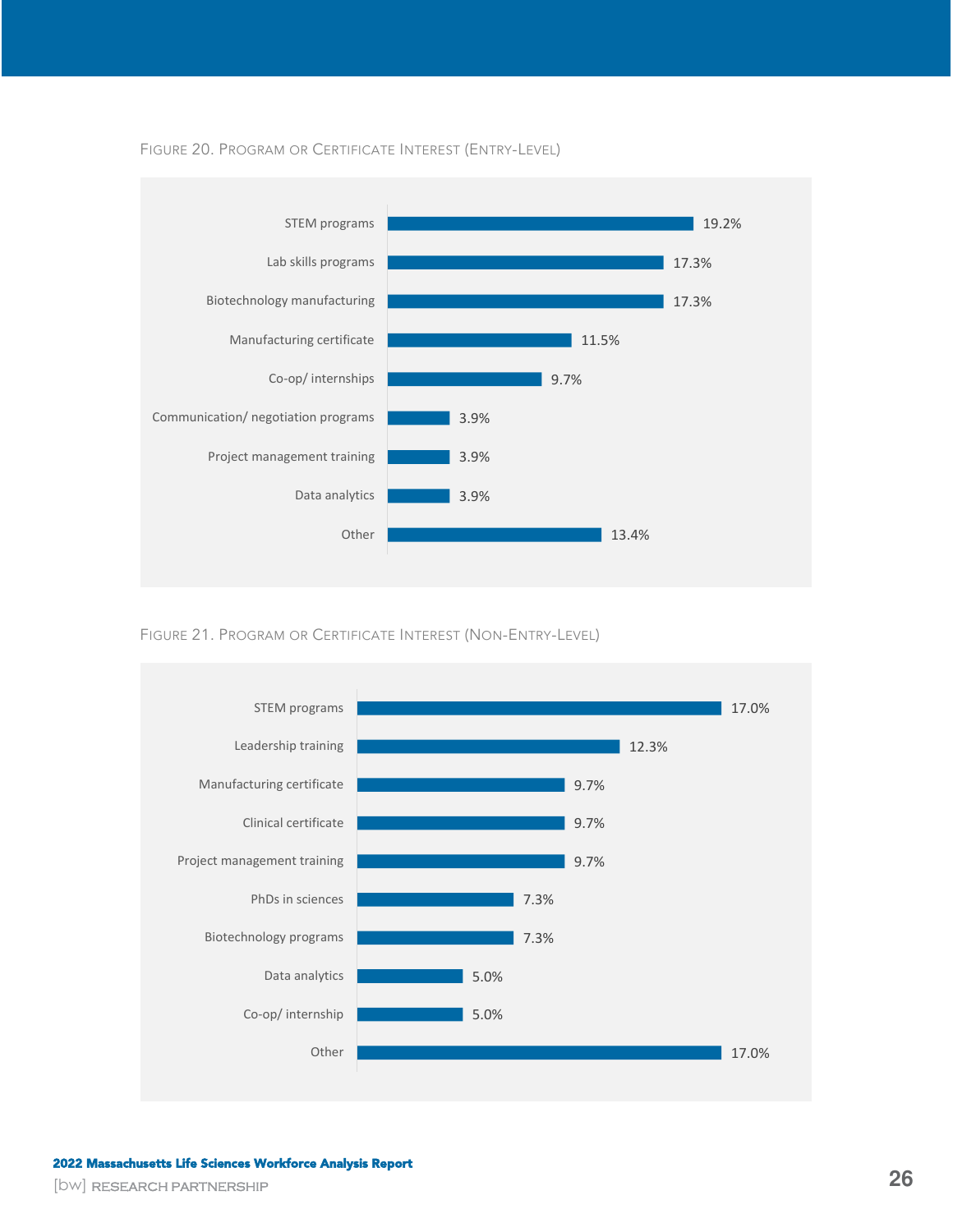

#### FIGURE 22. CERTIFICATION & BADGE IMPORTANCE LEVEL (ENTRY-LEVEL)

Most life sciences firms partner with 4-year universities to recruit talent for open positions; 61.7 percent of surveyed businesses indicated that they partner with 4-year universities, such as Northeastern, Harvard, and the Massachusetts Institute of Technology. About two in 10 firms (19.8 percent) also partner with community colleges on recruitment efforts, including Middlesex, Roxbury, North Shore, Bunker Hill, Bristol, and other out-of-state community colleges.

A few employers also partner with high schools (11.1 percent) and vocational technical schools (97.4 percent).

Just over a quarter of firms indicated that they do not partner with any educational institutions (25.9 percent).



FIGURE 23. TRAINING PROVIDER PARTNERSHIPS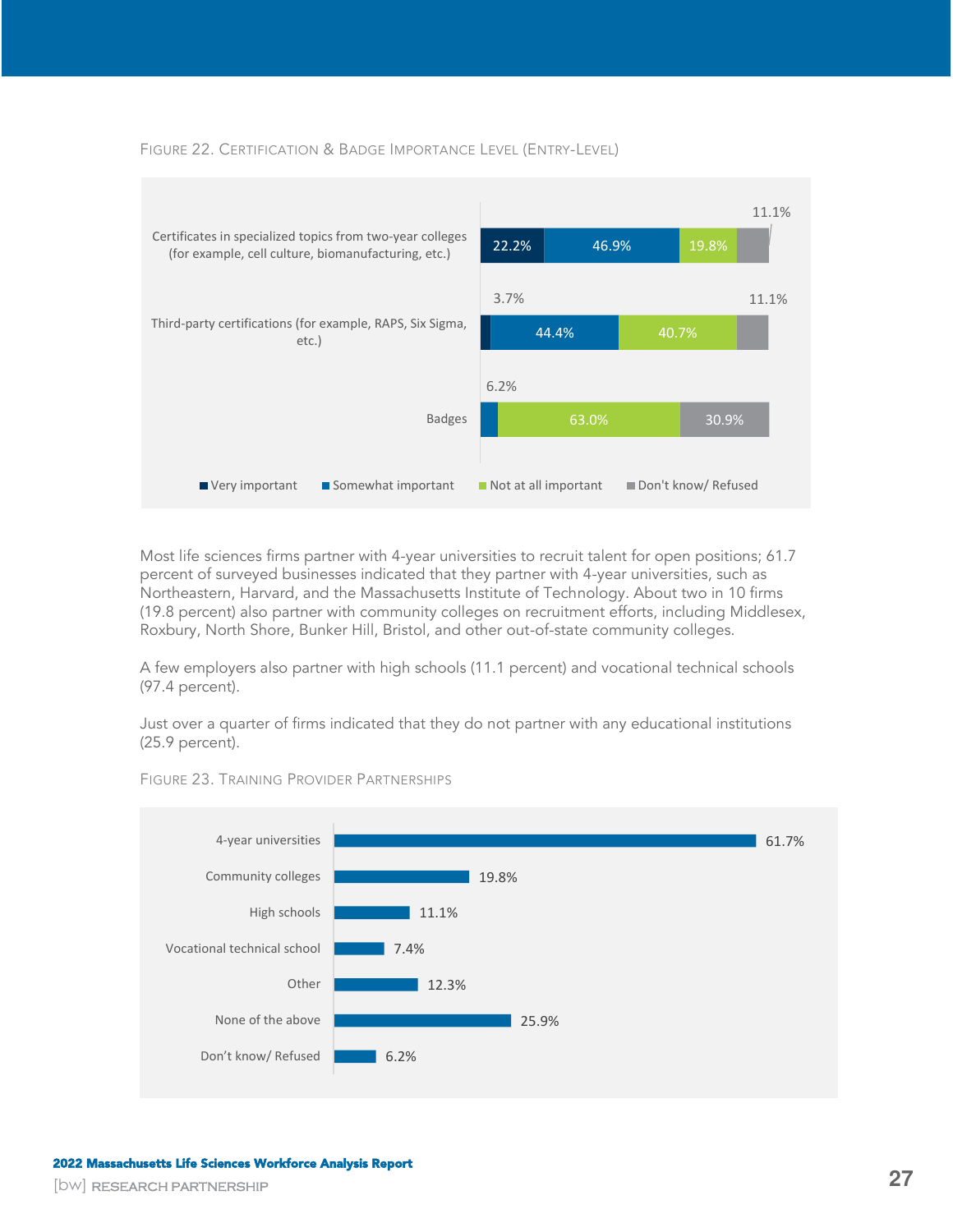When offered the following list of potential programs or services, firms indicated the most interest in an apprenticeship-type program for their future employees (43.2 percent), followed by funds to train current workers (32.1 percent), funds to reimburse wages for the cost of training new hires (32.1 percent), a mentorship program that exposes middle and high school students to life sciences careers (22.2 percent), and career days, company tours, or classroom visits that expose middle and high school students to life sciences careers (21.0 percent).

Fewer than 15 percent of firms also indicated interest in partnerships to help develop curriculum and/or cooperative learning opportunities (14.8 percent) and sourcing and pre-screening for interns (13.6 percent).



FIGURE 24. PROGRAM INTEREST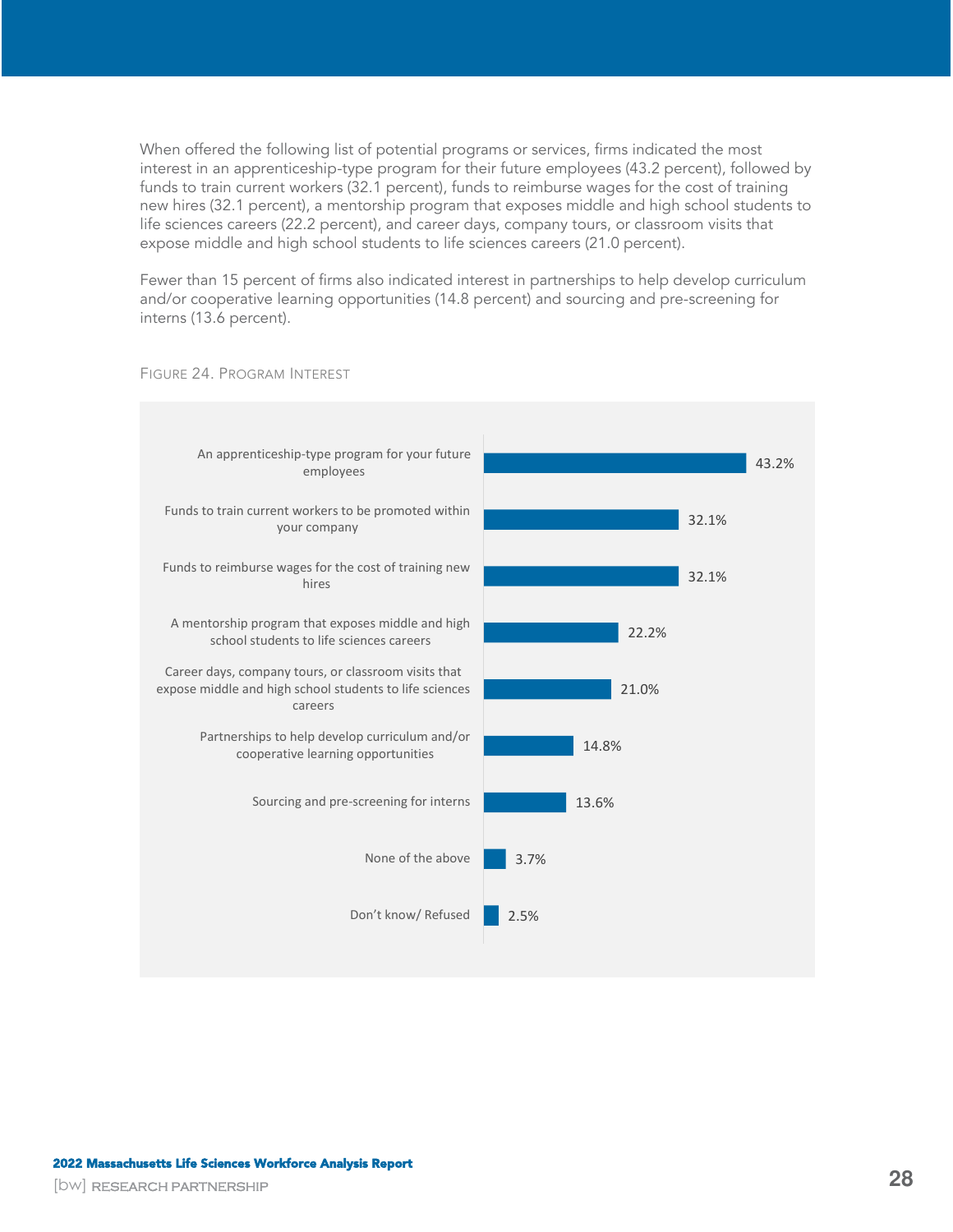## <span id="page-28-0"></span>**Executive Interview Findings**

The following section details findings from a series of interviews and a roundtable conducted between February and April 2022. The research team spoke with a total of 28 life sciences companies based in Boston, the MetroWest, and Central Massachusetts. Companies that participated include, but are not limited to, the following: Vertex, Lykan Bioscience, Mustang Bio, Alkermes, Thermo Fisher Scientific, Cyteir, Be Biopharma, and Blueprint Medicines.

BW Research sought to gather qualitative data on the perceptions of workforce needs and challenges for life sciences firms in Massachusetts. The key themes and findings from these interviews are broken out into the follow sub-sections:

- 1. Talent Competition & the Skills Gap
- 2. Industry Awareness & the Early Education Pipeline
- 3. Non-Traditional Training Pathways

## <span id="page-28-1"></span>**TALENT COMPETITION & THE SKILLS GAP**

Competition for talent is very high in the Life Sciences industry, and companies have had to get creative to attract and retain talent. There was a broad consensus that the life sciences industry, in Massachusetts and elsewhere, is facing high levels of competition and representatives noted how they have never experienced such a market. Life Sciences firms are facing competition from other life sciences companies in Massachusetts and out-of-state; however, the industry is also facing competition from big tech for data science-related talent.

Many firms are employing various methods to attract and retain talent, including higher wages, improved benefits, and hybrid work models. Large- and mid-sized firms indicated how biotech startups were attracting talent they could not afford to keep because their policies surrounding salaries and titles were more "old school" and not as fast-moving as startups. On the flip side, startups indicated financial considerations as the main source of their retention issues, citing immaturity as a company for their financial disadvantage. Firms also cited hybrid remote work models as one method they have used to retain talent while others have prioritized upskilling and reviewing benefits packages, offering tuition or relocation assistance.

"It is tough out there these days, there has been an incredible flux. We know that we need to start getting creative and think differently about how to access talent and build it for the industry."

"[It's hard to find people in] IT/Data Science because we are always competing with the CS industry, and we need to convince people to come out of tech into our industry. [We're] focusing on the data science side so we have to attract people with the experience…"

"Some of the roles can be hybrid in nature so that helps us expand in this competitive biotech market."

"Big tech, and smaller biotech companies are the biggest competition. [We're] very big, and sort of old school compared to the newer smaller biotech companies."

"Most of our competition is in biotech and biopharma, not much in healthcare."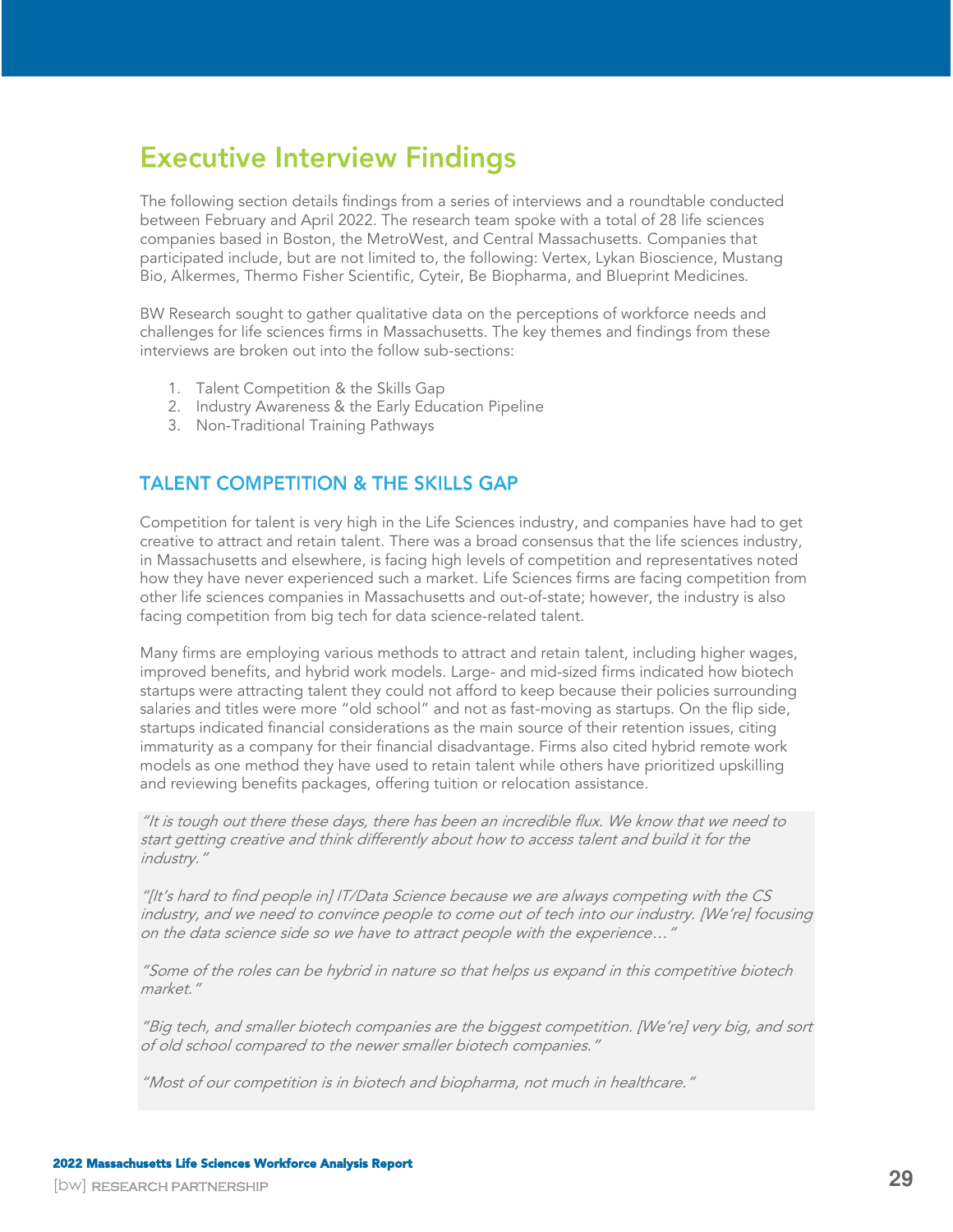"[For] manufacturing, lab-based researchers, some of the roles can be hybrid in nature so that helps us expand in this competitive biotech market."

"We have tuition assistance and we are working on reviewing our relocation package. Retention is up to us. We need help getting people in, but it is up to us to help people want to stay… w<sup>e</sup> are losing people to the small guys and we are hiring from the big guys.'

"The attrition rate has been pretty low for us, we're not in Cambridge or Boston, and we have benefitted because people figured out that they don't have to brave long commutes to do good science. We've had to add more benefits that aren't typical for people with less experience especially if you are attracting people from outside the state like we are."

Up titling and wage inflation are major contributors to talent competition in Massachusetts' life sciences industry. Small and large firms indicated this as a major retention and attraction issue as the prevailing attitude is that there is always a company that is willing to pay more or offer a higher salary to potential candidates.

"We have a lack of talent because there is a war for talent. With so much up titling and offering higher salaries… sometimes people come in for higher salaries and higher titles and we have had turnover because some do not stretch and grow in their titles as much as they should, and their skills do not match [the] title."

"This is nothing like I've seen before, we are competitive and seek high-level talent. There's a lot of small biotech everywhere, even entry-level people (little to no experience) go to those [small firms] for salaries and elevated titles (associate scientist I and II)."

"Small and large companies are running into the overtitling issue and it's everywhere, even from the hiring groups I am connected to, it seems this is a new thing that's happening."

"…it is very easy for a small startup to give [hires] an inflated title. We get beat out in total rewards (PTO, titles, promise of more [long-term incentives] than base salary, comp package flexibility), we lose a lot of our talent there. We are losing our underrepresented talent at a much faster rate because they are being targeted."

"We've had to loosen our standards in a way I have never seen before… most of the concessions we make are unheard of… and this is something we are seeing in the hiring communities I am connected to as well… we do pay higher scale but not off the scale for all levels including entry."

There is a mismatch in the experience and skills firms are willing to give certain titles and salaries for versus skills prospective hires and employees can confidently execute. Identified skills included bench skills for employees who need to work in labs, interpersonal skills (referred to as cultural fit by some interviewees), and professional skills (i.e., communication and punctuality). Firms have observed this across entry and non-entry level roles.

"The transition has been relatively recent for us, supply wasn't there for those roles (that had a bachelor's appended to them). There was a mismatch in the skills and goals… we've struggled to make connections with schools and some of those specialize in a way that is not compatible with the roles we need."

"It takes a lot of resources, investments, and a lot of communication and branding materials to [attract and retain people], it is not sustainable. [We] still have [the] difficulty once they are here,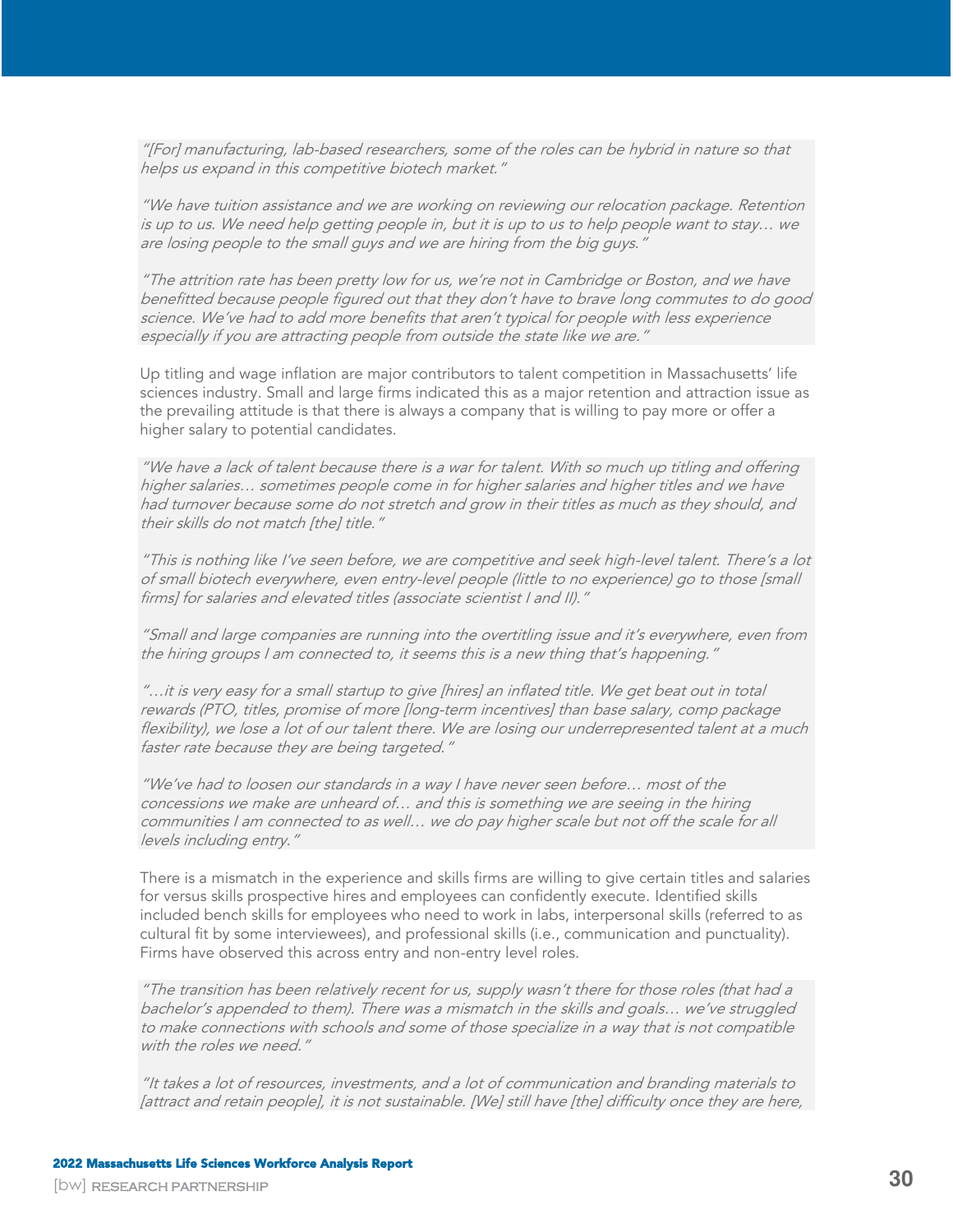they are not 100% qualified, we have to be creative and look at skills and capabilities in lieu of certain qualifications."

"Yes, bench skills and lab experience in general… we had a potential hire who wanted to come in at a higher title but did not have the necessary skills… and like I said, we do oncology research and we cannot afford to hire people without the relevant skills… the person went with <sup>a</sup> higher title at a different company…"

"It comes down to getting people trained and the pipeline ready enough, so they come out of school informed and experienced

## <span id="page-30-0"></span>**INDUSTRY AWARENESS & THE EARLY EDUCATION PIPELINE**

Multiple employers cited unpredictable and unclear pipelines for hiring entry-level talent as a limiting factor and identified information gaps as a potential reason for this. Interviewees expressed frustration with the lack of credible information for students who are interested in life sciences careers and indicated a desire to communicate industry needs to students and educational institutions from as early as high school. Companies highlighted individual outreach and partnerships efforts with educational institutions and non-profit associations to develop clear entry points and pathways in the industry. Multiple firms indicated a desire for long-term pipeline development strategies. Interviewees expressed how they view such partnerships as instrumental for training the professionals and scientists needed not only for their own companies, but for the entirety of the life sciences industry.

"There isn't much of a pipeline in Massachusetts, we've struggled to make connections with schools and some of those specialize in a way that is not compatible with the roles we need."

"Sourcing is on LinkedIn primarily, but we need to put together a comprehensive recruitment plan that covers college grads, co-ops, and interns across the board. We are trying to establish that pipeline."

"We would love to take advantage of interns in Mass Life Sciences. The challenge is education and attracting the talent because people are hard to find."

"We're not picky. I just haven't had much luck with schools being responsive or having any kind of focus for trying to help people move into the workplace."

"Quincy and Middlesex have been good… we sit on panels and do some resume reviews with connections from professors. One recent role had about 15 applicants from those schools in the space of two weeks."

"We need to get into the high schools and earlier, educating about the industry early, also in more underprivileged areas, developing diversity early in the game, this is a long-term game."

"People get into the industry and don't have any idea what the roles are and what you'll be doing in the role."

"Kids in the Commonwealth cannot grasp the level of opportunity here, and we need to help them to stop seeing it as something for someone else. Looking at models around the world for centralized training centers (Ireland, North Carolina, Belgium), we need to have some investment [in these models]."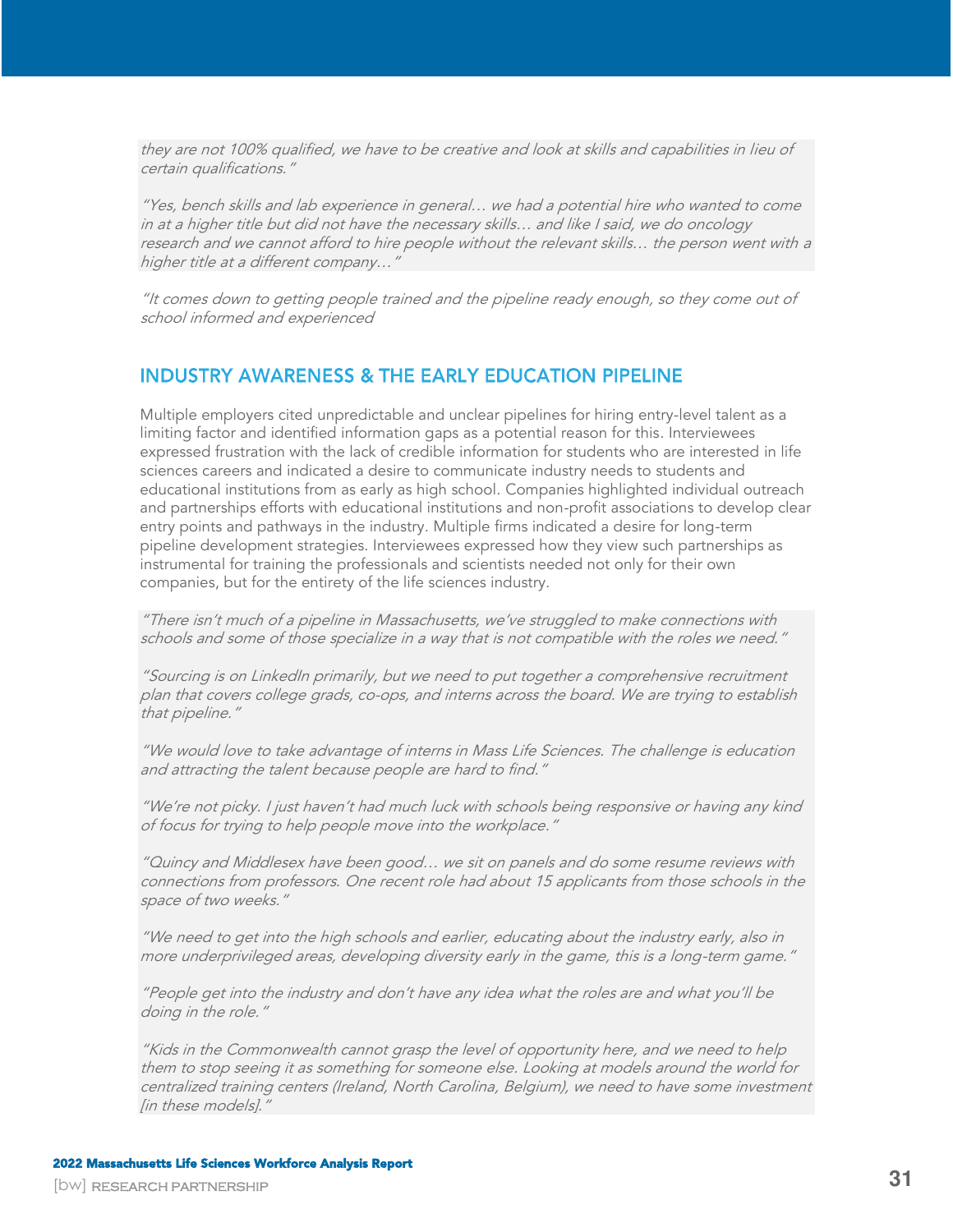Internships, co-ops, and apprenticeships were cited as valuable models for covering the information and experience gap in the industry. For the employers who have developed or are developing internship programs, hiring manager buy in and involvement was identified as the most effective way to run an internship program. While some firms indicated their current limited ability to develop internship programs due to their current hiring needs, multiple employers indicated their preference for entry-level candidates with training from these experiences. Northeastern graduates with co-op experience were identified as the most sought-after candidates; Worcester Polytechnic Institute graduates were also identified as well-prepared for their roles.

"Co-ops and internships are the greatest opportunity for people to get experience and education, they are both important for the future of the industry because in most cases, 60-70% of hiring is coming from there."

"We are currently working with Northeastern's co-op program…"

"Northeastern grads are sought after, and we love them because they've had more work experience compared to the pale academic experience offered in other places."

"Northeastern is the standard and a fabulous program and we are excited by what they have done so far."

"…we are not super strict about experience. Any internship experience is huge."

"The internship program we have is applicable to a few different places. The training aspect gets our hiring managers involved in the development of the program and that is a solid practice. The internship piece is great to see how individuals perform and for them to figure out if it's for them. The continued check-ins and skill building (what I like to call scaffolding) is good too."

"If we can strategically work with colleges and universities to get students into intern, co-op, and apprentice roles, that would benefit us."

"We participate in an earn-and-learn program in which we have four interns who come from MCC every six months."

"The types of jobs [at the new manufacturing plant] will be straight forward. We will have an apprenticeship program…"

"Apprenticeships are just one tool… we're going to have about 20 apprentices joining us. In Cambridge, they work for people transitioning out of the military, meteorology in the Navy or nuclear energy because those people are stellar, they are the best."

## <span id="page-31-0"></span>**NON-TRADITIONAL TRAINING PATHWAYS**

Community colleges were identified as being valuable sites of potential investment for nontraditional workforce development (i.e., hiring for people without four-year degrees). Interviewees mostly agreed that community colleges are underutilized resources that could fill the information and experience gap the industry is undergoing. While most job postings require at least a bachelor's degree for certain entry-level positions, companies are interested in reevaluating their hiring structure to include more candidates without four-year degrees. While some companies already work with community colleges, some of those which did not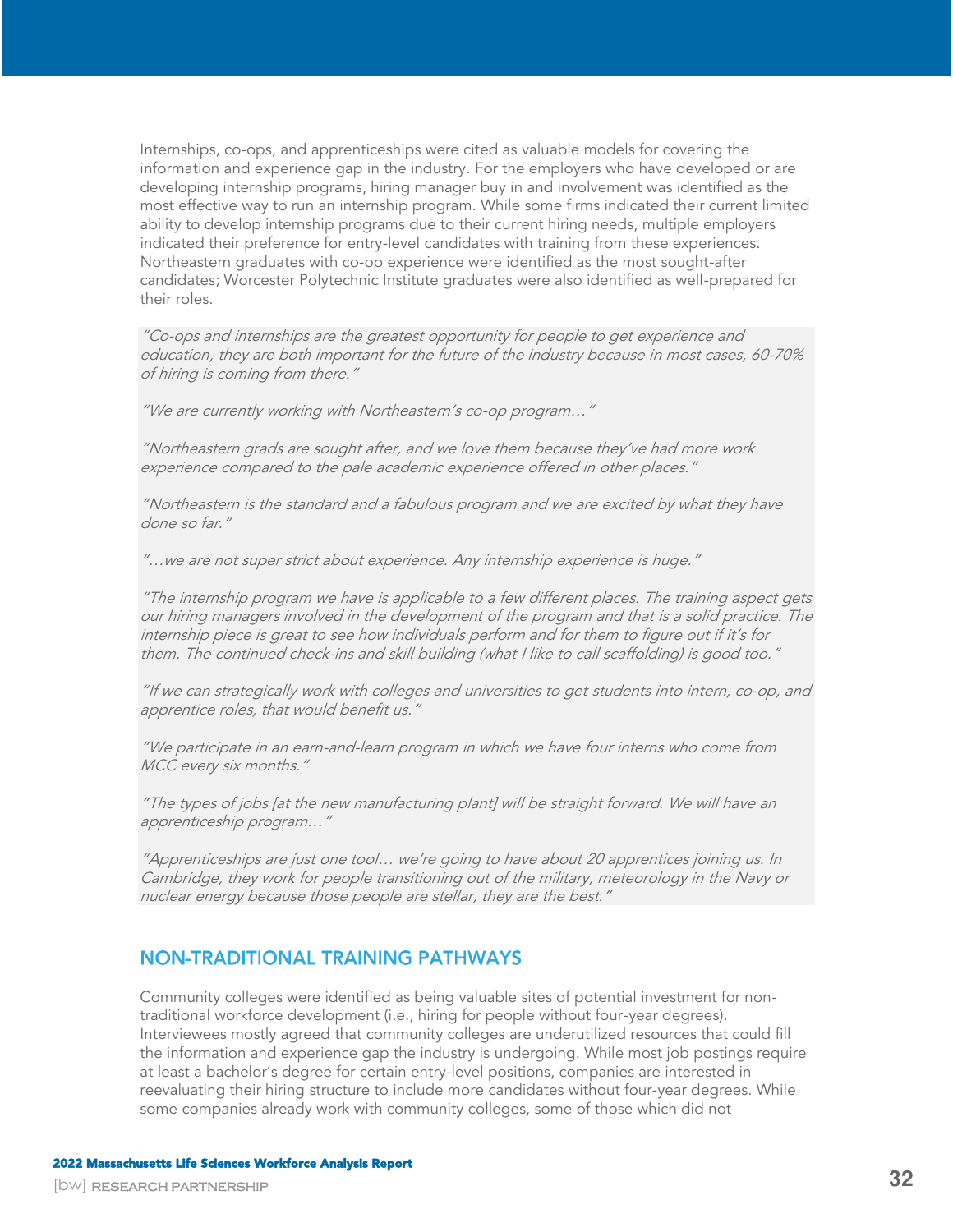highlighted their willingness and enthusiasm to partner with community colleges to hire candidates with associate degrees. One interviewee suggested that community colleges are valuable for the certification options they offer, as any employee could enroll in a certification course to upskill for future roles within the company.

"Community colleges are an underutilized source of talent for us."

"We don't have a specific call out system to draw from Bunker Hill, we do hire people with associates. It's somewhat random still…"

"Once you have the core skills, how do you go back and get the new skills that you need to be competitive? Tech schools and community colleges play a key part in offering those certifications to people who want to get them."

"We are looking at community colleges as another source, and potentially as a longer-term investment. It's an opportunity for people to stay with us for a longer time if we hire them as an intern or grad and we train them for the long term."

"I think, too, that you don't always need a four-year degree in manufacturing (unlike QC or QA where the expectation is a bachelor's) and I have hired kids coming straight out of high school."

"The UMass system is very attractive; community colleges could be attractive and that's what we're trying to establish right now in Roxbury."

Companies identified manufacturing and quality control functions as the most likely spaces for non-traditional training initiatives to be implemented successfully. Companies have already reevaluated the minimum qualifications for these positions. Hires without 4-year degrees can be successful in these roles, but employers noted that a scientific background is instrumental for their success in the training program. Certificates, lab experience, and associate degrees were identified as sources for people to develop a science foundation for these roles.

"In manufacturing, I think the answer is yes [you do not need a four year degree], because we do train in the process, but I think it's important that some people have a foundational experience of working in the laboratory and understanding biology."

"I think someone who cares is number one. Attention to detail, ability to recognize when something doesn't work right, that's where that scientific background and experience and foundation really comes in here."

"QC is the entry-level steppingstone; you need to have scientific background/foundation though."

"I think in manufacturing it could work for sure. And in quality on the QA side it could work, but once you get beyond that QC analyst, we really look for people with GMP experience and you can really only get that in the lab. It's really important to us and we must have it in QC."

"A certificate in biotech is helpful because we find that it's easier to train for those folks. [They] do not need a degree which is related to the life sciences; we've had a variety of people with foreign language degrees, history degrees, medical assistants, [and] more recent applicants have not had a bachelor's."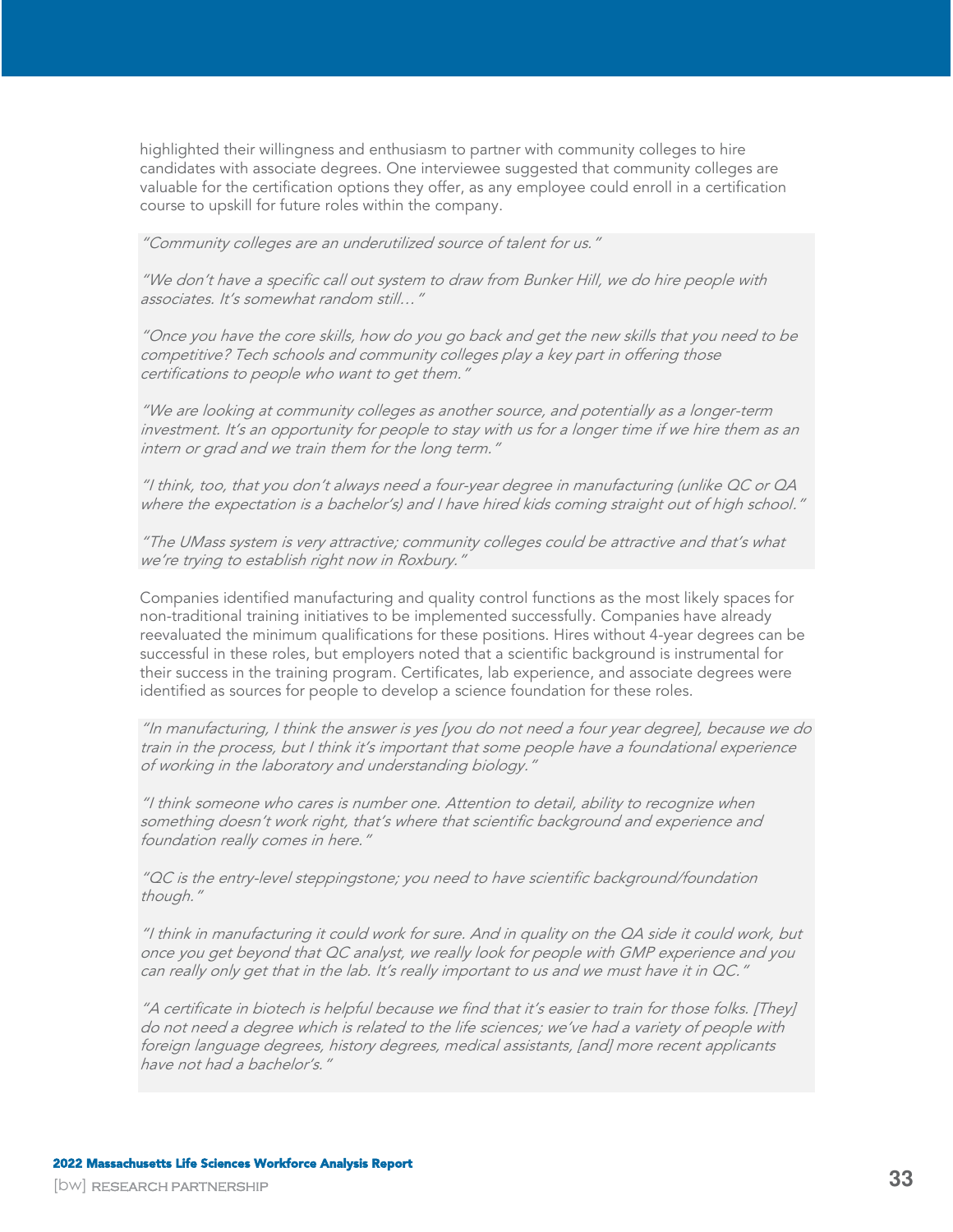"[Hiring folks without 4-year degrees for manufacturing, R&D, and IT activities] is one area where we have challenged ourselves and we have identified a number of roles that do not require it. We just saw to fruition 10 interns who are high school grads, interned in QC and supply chain for six months after biotech and business for six months and nine were offered full time roles. We'll be starting a new cohort in the fall."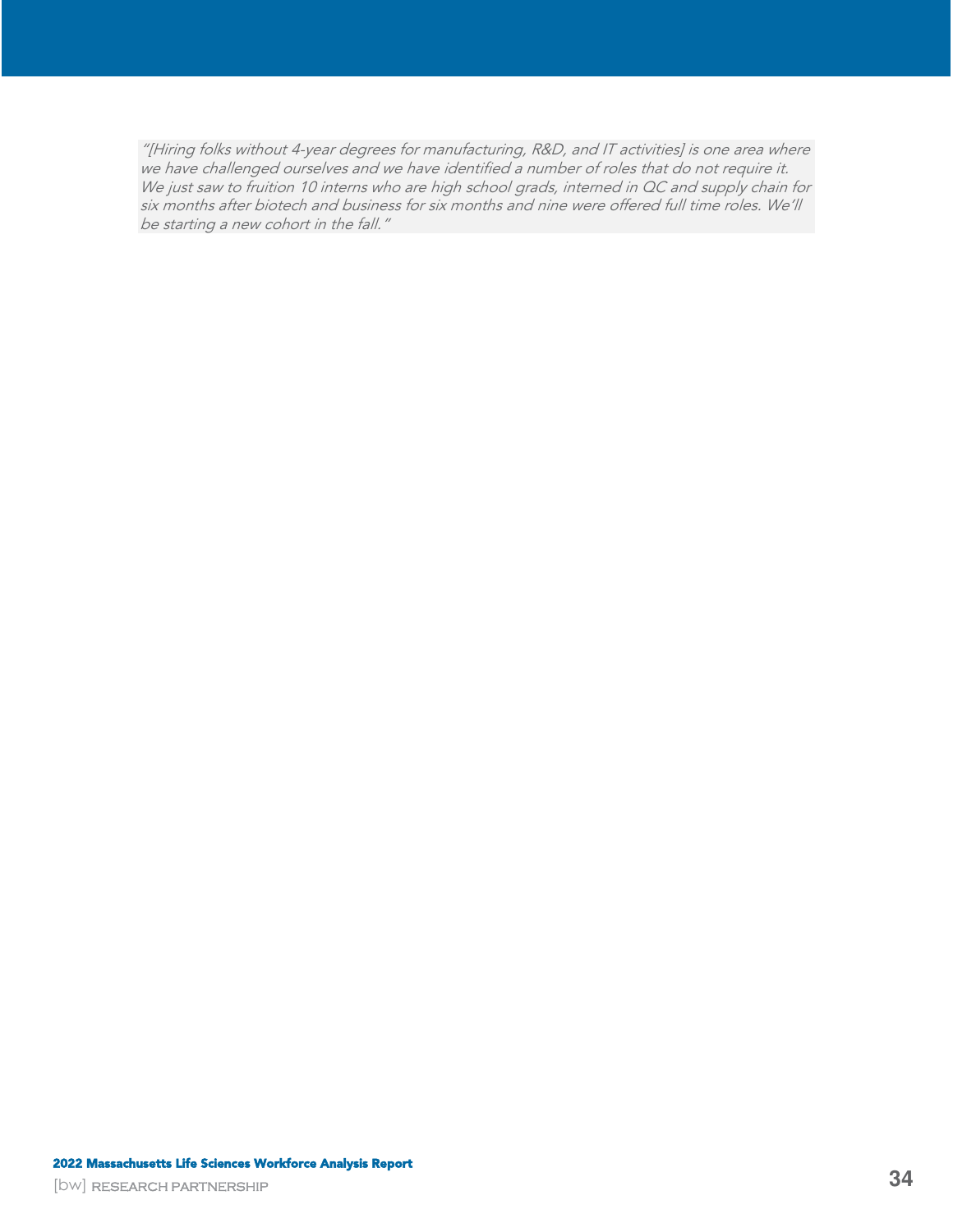# <span id="page-34-0"></span>Industry Assets & Resources

The Industry Assets & Resources section provides an overview of the life sciences training landscape in Massachusetts as well as available federal and state workforce development programs—both specific to life sciences and more generally available for businesses—that may be used by life sciences firms to augment and support their recruitment and hiring efforts.

## <span id="page-34-1"></span>**Training Landscape**

## <span id="page-34-2"></span>**INTRODUCTION**

The life sciences training landscape seeks to provide a greater understanding of the landscape of biotechnology and biomanufacturing training in Massachusetts. The training inventory focuses on pathways that do not require a four-year degree or lead to graduate certificates for baccalaureate holders with an interest in pivoting. $^{\rm 11}$ 

The research team augmented MassBio's original list of biotechnology and biomanufacturing training programs by relying on publicly available information on program websites to supplement the original training inventory. The inventory, which contains 23 programs across 15 different institutions, provides a basic understanding of the distribution of existing non-four-year training programs by industry, geography, degree outcome, and program provider.

## <span id="page-34-3"></span>**PROGRAM OFFERINGS**

<span id="page-34-4"></span>This section highlights the current training programs in Massachusetts that are presently involved in developing the state's life sciences workforce. Only one program is brand new as of December 2021 and is still in development—the associate degree program in biotechnology manufacturing, which is a product of collaboration between the Benjamin Franklin Institute of Technology (BFIT) and Gingko Bioworks; the program will be hosted by the Nubian Square Life Sciences Training Center.

Life sciences workforce training in Massachusetts covers an array of industry sectors [\(Table 3\)](#page-35-0). Identified programs prioritize providing students with a solid science foundation, as graduate certificates require a science background for students to take part in the programs. While all outlined programs train for careers in the life sciences, there emerged some distinction in the focus of these programs.

Biotechnology programs are designed to familiarize students with standard operating procedures (SOPs) in laboratories, strengthen their research skills, and teach them about the latest technologies. Most training programs (57.1 percent)—seven of which are hosted by community colleges—focus on biotechnology.

Biomanufacturing programs outlined the same foundations as biotechnology programs. In addition, biomanufacturing training includes activities that provide experience in quality control, process development, and current Good Manufacturing Practices (cGMP).<sup>12</sup> Overall, one-third of

<sup>&</sup>lt;sup>11</sup> Northeastern's A2M Program is an exception in this analysis as it is the next optional step for people who earn their credential through the program at Middlesex Community College.

<sup>&</sup>lt;sup>12</sup> Mandated by the Food and Drug Administration (FDA)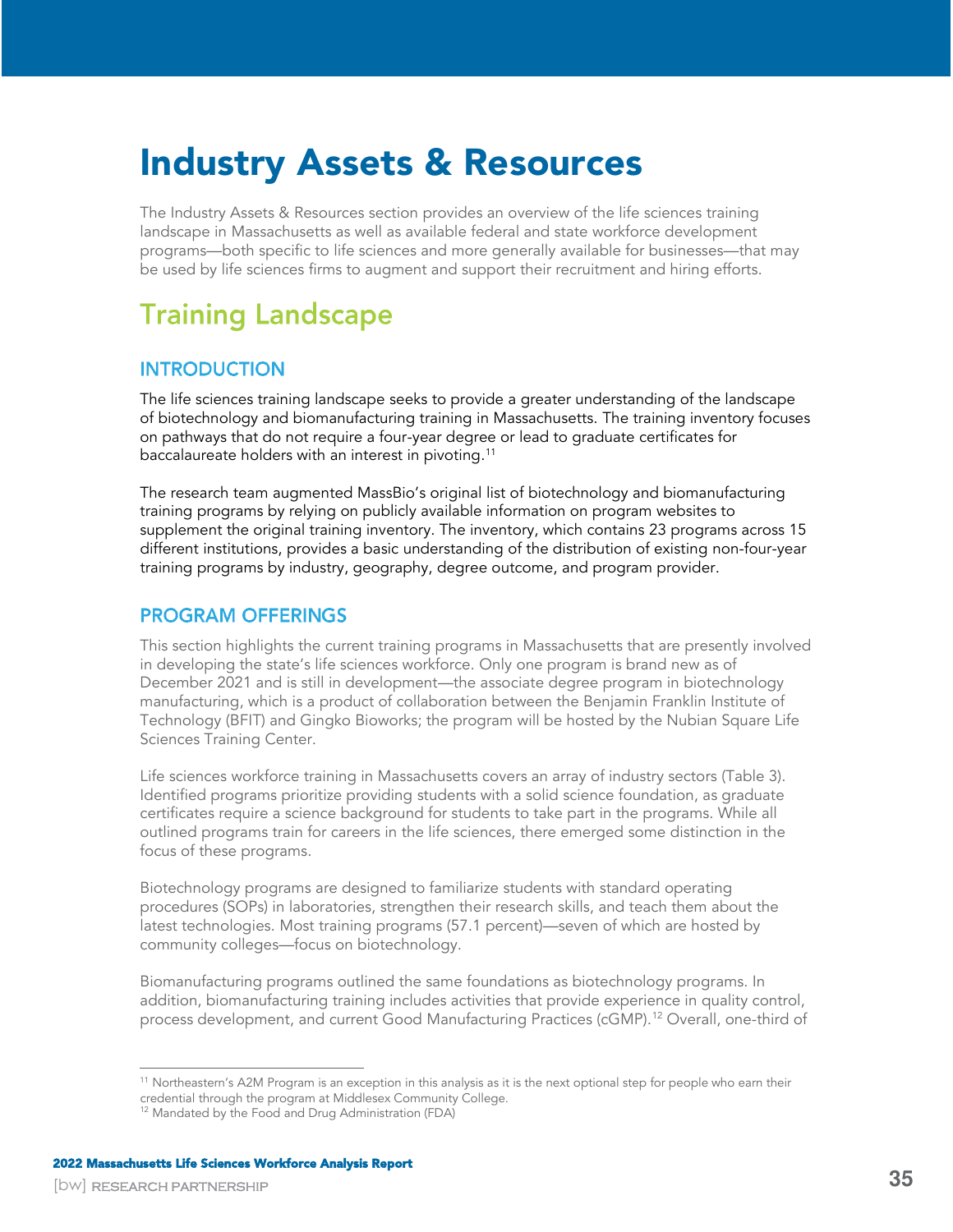identified programs focus on biomanufacturing; three of which are hosted by community colleges, two by private colleges or universities, and one by a community-based organization.

While data science accounted for one program (4.8 percent), the biomedical and general life sciences industry sectors accounted for two programs each (9.5 percent each). One of the biomedical programs, offered by Just-A-Start in partnership with Bunker Hill Community College (BHCC), provides an academic biomedical foundation that includes comprehensive laboratory skills training and leads to a variety of life sciences jobs. The data science and general life sciences programs, all offered by the Massachusetts Life Sciences Center (MLSC), are respectively geared towards data science and STEM internship opportunities in the life sciences industry.

| <b>Industry Sector</b> | Number of Programs* | Percent of Programs |
|------------------------|---------------------|---------------------|
| Biotechnology*         | 12                  | 57.1%               |
| Biomanufacturing*      |                     | 33.3%               |
| General Life Sciences  |                     | 9.5%                |
| Biomedical             |                     | 9.5%                |
| Data Science           |                     | 4.8%                |

<span id="page-35-0"></span>TABLE 3. MASSACHUSETTS LIFE SCIENCES TRAINING PROGRAMS BY INDUSTRY SECTOR

\* BFIT's new program is expected to develop skills in biotechnology and biomanufacturing, among others; thus, it is counted for both categories. As such, the total number of programs will not equal 23 and the percentage will not sum to 100 percent.

Just over 60.0 percent (60.9 percent) of the identified in-state training programs focus on training biological technicians [\(Table 4\).](#page-35-1) One of the fourteen programs is still in development, as mentioned [above.](#page-34-4) Five of these programs—hosted by MassBay Community College (MassBay), MassBioEd, Quincy College, and Worcester Polytechnic Institute (WPI)—provide clear pathways into biomanufacturing roles. Approximately one-third (34.8 percent) of the programs train individuals for a variety of occupations within the life, physical, and social science category.<sup>13</sup> Some programs include lab training while others focus on instruction broadly related to industry. One program, hosted by the Massachusetts Life Sciences Center (MLSC), develops data scientists for the life sciences industry.

<span id="page-35-1"></span>TABLE 4. MASSACHUSETTS LIFE SCIENCES TRAINING PROGRAMS BY PROGRAM PROVIDER

| Program Provider                        | Number of Programs | Percent of Programs |
|-----------------------------------------|--------------------|---------------------|
| <b>Community College</b>                | 10                 | 43.5%               |
| Private College/University              | 5                  | 21.7%               |
| Community-Based/Non-Profit Organization | 4                  | 17.4%               |
| Quasi-Public Agency                     | 3                  | 13.0%               |
| <b>Public College/University</b>        |                    | 4.3%                |

<sup>&</sup>lt;sup>13</sup> These programs outlined training opportunities for engineers, environmental scientists, chemists, biomedical professionals, and microbiologists among others.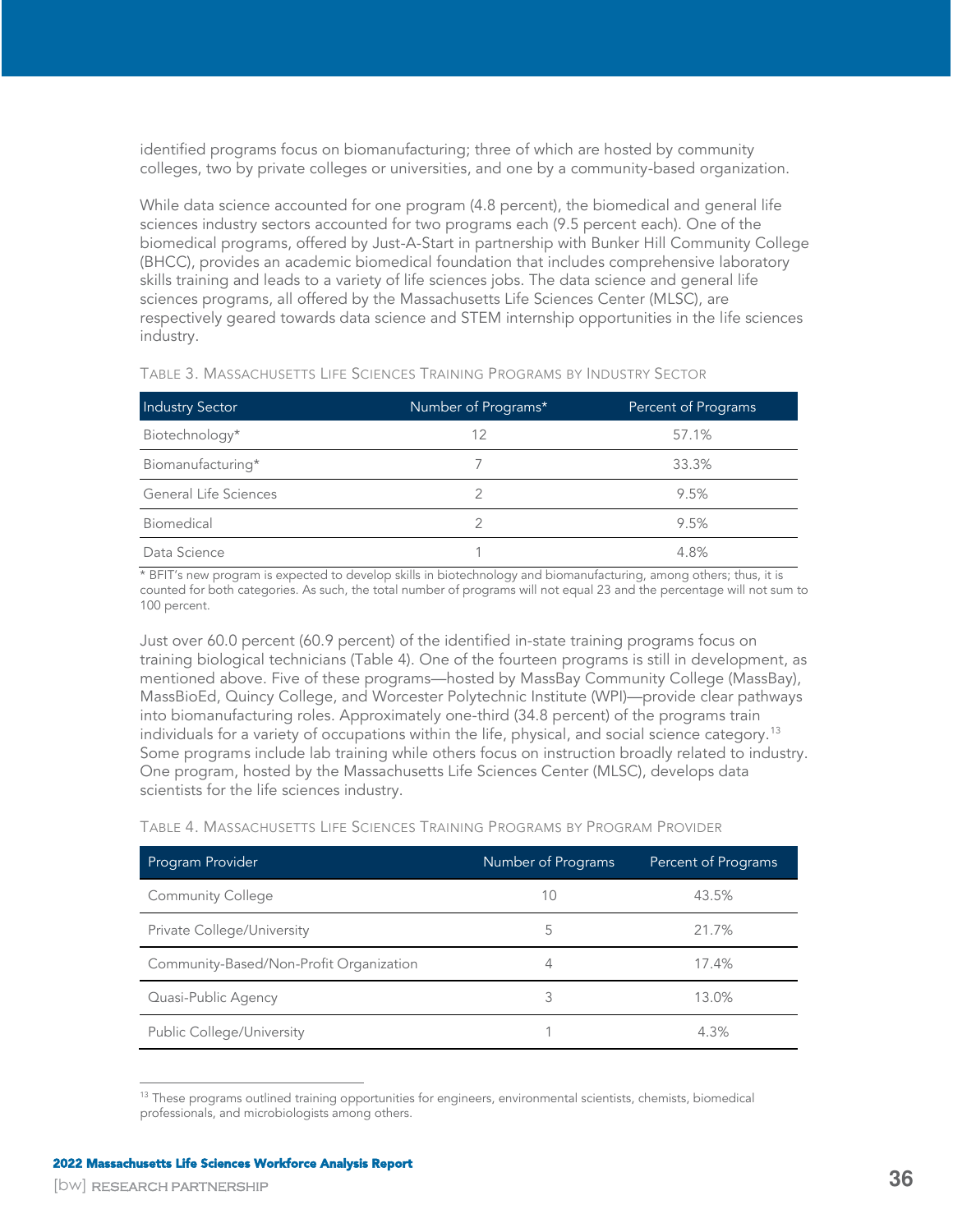Middlesex County offers eleven training programs, accounting for 47.8 percent of programs [\(Table 5\)](#page-36-0). Norfolk and Suffolk counties each have four programs (17.4 percent respectively). Worcester County has two programs which are offered by WPI and lead to certifications in biomanufacturing. Essex and Hampden counties each have one training program (4.3 percent each).

| County    | Number of Programs | Percent of Programs |
|-----------|--------------------|---------------------|
| Middlesex | 11                 | 47.8%               |
| Norfolk   | 4                  | 17.4%               |
| Suffolk   | $\overline{4}$     | 17.4%               |
| Worcester | 2                  | 8.7%                |
| Essex     |                    | 4.3%                |
| Hampden   |                    | 4.3%                |

<span id="page-36-0"></span>TABLE 5. MASSACHUSETTS LIFE SCIENCES TRAINING PROGRAMS BY COUNTY

Of the eleven programs offered in Middlesex County, four are hosted by Middlesex Community College and three by MLSC; this means that six distinct institutions offer life sciences training in Middlesex County. Two institutions (MassBay Community College and Quincy College) offer training in Norfolk County and four institutions offer training in Suffolk County.



FIGURE 25. MASSACHUSETTS LIFE SCIENCES TRAINING PROGRAMS BY COUNTY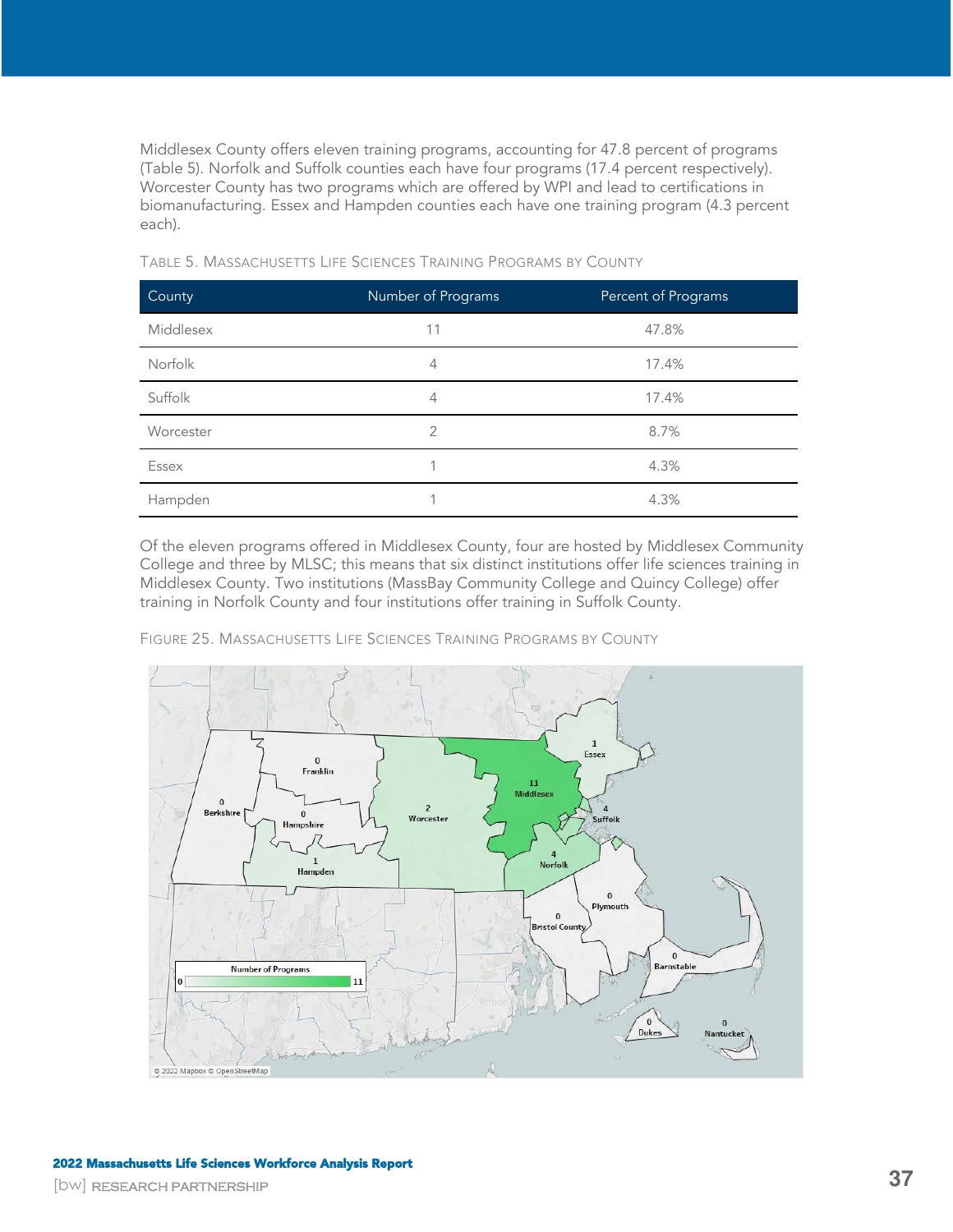The concentration of life sciences training programs in Middlesex, Norfolk, and Suffolk counties is unsurprising given the general distribution of colleges and universities in Massachusetts.<sup>14</sup> Given that Middlesex, Suffolk, and Norfolk also have the highest proportion of research and development (R&D) jobs<sup>15</sup>, the industry is well-poised to take advantage of the talent pipeline from schools in the area. Additionally, Middlesex County has the highest proportion of biomanufacturing jobs (45.2 percent) followed by Worcester County (20.4 percent).<sup>16</sup> The two counties also have the highest biomanufacturing job growth of 7.9 percent for Worcester County and 4.8 percent for Middlesex County.<sup>17</sup> However, there are only three biomanufacturing training programs between the two counties—two at WPI and one with MassBioEd.

One area of opportunity is leveraging talent from biomanufacturing programs adjacent to the county, which Middlesex and Suffolk companies are already doing with Northeastern's programs. Another area of opportunity is increasing partnerships between industry and training hosts in Middlesex and Worcester counties. Regional economic development agencies, like Grafton's Economic Development Council in Worcester County,<sup>18</sup> are also keen to host biomanufacturing companies in their cities and towns.

The analysis shows an almost equal number of associate degrees (39.1 percent) and certificates (34.8 percent) as outcomes of life sciences training programs in Massachusetts [\(Table 6\).](#page-37-0) While a total of five programs (21.7 percent) had no discernible outcomes, four identified the importance of internship experience gained through the program, and one hailed the eligibility to gain college credit for BHCC. MCC and Northeastern's A2M program leads to various outcomes, and individuals may get the opportunity to pursue their studies up to the associate level at MCC or continue at Northeastern to earn their bachelor's or master's degrees.

| Degree/Outcomes            | Number of Programs* | Percent of Programs |
|----------------------------|---------------------|---------------------|
| Associate*                 |                     | 39.1%               |
| Certificate                | 8                   | 34.8%               |
| Internship Experience      | 4                   | 17.4%               |
| Bachelor's*                |                     | 4.3%                |
| Master's*                  |                     | 4.3%                |
| College Credit Eligibility |                     | 4.3%                |

#### <span id="page-37-0"></span>TABLE 6. MASSACHUSETTS LIFE SCIENCES TRAINING PROGRAMS BY DEGREE OR OUTCOME

\* The A2M program is counted for each outcome, i.e., associate degrees from MCC and either bachelor's or master's degrees from Northeastern University. As such, the number of programs will not total 23 and the percentage will not sum to 100 percent.

<sup>&</sup>lt;sup>14</sup> National Center for Education Statistics (NCES), College Map.

<sup>&</sup>lt;sup>15</sup> Massachusetts Biotechnology Council. 2021 Industry Snapshot. August 2021. [https://www.massbio.org/wp-](https://www.massbio.org/wp-content/uploads/2021/08/2021-INDUSTRY-SNAPSHOT_FINAL.pdf)

[content/uploads/2021/08/2021-INDUSTRY-SNAPSHOT\\_FINAL.pdf.](https://www.massbio.org/wp-content/uploads/2021/08/2021-INDUSTRY-SNAPSHOT_FINAL.pdf) 

 $16$  /d.

 $17$  *Id.* 

<sup>&</sup>lt;sup>18</sup> Grafton Economic Development. Biomanufacturing Brochure. 2018. [https://massecon.com/wp](https://massecon.com/wp-content/uploads/Grafton-MA-Biomanufaturing-Brochure-2018.pdf)[content/uploads/Grafton-MA-Biomanufaturing-Brochure-2018.pdf.](https://massecon.com/wp-content/uploads/Grafton-MA-Biomanufaturing-Brochure-2018.pdf)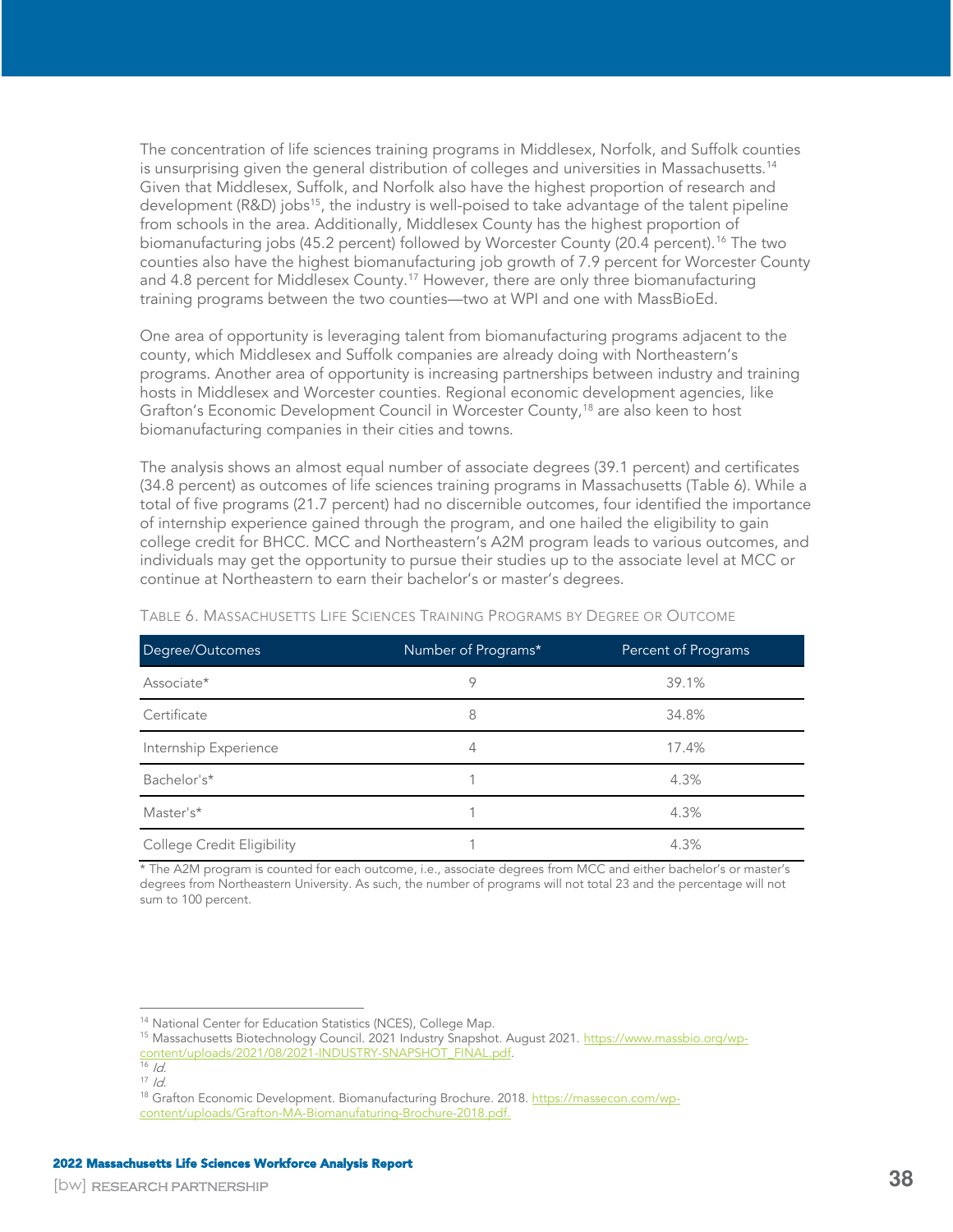## <span id="page-38-0"></span>**Federal & State Workforce Development Resources**

## <span id="page-38-1"></span>**INTRODUCTION**

The research team assembled an extensive life sciences asset inventory using a review of publicly available listings and government websites. The inventory includes 26 programs, covering grants, tax credits, wage reimbursement, capital funding, and cost share programs. This asset inventory provides a basic understanding of the existing programs and financial resources available to life sciences businesses in Massachusetts.

## <span id="page-38-2"></span>**OVERVIEW**

Three in ten (30.8%) life sciences assets are general support programs, the largest proportion of all programs. These programs provide broad support to life sciences businesses through various tax credits, tax exemptions, cost sharing benefits, and unemployment benefits. The general support programs have targeted goals of assisting life sciences businesses with research costs, drug development costs, purchases of property, improving manufacturing process, and unemployment assistance.

Recruitment programs accounted for the second largest share (23.1%) and consists of programs that support life sciences businesses with recruitment of employees and interns. These programs provide support to life sciences businesses by sponsoring internships and apprenticeships while offering wage reimbursement of interns and employees, targeted grant programs to attract life sciences businesses not located in the state to relocate to Massachusetts, and grant programs targeted to attract data scientists to the life sciences industry.

Research and development programs accounted for 19.2% of assets and consists of programs that assist life sciences businesses with research and development expenses. These programs provide support to life sciences businesses by providing tax credits that ease the burden of research and clinical testing expenses, and funding targeted to foster the development of novel technologies and techniques of existing or innovative therapies.

Equity-focused programs accounted for 11.5% of the assets and consist of programs that support life sciences businesses in creating a diverse workforce. These programs support life sciences businesses by sponsoring internships while offering wage reimbursement for interns, and grant programs to support early-stage life sciences companies that have women leadership.

The three remaining programs each accounted for less than 10.0% of the assets and include programs that support life sciences businesses with expanding their workforce through tax credits that stimulate job creation, improve the skills of their workforce through a grant that targets workforce development, and entrepreneurial support through a convertible note targeting life sciences startups [\(Table 7\)](#page-38-3).

| <b>Program Type</b>    | <b>Number of Programs</b> | <b>Percentage of Programs</b> |
|------------------------|---------------------------|-------------------------------|
| <b>General Support</b> |                           | 30.8%                         |
| Recruitment            | h                         | 23.1%                         |

<span id="page-38-3"></span>TABLE 7. ASSET PROGRAMS BY PROGRAM TYPE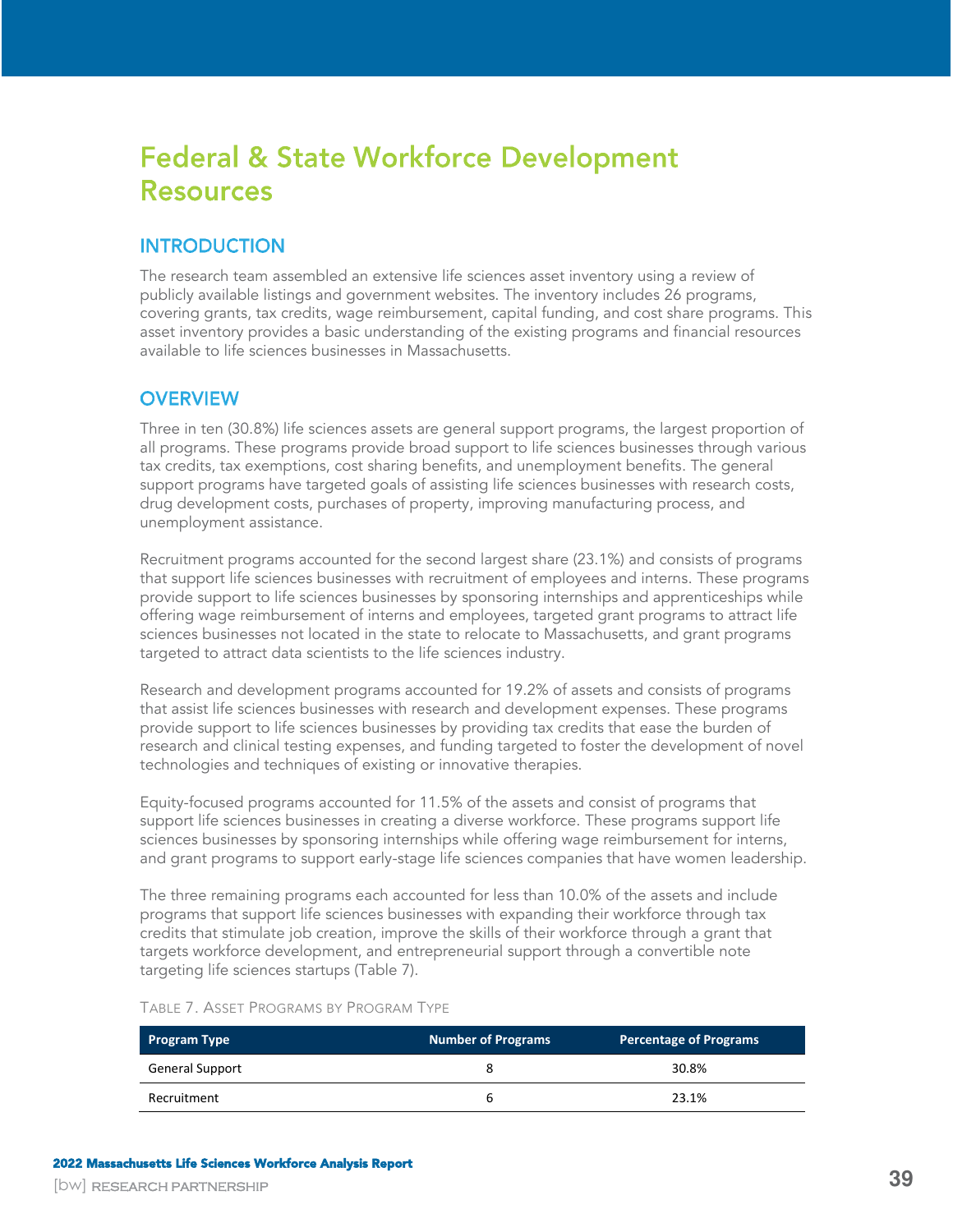| Research & Development         |   | 19.2% |
|--------------------------------|---|-------|
| Equity                         | 3 | 11.5% |
| <b>Job Creation</b>            |   | 7.7%  |
| Workforce Development          |   | 3.8%  |
| <b>Entrepreneurial Support</b> |   | 3.8%  |

## <span id="page-39-0"></span>**FEDERAL PROGRAMS**

Just under one quarter (23.1%) of the twenty-six identified asset programs are federal programs. There are two federal general support programs. The Trade Adjustment Assistance program is not life sciences specific but assists manufacturing companies affected by import competition with a 50/50 cost sharing of up to \$75,000 to projects aimed at improving a manufacturers competitive position. For businesses to receive the trade adjustment assistance, they must be a manufacturer that is facing direct foreign competition [\(Table 8\)](#page-40-1).

The WorkShare program is another federal general support program that is not life sciences specific. The WorkShare program aims to offer businesses who are experiencing temporary slowdowns an alternative to layoffs by allowing employers to reduce hours of employees while allowing employees to collect unemployment benefits to partially offset reduced hours. For businesses to receive the WorkShare assistance they must be covered by the unemployment insurance system.

There are two federal research and development tax credits—the Orphan Drug Tax Credit and the R&D Payroll Tax Credit. The Orphan Drug Tax Credit incentivizes pharmaceutical companies to develop treatments for rare diseases by offering a tax credit equivalent to 25.0% of qualified clinical testing expenses. The R&D Payroll Tax Credit provides a federal tax credit of 10.0% of research and development expenses up to \$250,000 to offset payroll taxes

The on-the-job training (OJT) program is a recruitment program that is not life sciences specific. The OJT program assists employers with the cost of hiring and training new employees through wage reimbursements between 50.0% to 90.0% of an employee's wages during training. The wage reimbursement is only available for up to six months of training, and employers must commit to continued employment upon completion of the training.

The Work Opportunity Tax Credit (WOTC) program aims to enable targeted employees<sup>19</sup> who have consistently faced barriers to employment move from economic dependency into selfsufficiency by providing employers tax credits ranging from \$2,400 to \$9,600 who hire individuals from these targeted groups

<sup>&</sup>lt;sup>19</sup> The Internal Revenue Service define this as veterans, ex-felons, TANF recipients, designated community residents, vocational rehabilitation referrals, summer youth employees, SNAP recipients, SSI recipients, long-term family assistance recipients, and long-term unemployment recipients.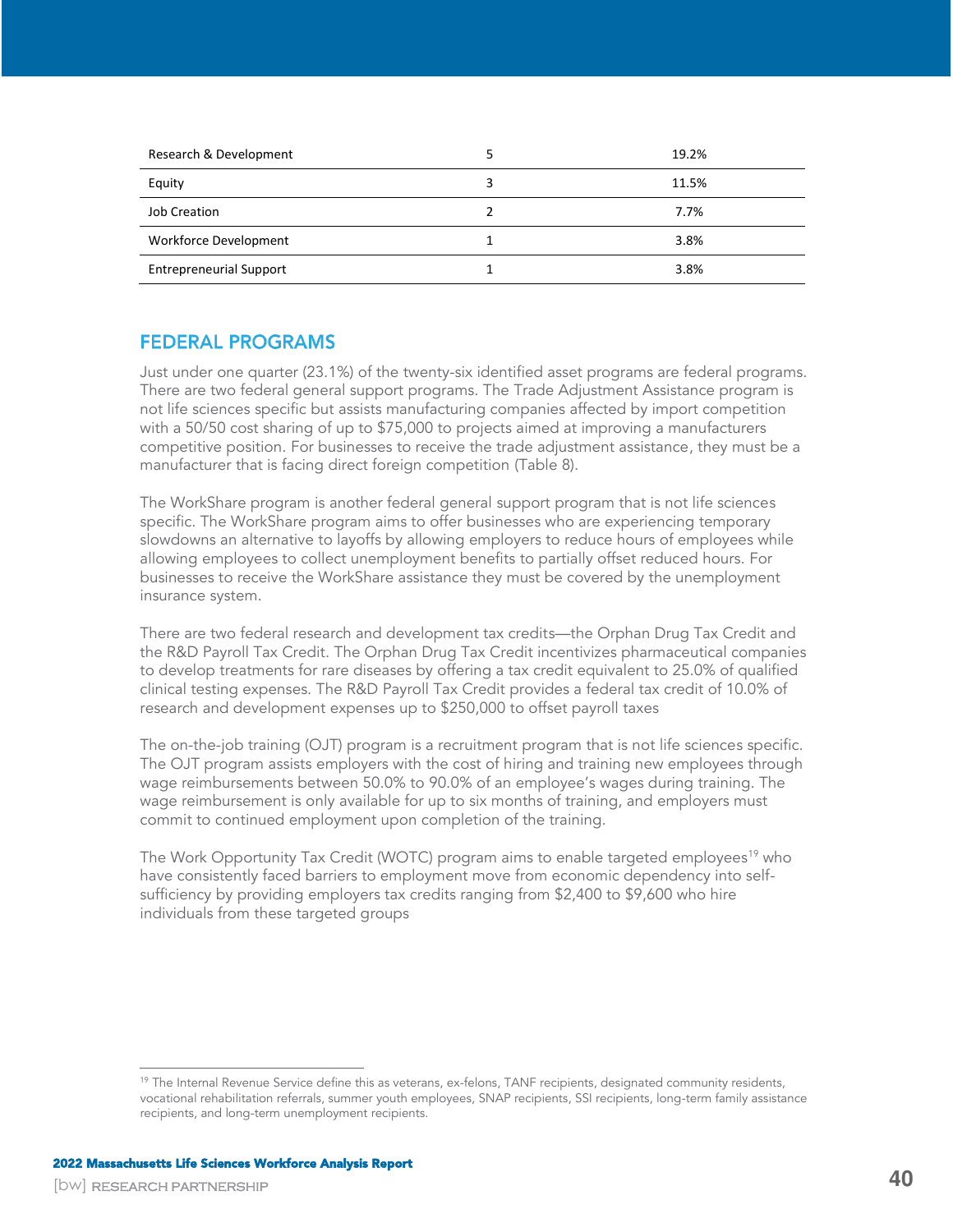#### <span id="page-40-1"></span>TABLE 8. FEDERAL PROGRAMS

| Program<br>type    | Program<br><b>Name</b>                             | <b>Goals</b>                                                                                                                                                                    | <b>Funder</b>                                                                                                                            | <b>Financial</b><br><b>Resource</b>           | <b>Eligibility</b>                                                                    |
|--------------------|----------------------------------------------------|---------------------------------------------------------------------------------------------------------------------------------------------------------------------------------|------------------------------------------------------------------------------------------------------------------------------------------|-----------------------------------------------|---------------------------------------------------------------------------------------|
| General<br>support | Trade<br>Adjustment<br>Assistance                  | Provides financial<br>assistance to<br>manufacturers<br>affected by import<br>competition                                                                                       | <b>U.S Department</b><br>of Commerce                                                                                                     | Cost sharing                                  | Must be a<br>manufacturer that<br>faces direct foreign<br>competition                 |
| General<br>support | WorkShare                                          | Offers an alternative<br>to layoffs for<br>businesses<br>experiencing<br>temporary slowdowns,<br>while allowing to call<br>back furloughed<br>workers and hire new<br>employees | Department of<br>Unemployment<br>Assistance,<br><b>Executive office</b><br>of Labor and<br>Workforce<br>Development                      | Unemployment<br>insurance                     | Must be covered by<br>the unemployment<br>insurance system                            |
| R&D                | R&D Payroll<br><b>Tax Credit</b>                   | Offset up to \$250,000<br>in payroll taxes each<br>year for up to five<br>years                                                                                                 | <b>Federal Tax</b><br>Credit                                                                                                             | Federal tax<br>credit                         | Must be a company<br>engaged in research<br>and development                           |
| R&D                | Orphan<br>Drug Tax<br>Credit                       | Incentivize<br>pharmaceutical<br>companies to develop<br>medications and<br>treatments for rare<br>diseases that affect<br>small populations                                    | <b>Federal Tax</b><br>Credit                                                                                                             | Federal tax<br>credit                         | Must be a<br>pharmaceutical<br>company developing<br>a treatment for rare<br>diseases |
| Recruitment        | On-the-Job<br><b>Training</b>                      | Assist employers with<br>the cost of hiring and<br>training a new<br>employee                                                                                                   | Federal<br>Workforce<br>Innovation and<br>Opportunity Act<br>(WIOA),<br>administered<br>through the<br>MassHire<br><b>Career Centers</b> | Wage<br>reimbursement<br>for new<br>employees | Employer must<br>commit to continued<br>employment upon<br>completion of<br>training  |
| Equity             | Work<br>Opportunity<br><b>Tax Credit</b><br>(WOTC) | Enable targeted<br>employees to<br>gradually move from<br>economic dependency<br>into self-sufficiency                                                                          | US DOL                                                                                                                                   | Federal Tax<br>Credit                         | Employers must hire<br>veterans and other<br>targeted groups                          |

## <span id="page-40-0"></span>**STATE-RUN PROGRAMS**

Just over three quarters (76.9%) of the twenty-six identified asset programs are state programs. Included into the asset inventory are two job creation programs, six general support programs, five recruitment programs, three research and development programs, two equity programs, one workforce development program, and one entrepreneurial support program [\(Table 9\)](#page-42-0).

Massachusetts Life Sciences Tax Incentives program creates new long-term employment in the life sciences industry through six tax credits and a tax exemption. The seven asset programs include one job creation tax credit, five general support tax credits, and a general support tax

**41**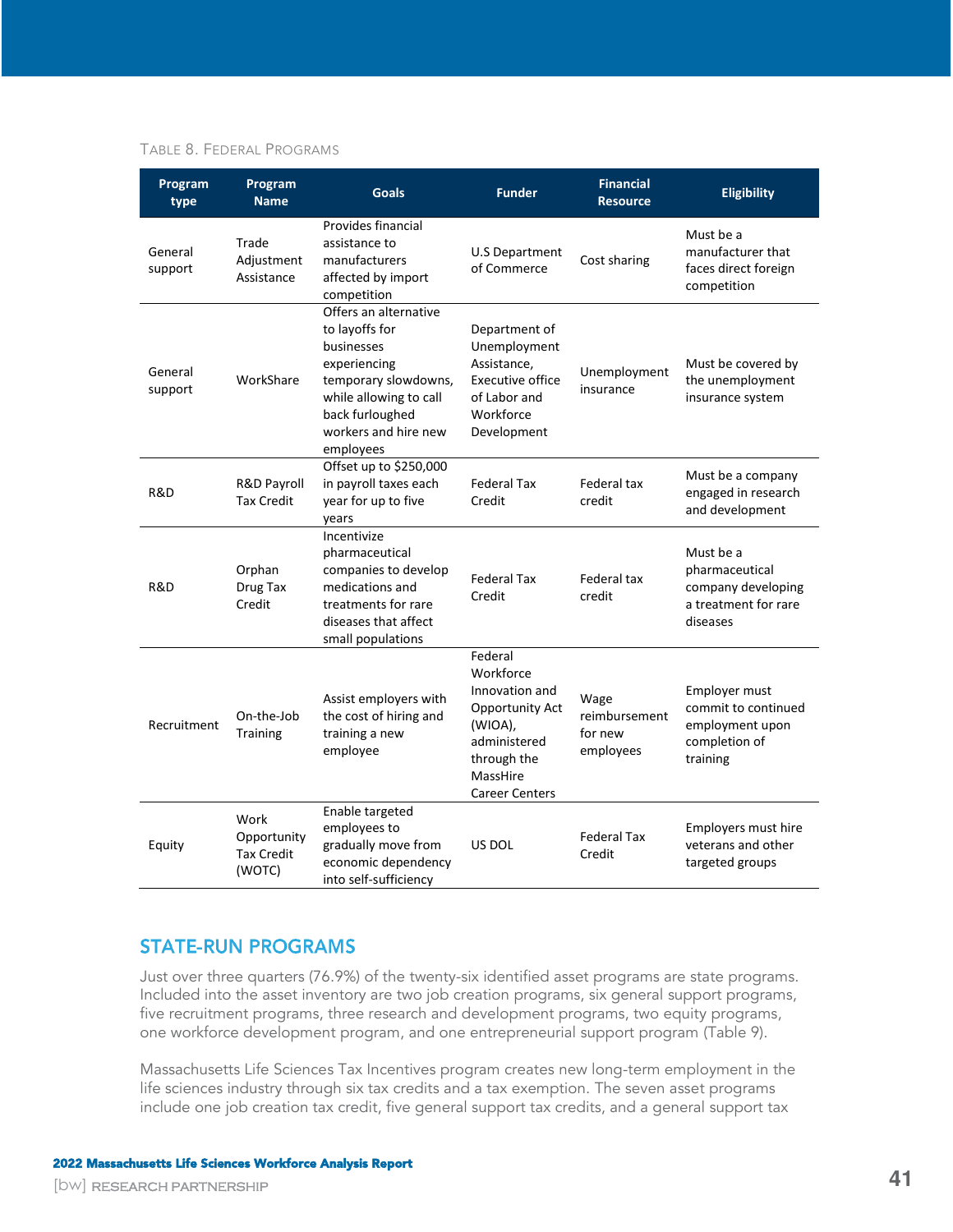exemption. The Life Sciences Refundable Job Tax Credit provides a tax credit to life sciences businesses that commit to the creation of a minimum of fifty net new permanent full-time positions in Massachusetts. Three of the tax credits - Life Sciences Research Tax Credit, Life Sciences Refundable Investment Tax Credit, and Life Sciences Refundable FDA User Fees Tax Credit – provide life sciences businesses support by easing administrative compliance and tax burdens. The Angel Investor Tax Credit increases investment in life sciences businesses by providing a tax credit to investors. The Corporate Excise Deduction and Sales and Use Tax Exemption also aim to ease tax and administrative compliance burdens through a tax credit and tax exemption.

The state offers five recruitment programs in the form of two internships, one apprenticeship, and two grant programs. The programs aim to connect employers with prospective interns and provide opportunities to gain experience in the life sciences industry. The state offers wage reimbursement to life sciences Businesses in Massachusetts who hire interns and apprentices through the Data Science Internship Program, High School Apprenticeship Challenge/ Lab Training Program, and Internship Challenge. The Bits to Bytes Program provides a grant for capital projects that targets data analytics and or machine learning techniques to attract, train, and retain data scientists to the life sciences industry. The project teams must be compromised of not-for-profit applicants collaborating with at least one for-profit Massachusetts life sciences company to be eligible for the grant. The Massachusetts Transition and Growth Program targets out-of-state life sciences companies considering locating in Massachusetts by providing a grant on a per-job basis to companies that commit to creating more than ten but fewer than forty-nine jobs in the first twelve months of in-state operations.

There are three research and development asset programs offered by the state, including one grant program, one tax credit, and a capital funding program. The Building Breakthroughs program provides grants for capital projects that support biomanufacturing innovation in the state, the Research Credit program offers a tax credit to support employers with research related expenses, and the Novel Therapeutics Delivery program offers capital funding to foster the development of novel technologies and therapies.

The state offers two equity programs aimed at improving the diversity of the workforce in the life sciences industry through the Project OnRamp program and Massachusetts Next Generation Initiative. Project OnRamp helps underserved students start their careers in life sciences by offering employers the reimbursement of wages for interns hired through the program. The Next Generation Initiative aims to increase gender parity for the next generation of life sciences entrepreneurs by providing grants to women-led early-stage life sciences companies.

There is one workforce development program the state offers through the Workforce Training Fund Program. The program is not life sciences specific and aims to address business productivity and competitiveness by providing grants to businesses to improve the skills of new or incumbent workers.

The state also offers entrepreneurial support for life sciences firms through the Seed Fund program. The program advances innovative life sciences companies in the state by offering a convertible note of up to \$250,000 to life sciences start-up companies in Amherst, Beverly, Lowell, Mansfield, North Adams, Springfield, Pittsfield, and Worcester.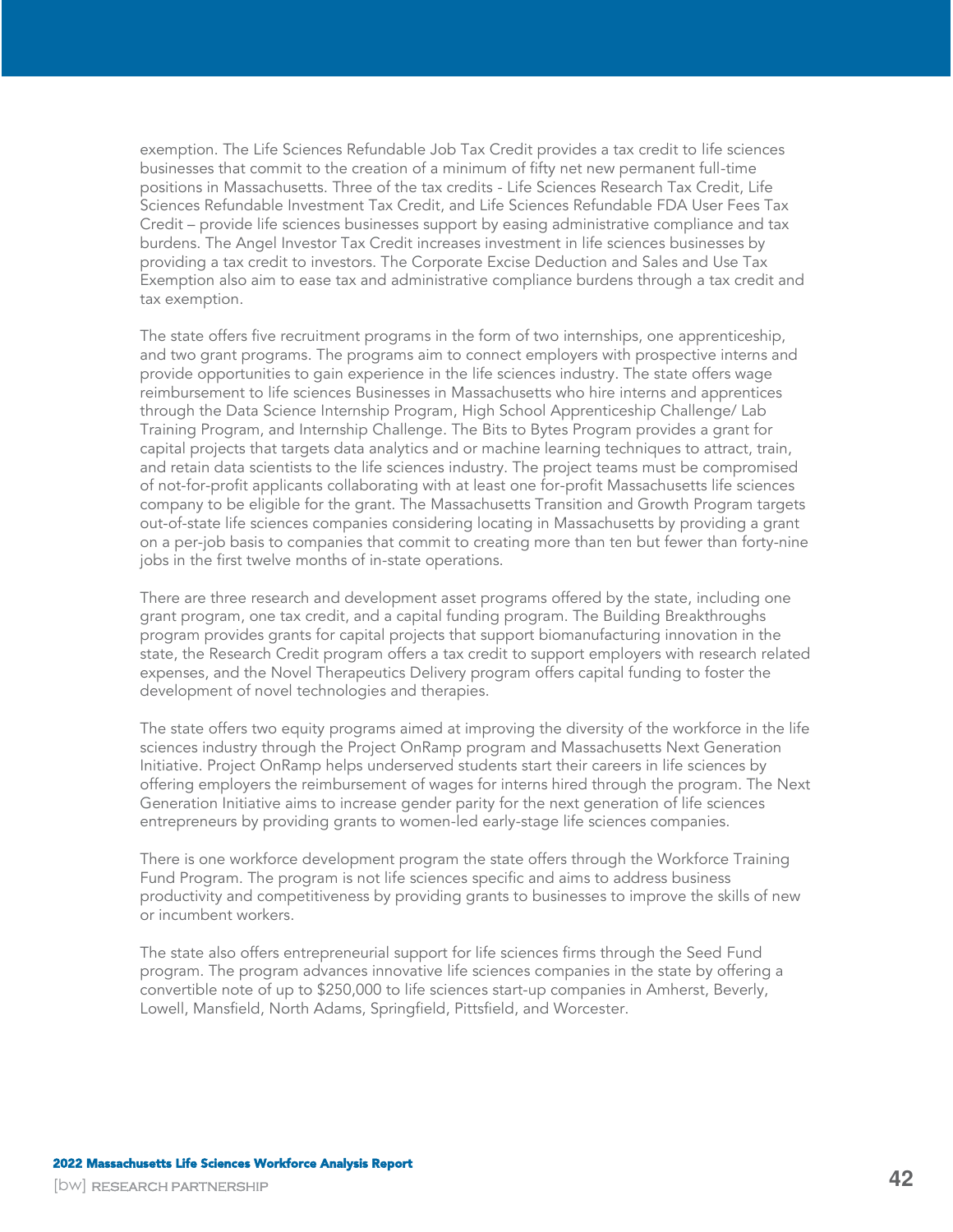### <span id="page-42-0"></span>TABLE 9. STATE-RUN PROGRAMS<sup>20</sup>

### Program Type: Job Creation

| <b>Program Name</b>                                   | <b>Goals</b>                                                                                                                                                                      | <b>Funder</b>                                   | <b>Type</b> | <b>Eligibility</b>                                                                                                                                            |
|-------------------------------------------------------|-----------------------------------------------------------------------------------------------------------------------------------------------------------------------------------|-------------------------------------------------|-------------|---------------------------------------------------------------------------------------------------------------------------------------------------------------|
| Life Sciences Tax<br>Incentives<br>Program            | Provide incentives to promote<br>companies of all sizes to expand<br>their efforts in creating new long-<br>term jobs in Massachusetts                                            | Massachusetts<br>Life Sciences<br>Center        | Tax credit  | Massachusetts life sciences<br>business                                                                                                                       |
| Life Sciences<br>Refundable Jobs<br><b>Tax Credit</b> | Foster the life sciences industry in<br>Massachusetts by encouraging job<br>creation and investment in the<br>sector while easing tax and<br>administrative compliance<br>burdens | <b>Massachusetts</b><br>Life Sciences<br>Center | Tax credit  | Massachusetts life sciences<br>business, must commit to<br>the creation of a minimum<br>of fifty net new permanent<br>full-time positions in<br>Massachusetts |

### Program Type: General Support

| <b>Program Name</b>                                                                                               | <b>Goals</b>                                                                                                                                                                   | <b>Funder</b>                            | <b>Type</b>       | <b>Eligibility</b>                                                                                                                                                 |
|-------------------------------------------------------------------------------------------------------------------|--------------------------------------------------------------------------------------------------------------------------------------------------------------------------------|------------------------------------------|-------------------|--------------------------------------------------------------------------------------------------------------------------------------------------------------------|
| Life Sciences<br><b>Research Tax</b><br>Credit                                                                    | Foster the life sciences industry in<br>Massachusetts by encouraging job<br>creation and investment in the<br>sector while easing tax and<br>administrative compliance burdens | Massachusetts<br>Life Sciences<br>Center | Tax credit        | Massachusetts life<br>sciences business                                                                                                                            |
| Life Sciences<br>Refundable<br><b>Investment Tax</b><br>Credit                                                    | Foster the life sciences industry in<br>Massachusetts by encouraging job<br>creation and investment in the<br>sector while easing tax and<br>administrative compliance burdens | Massachusetts<br>Life Sciences<br>Center | <b>Tax Credit</b> | Massachusetts life<br>science business                                                                                                                             |
| Life Sciences<br>Refundable<br><b>FDA User Fees</b><br><b>Tax Credit</b>                                          | Foster the life sciences industry in<br>Massachusetts by encouraging job<br>creation and investment in the<br>sector while easing tax and<br>administrative compliance burdens | Massachusetts<br>Life Sciences<br>Center | <b>Tax Credit</b> | Massachusetts life<br>sciences business with<br>more than 50% of the<br>research and<br>development costs for<br>the drug incurred in<br>Massachusetts             |
| Angel Investor<br><b>Tax Credit</b>                                                                               | Foster the life sciences industry in<br>Massachusetts by encouraging job<br>creation and investment in the<br>sector while easing tax and<br>administrative compliance burdens | Massachusetts<br>Life Sciences<br>Center | Tax credit        | **                                                                                                                                                                 |
| Corporate<br>Excise<br>Deduction -<br>Qualified<br><b>Clinical Testing</b><br><b>Expenses for</b><br>Orphan Drugs | Foster the life sciences industry in<br>Massachusetts by encouraging job<br>creation and investment in the<br>sector while easing tax and<br>administrative compliance burdens | Massachusetts<br>Life Sciences<br>Center | Tax credit        | Massachusetts life<br>sciences company,<br>engaged in the<br>development of<br>medications and<br>treatments for rare<br>diseases that affect<br>small populations |

<sup>&</sup>lt;sup>20</sup> The resources highlighted in blue in Table 9 are all offered under one program from the Massachusetts Life Sciences Center.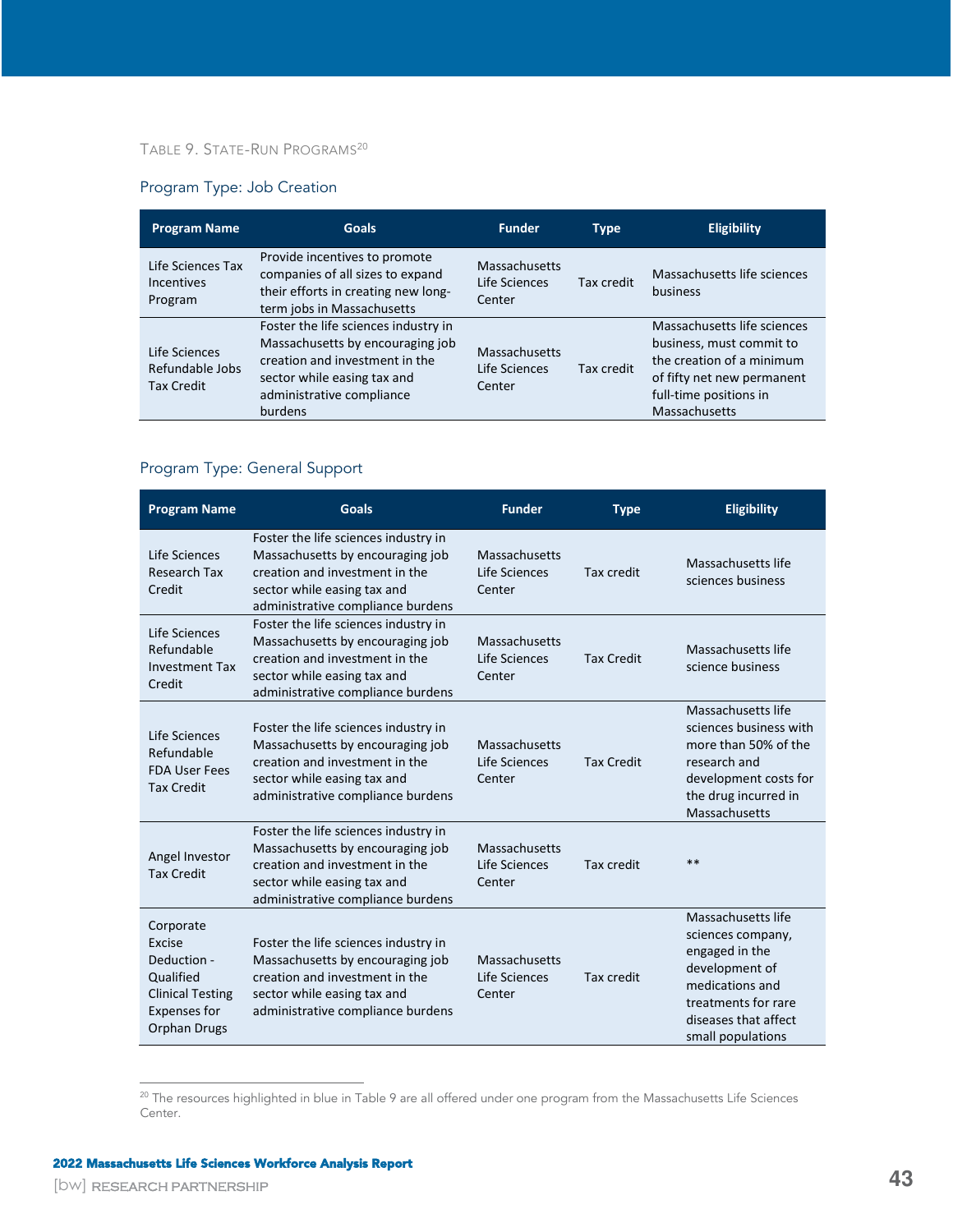| Foster the life sciences industry<br>in Massachusetts by encouraging<br>job creation and investment in<br>Sales and Use<br>the sector while easing tax and<br><b>Tax Exemption</b><br>administrative compliance<br>burdens | Massachusetts<br>Life Sciences<br>Center | Sales and<br>Use Tax<br>exemption<br>on purchases<br>of tangible<br>personal<br>property<br>made on<br>behalf of a<br>life sciences<br>company | Personal property<br>purchase must be<br>made on behalf of a<br>life sciences<br>company |
|----------------------------------------------------------------------------------------------------------------------------------------------------------------------------------------------------------------------------|------------------------------------------|------------------------------------------------------------------------------------------------------------------------------------------------|------------------------------------------------------------------------------------------|
|----------------------------------------------------------------------------------------------------------------------------------------------------------------------------------------------------------------------------|------------------------------------------|------------------------------------------------------------------------------------------------------------------------------------------------|------------------------------------------------------------------------------------------|

## Program Type: Recruitment

| <b>Program Name</b>                                                    | Goals                                                                                                                                                                                                    | <b>Funder</b>                            | <b>Type</b>                                                             | <b>Eligibility</b>                                                                                                                                                      |
|------------------------------------------------------------------------|----------------------------------------------------------------------------------------------------------------------------------------------------------------------------------------------------------|------------------------------------------|-------------------------------------------------------------------------|-------------------------------------------------------------------------------------------------------------------------------------------------------------------------|
| Data Science<br>Internship<br>Program                                  | Connects employers<br>with prospective<br>interns and provide<br>opportunities that<br>introduce interns to<br>applications of<br>advanced data<br>analytics and data<br>science to the life<br>sciences | Massachusetts<br>Life Sciences<br>Center | Internship program with<br>subsidized/reimbursement<br>for intern wages | Bachelor's, Master's, and<br>Doctoral students                                                                                                                          |
| High School<br>Apprenticeship<br>Challenge/<br>Lab Training<br>Program | Place<br>underrepresented<br>and low-income H.S<br>students in a paid<br>worked based<br>setting, supplement<br>life science<br>education with<br>rigorous OST<br>training.                              | Massachusetts<br>Life Sciences<br>Center | Internship program with<br>subsidized/reimbursement<br>for intern wages | High school students 16+,                                                                                                                                               |
| Internship<br>Challenge                                                | Provide practical<br>experiences,<br>increase internship<br>opportunities &<br>provide the<br>opportunity to<br>explore careers in<br>the life sciences<br>industry                                      | Massachusetts<br>Life Sciences<br>Center | Internship program with<br>subsidized/reimbursement<br>for intern wages | Current/Recent (graduated<br>within the past calendar<br>year) college student                                                                                          |
| Bits to Bytes                                                          | Provide grants to<br>employ data<br>analytics and/or<br>machine learning<br>techniques to<br>attract, train, and<br>retain data scientist<br>to the life sciences                                        | Massachusetts<br>Life Sciences<br>Center | State grant                                                             | Project teams must be<br>comprised of not-for-profit<br>applicants collaborating<br>with at least one for-profit<br>MA life sciences company                            |
| Massachusetts<br>Transition and<br>Growth<br>Program                   | Recruitment tool<br>targeting out of<br>state life sciences<br>companies<br>considering locating<br>in Massachusetts                                                                                     | Massachusetts<br>Life Sciences<br>Center | State grant                                                             | No current presence in<br>Massachusetts, commit to<br>creating more than ten but<br>fewer than forty-nine jobs in<br>the first 12 months of<br>Massachusetts operations |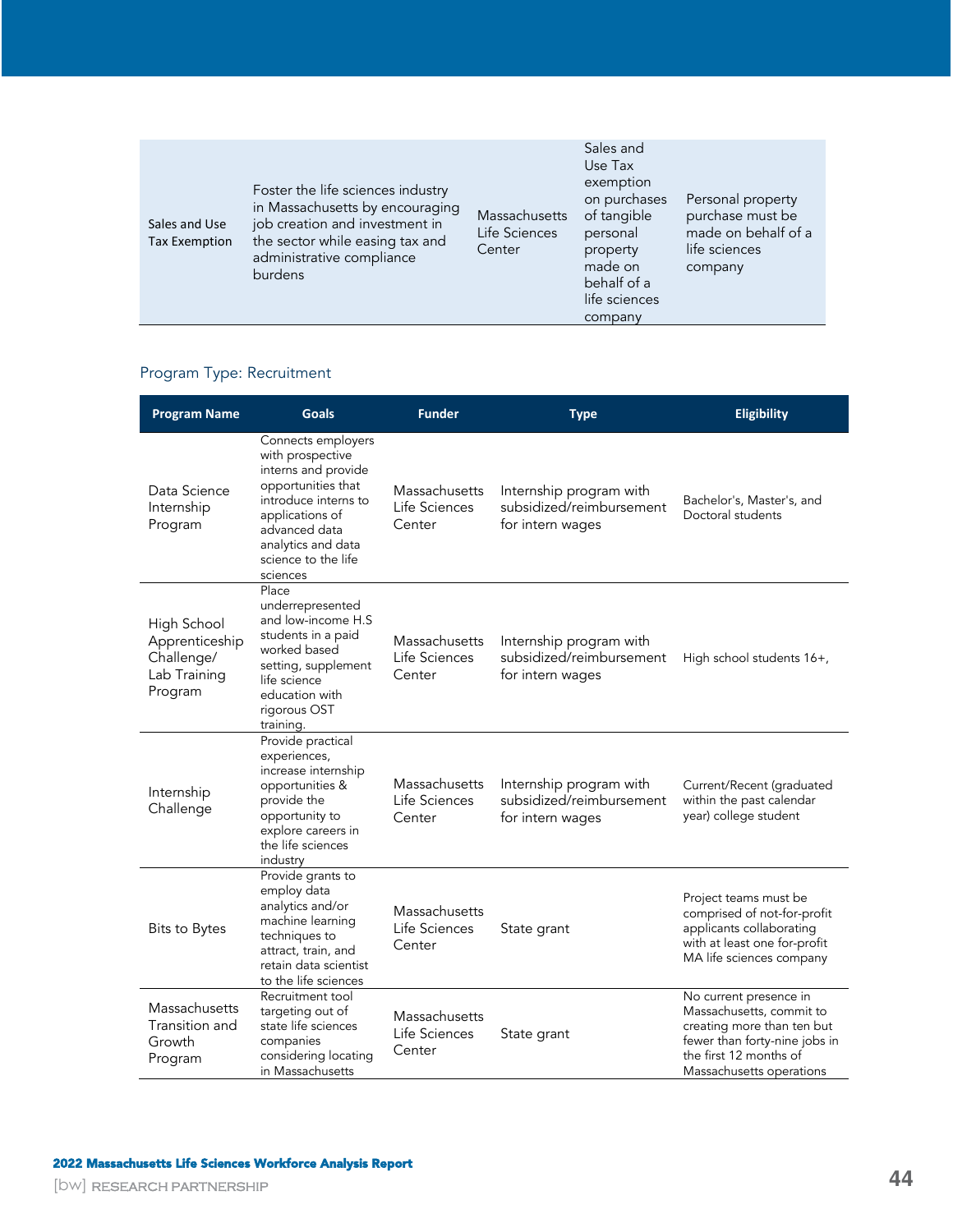## Program Type: R & D

| Program<br><b>Name</b>            | <b>Goals</b>                                                                                                                                              | <b>Funder</b>                            | <b>Type</b>        | <b>Eligibility</b>                                                                                         |
|-----------------------------------|-----------------------------------------------------------------------------------------------------------------------------------------------------------|------------------------------------------|--------------------|------------------------------------------------------------------------------------------------------------|
| <b>Building</b><br>Breakthroughs  | Provides grants for capital<br>projects that support<br>biomanufacturing innovation                                                                       | Massachusetts<br>Life Sciences<br>Center | State grant        | $**$                                                                                                       |
| Research<br>Credit                | Assist employer with research<br>expenses such as wages paid to<br>employees, a portion of wages<br>paid to contractors, and<br>amounts paid for supplies | State of<br>Massachusetts                | Tax credit         | Services must be performed<br>for research purposes and<br>supplies were used to conduct<br>research in MA |
| Novel<br>Therapeutics<br>Delivery | Foster the development of novel<br>technologies and techniques for<br>the delivery of existing or<br>innovative therapies.                                | Massachusetts<br>Life Sciences<br>Center | Capital<br>funding | Must be a Massachusetts non-<br>profit institution                                                         |

## Program Type: Equity

| Program<br><b>Name</b>                             | <b>Goals</b>                                                                                                                                                 | <b>Funder</b>                                                                                                                                   | <b>Type</b>                                                              | <b>Eligibility</b>      |
|----------------------------------------------------|--------------------------------------------------------------------------------------------------------------------------------------------------------------|-------------------------------------------------------------------------------------------------------------------------------------------------|--------------------------------------------------------------------------|-------------------------|
| Project<br>OnRamp                                  | Develop a diverse<br>workforce talent pipeline<br>for the life sciences<br>industry                                                                          | Massachusetts Life Sciences<br>Center, MassBio.<br>MassBioEd, Life Sciences<br>Cares, and Bottom-Line                                           | Internship program with<br>subsidized/reimbursemen<br>t for intern wages | College<br>student      |
| Massachusett<br>s Next<br>Generation<br>Initiative | The program is a five<br>year, more than \$2M<br>commitment to ensure<br>greater gender parity for<br>the next generation of life<br>sciences entrepreneurs. | Massachusetts Life Sciences<br>Center, Takeda, King Street<br>Properties, Sanofi, Johnson<br>& Johnson Innovation,<br>Mintz, Mission BioCapital | State grant program                                                      | Women<br>led<br>Company |

## Program Type: Workforce Development

| Program<br><b>Name</b>                       | <b>Goals</b>                                                                                                                                                             | <b>Funder</b>                                      | <b>Type</b>                                                                                                                                                                                                                                                         | <b>Eligibility</b>                        |
|----------------------------------------------|--------------------------------------------------------------------------------------------------------------------------------------------------------------------------|----------------------------------------------------|---------------------------------------------------------------------------------------------------------------------------------------------------------------------------------------------------------------------------------------------------------------------|-------------------------------------------|
| Workforce<br><b>Training Fund</b><br>Program | Helps address business<br>productivity and<br>competitiveness by<br>providing resources to<br>MA businesses to fund<br>training for current and<br>newly hired employees | Commonwealth<br>Corporation,<br><b>State Grant</b> | Provides grants up to \$250,000<br>to improve the skills of new or<br>incumbent workers. Also, a<br>Workforce Training Fund<br>Express program that offers<br>grants of up to \$30,000 for "off-<br>the-shelf" worker training<br>programs approved by the<br>state | Massachusetts<br>companies of<br>any size |

## Program Type: Entrepreneurial Support

| Program<br><b>Name</b> | <b>Goals</b>                                               | <b>Funder</b>                                                                                                                                  | Type                                                                                                        | <b>Eligibility</b>                                                                                                  |
|------------------------|------------------------------------------------------------|------------------------------------------------------------------------------------------------------------------------------------------------|-------------------------------------------------------------------------------------------------------------|---------------------------------------------------------------------------------------------------------------------|
| Seed Fund              | Advanced<br>innovative life<br>sciences<br>companies in MA | Massachusetts Life Sciences<br>Center though a federal award<br>from the Department of<br>Commerce's Regional<br>Innovative Strategies Program | Convertible note,<br>investments up to<br>\$250,000 in a<br>convertible note to<br>life sciences start-ups. | Start-ups in Amherst,<br>Beverly, Lowell,<br>Mansfield, North<br>Adams, Springfield<br>Pittsfield, and<br>Worcester |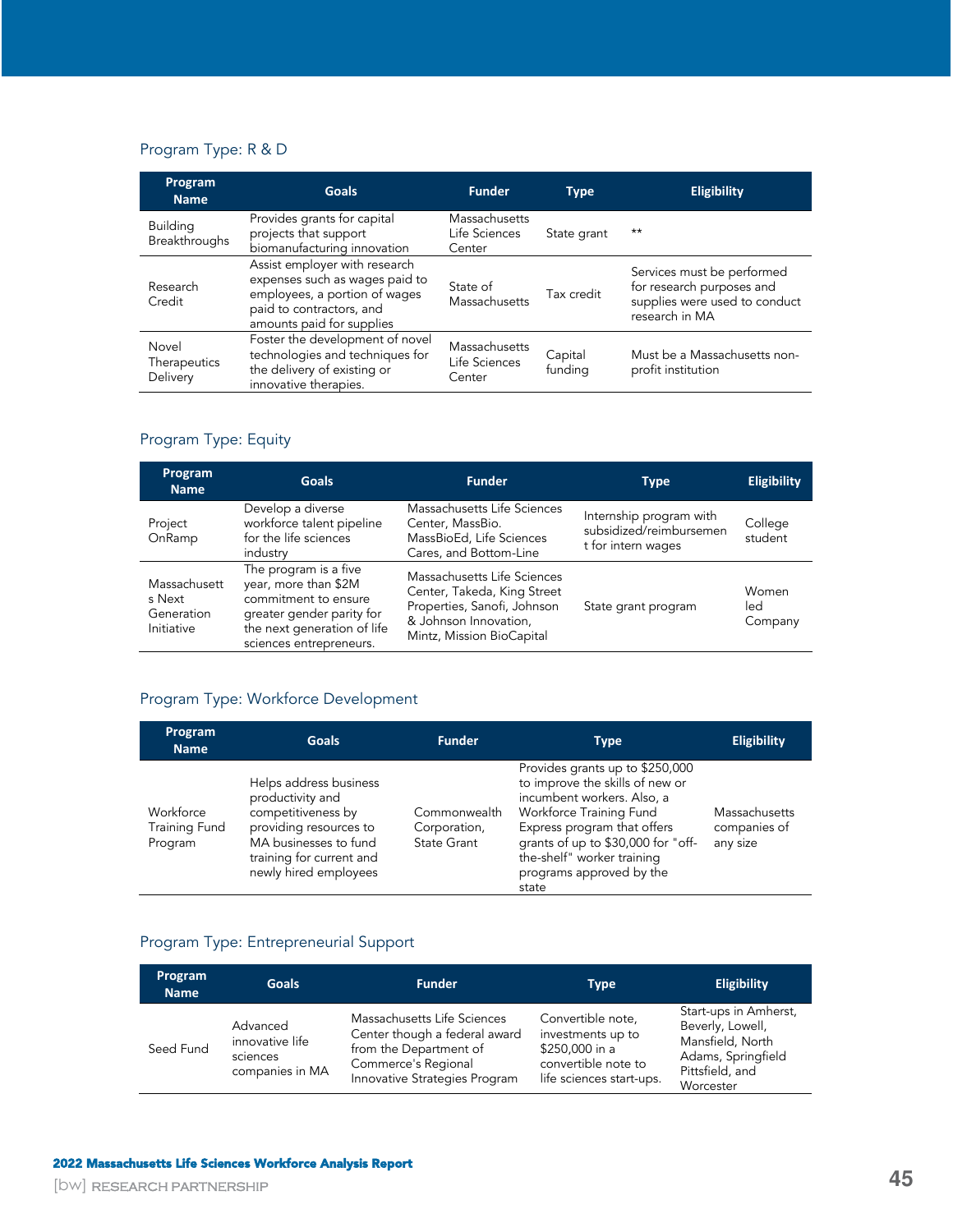# <span id="page-45-0"></span>Appendix A: Survey Methodology

BW Research conducted an online employer survey of life sciences firms in Massachusetts. The survey was programmed and tested in-house by BW Research. Respondents were recruited through employer email samples and emails from MassBio to its membership.

In total, 684 emailed invites were distributed to life sciences firms in Massachusetts. Potential respondents were contacted up to 10 times via reminders. To qualify for the survey, respondents were required to be knowledgeable about hiring or staffing at their firm.

The survey was fielded between January  $27<sup>th</sup>$  and April 15<sup>th</sup>, 2022. There were 119 respondents in total for the employer survey. The average length for the survey was 13 minutes. There is no reported margin of error for this survey as this was not a representative survey effort. The target survey population was generally MassBio membership, with some additional random outreach to other life sciences firms in Massachusetts.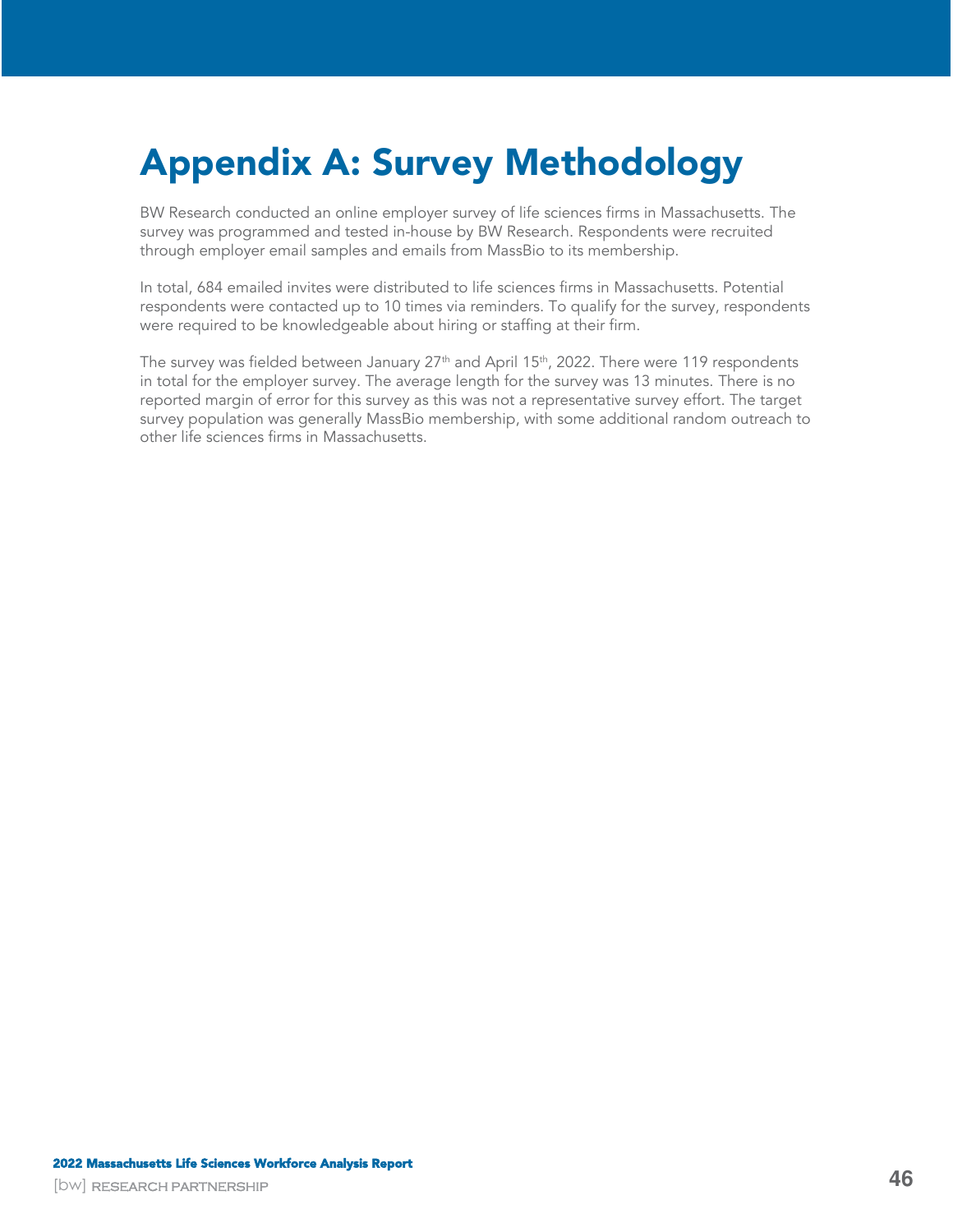## <span id="page-46-0"></span>Appendix B: Employer Survey Toplines

MassBio Employer Survey April 2022 n=121

Introduction/ Landing Page:

The following survey is being conducted on behalf of MassBio, who would value your participation in a brief survey about your firm's employment and hiring needs.

The survey is being conducted by BW Research, an independent research organization, and should take approximately 10 – 12 minutes of your time.

Your individual responses will not be published; only aggregate information will be used in the reporting of the survey results.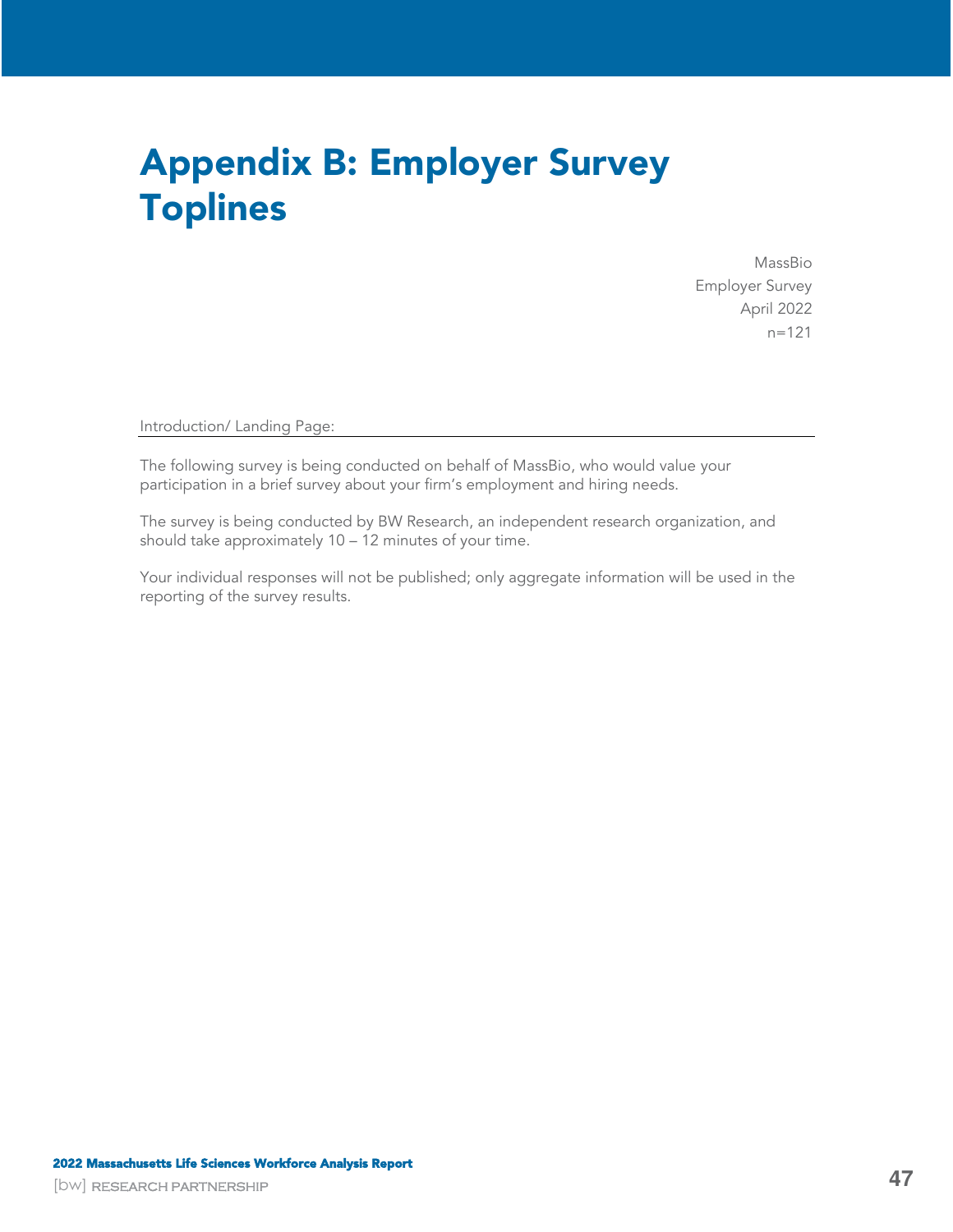#### Section 1. Screener Questions

A. Are you involved in staffing or hiring decisions at your firm or organization? (If not, could you please connect me to the appropriate person?) (n=129)

100.0% Yes 0.0% No 0.0% Not sure

B. How many business locations does your company or organization have in Massachusetts?  $(n=129)$ 

**96.9% Record # of locations 3.1% Don't know/ Refused**

#### **Record # of locations (n=125)**

- **63.2%** 1 location
- **24.8%** 2 to 3 locations
- **8.8%** 4 to 5 locations
- **3.2%** More than 5 locations
- C. What sector of the life sciences industry best describes your organization's? [ALLOW MULTIPLE RESPONSES] – Multiple responses permitted; percentages may sum to more than 100% (n=128)
	- **73.4% Drug development 11.7% Research products and instrumentation 9.4% Bioinformatics 7.8% Human diagnostic development**
		- **7.0% Contract manufacturing**
		- **6.3% Medical devices**
		- **4.7% Contract research**
		- **3.9% Biotechnology**
		- **3.9% Digital health**
		- **2.3% Cell/ Gene therapy**
		- **0.0% Agricultural biotech**
		- **4.7% Other**
		- **0.0% Don't know/ Refused**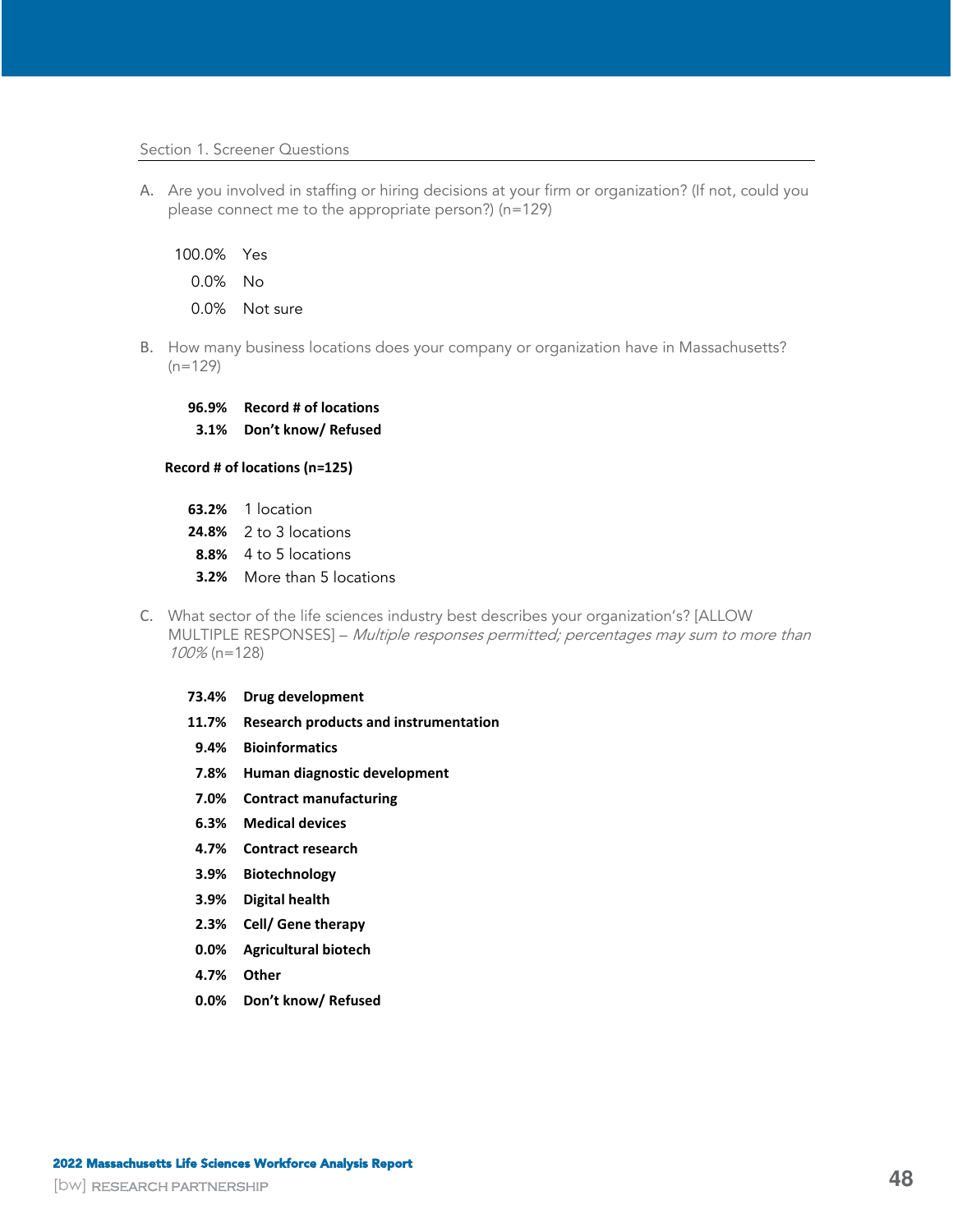#### Section 2. Employment & Hiring Profile

<span id="page-48-0"></span>1. Including all full-time and part-time employees, how many permanent employees work at your current location? [DO NOT ACCEPT 0 AS A RESPONSE]

| Average |                       | Median |
|---------|-----------------------|--------|
| 288.0   |                       | 95.0   |
|         | 0.8% 1 to 4 employees |        |
|         | 1.7% 5 to 9 employees |        |

- **13.2%** 10 to 24 employees
- **84.3%** 25 employees or more
- 2. Of these [INSERT Q1#] full-time and part-time permanent employees at your current business location, how many have: (n=71-87)
	- **16.1% Less than a Bachelor's degree**
	- **40.8% Bachelor's degree**
	- **20.0% Master's degree**
	- **23.1% Doctoral or professional degree**
- 3. Of these [INSERT Q1#] full-time and part-time permanent employees at your current business location, how many are in: (n=85-87)

#### **65.1% Scientific or research roles**

#### **34.9% Non-scientific roles, including office and administrative workers**

- 4. Please indicate the average annual wage for entry-level positions at your firm. (n=87)
	- **0.0%** Below \$25,000
	- **6.9%** \$25,000 to \$49,999
	- **51.7%** \$50,000 to \$74,999
	- **26.4%** \$75,000 to \$99,999
	- **2.3%** \$100,000 to \$150,000
	- **3.4%** More than \$150,000
	- **9.2%** Don't know/ Refused
- 5. Please indicate the average annual wage for non-entry-level positions at your firm. (n=87)
	- **0.0%** Below \$v25,000
	- **0.0%** \$25,000 to \$49,999
	- **5.7%** \$50,000 to \$74,999
	- **11.5%** \$75,000 to \$99,999
	- **35.6%** \$100,000 to \$150,000
	- **32.2%** More than \$150,000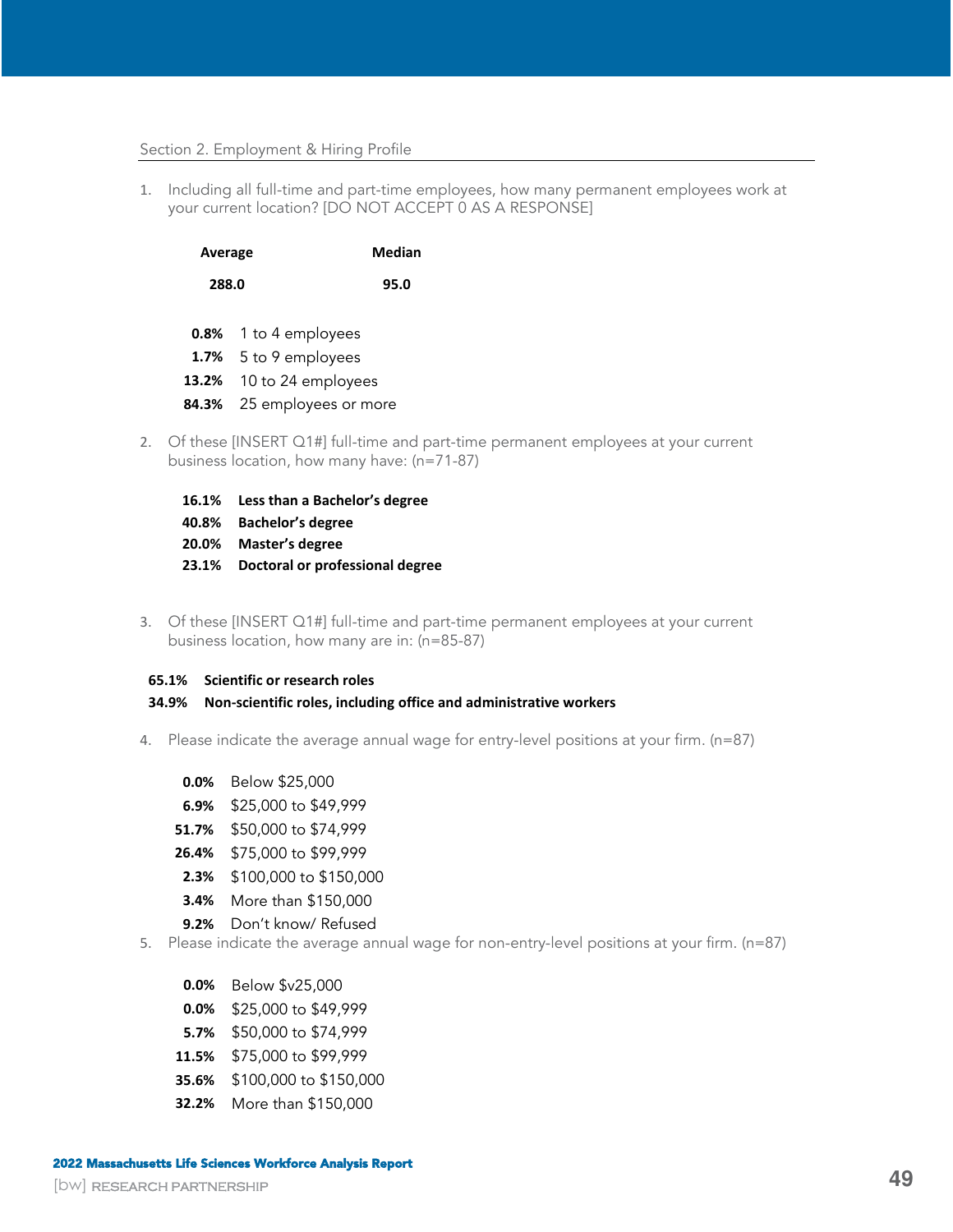### **14.9%** Don't know/ Refused

- 6. Over the last three years, has your company grown, declined, or stayed about the same in terms of total employment at your current location? (n=87)
	- **82.8%** Grown
	- **11.5%** Stayed the same
	- **4.6%** Declined
	- **1.1%** Don't know/ Refused
- <span id="page-49-0"></span>7. If you currently have [INSERT [Q1#](#page-48-0)] full-time and part-time permanent employees at your location, how many more or fewer employees do you expect to have at your location 12 months from now? (n=77)
	- **77.9% More (record #) 2.6% Fewer (record #) 10.4% Don't know/ Refused 9.1% Same number of employees**

More (record #) (n=60)

- **6.7%** 1 to 4 employees
- **11.7%** 5 to 9 employees
- **31.7%** 10 to 24 employees
- **50.0%** 25 employees or more

Fewer (record #) (n=2)

- 0.0% 1 to 4 employees
- 50.0% 5 to 9 employees
- 0.0% 10 to 24 employees
- 50.0% 25 employees or more

Employer Projected Growth = 10.8%

[IF [Q7](#page-49-0) = "More", ASK Q[8,](#page-49-1) OTHERWISE SKIP]

- <span id="page-49-1"></span>8. Are you expecting to hire entry-level positions, non-entry-level positions, or a mix of both over the next 12 months? (n=72)
	- **1.4%** Entry-level
	- **16.7%** Non-entry-level
	- **81.9%** Both
	- **0.0%** Don't know/ Refused
- <span id="page-49-2"></span>9. Thinking of the applicants for open positions over the last 12 months, please indicate your level of difficulty finding qualified entry-level applicants to fill these positions. (n=87)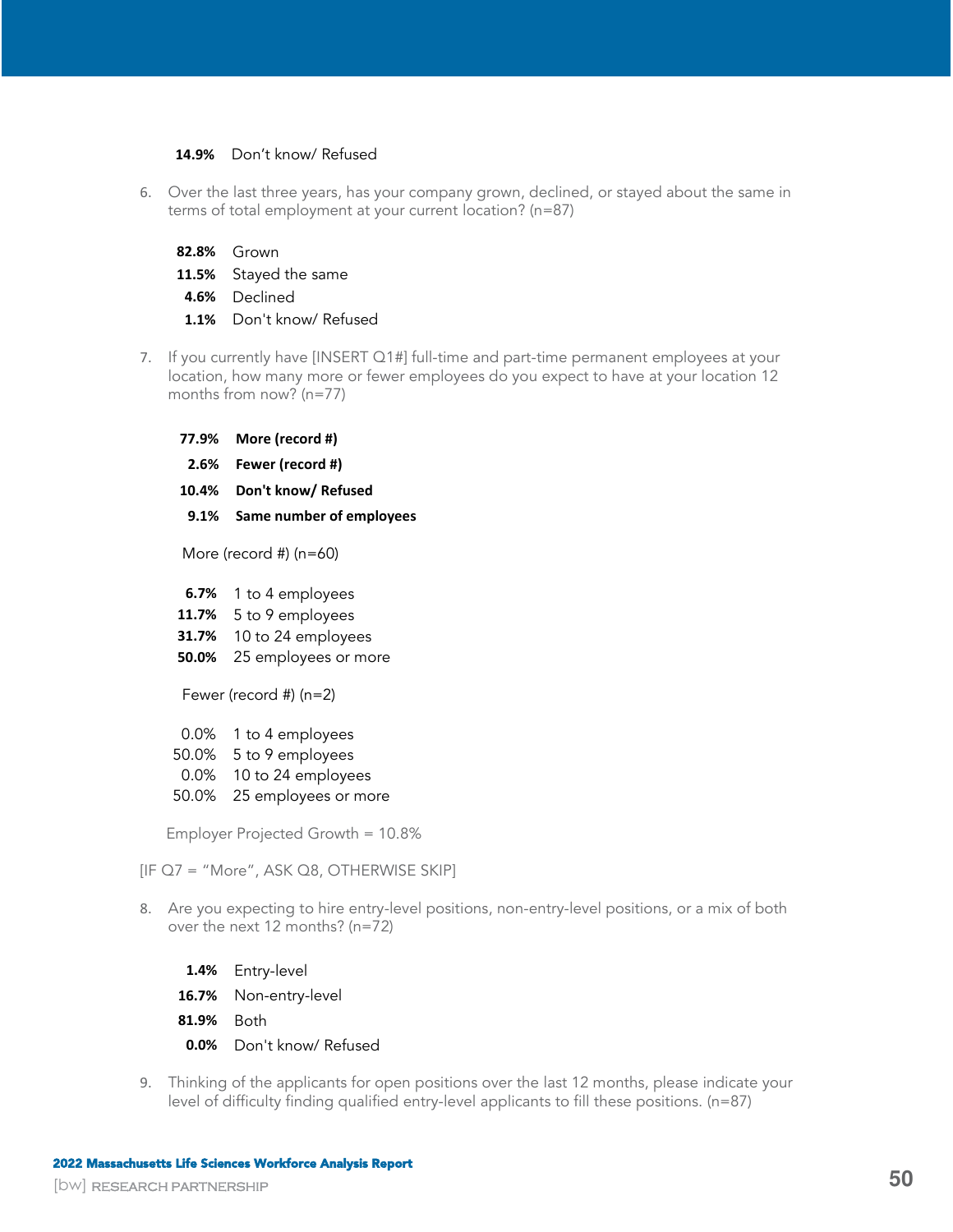- **21.8%** Very difficult
- **51.7%** Somewhat difficult
- **21.8%** Not at all difficult
- **4.6%** Don't know/ Refused
- <span id="page-50-2"></span>10. Thinking of the applicants for open positions over the last 12 months, please indicate your level of difficulty finding qualified non-entry-level applicants to fill these positions. (n=87)
	- **47.1%** Very difficult
	- **47.1%** Somewhat difficult
	- **4.6%** Not at all difficult
	- **1.1%** Don't know/ Refused

[IF [Q9](#page-49-2) = "Very difficult" OR "Somewhat difficult", ASK Q[11](#page-50-0) AND [Q12,](#page-50-1) OTHERWISE SKIP]

- <span id="page-50-0"></span>11. What are the two most difficult entry-level positions to fill at your location? [PLEASE PROVIDE UP TO 2 RESPONSES] – Multiple responses permitted; percentages may sum to more than 100% (n=61)
	- **52.5% Research associate**
	- **19.7% Manufacturing technicians**
	- **16.4% Scientist**
	- **8.2% Specialists**
	- **6.6% Administrators**
	- **6.6% Laboratory technician**
	- **6.6% Coordinators**
	- **4.9% Accountant/ Finance**
	- **4.9% Quality control/ assurance**
	- **4.9% Clinical trial associates**
	- **11.5% Other**
- <span id="page-50-1"></span>12. What are the two most significant reasons for the reported hiring difficulty for entry-level positions? [DO NOT READ, ALLOW UP TO TWO RESPONSES] – Multiple responses permitted; percentages may sum to more than 100% (n=63)
	- **66.7%** Small applicant pool
	- **41.3%** Lack of experience/ industry-specific knowledge
	- **23.8%** Insufficient non-technical skills (problem-solving, critical thinking,
	- communication, teamwork, adaptability, etc.)
	- **22.2%** Competition from other life sciences companies
	- **7.9%** Desired wages
	- **1.6%** Insufficient educational attainment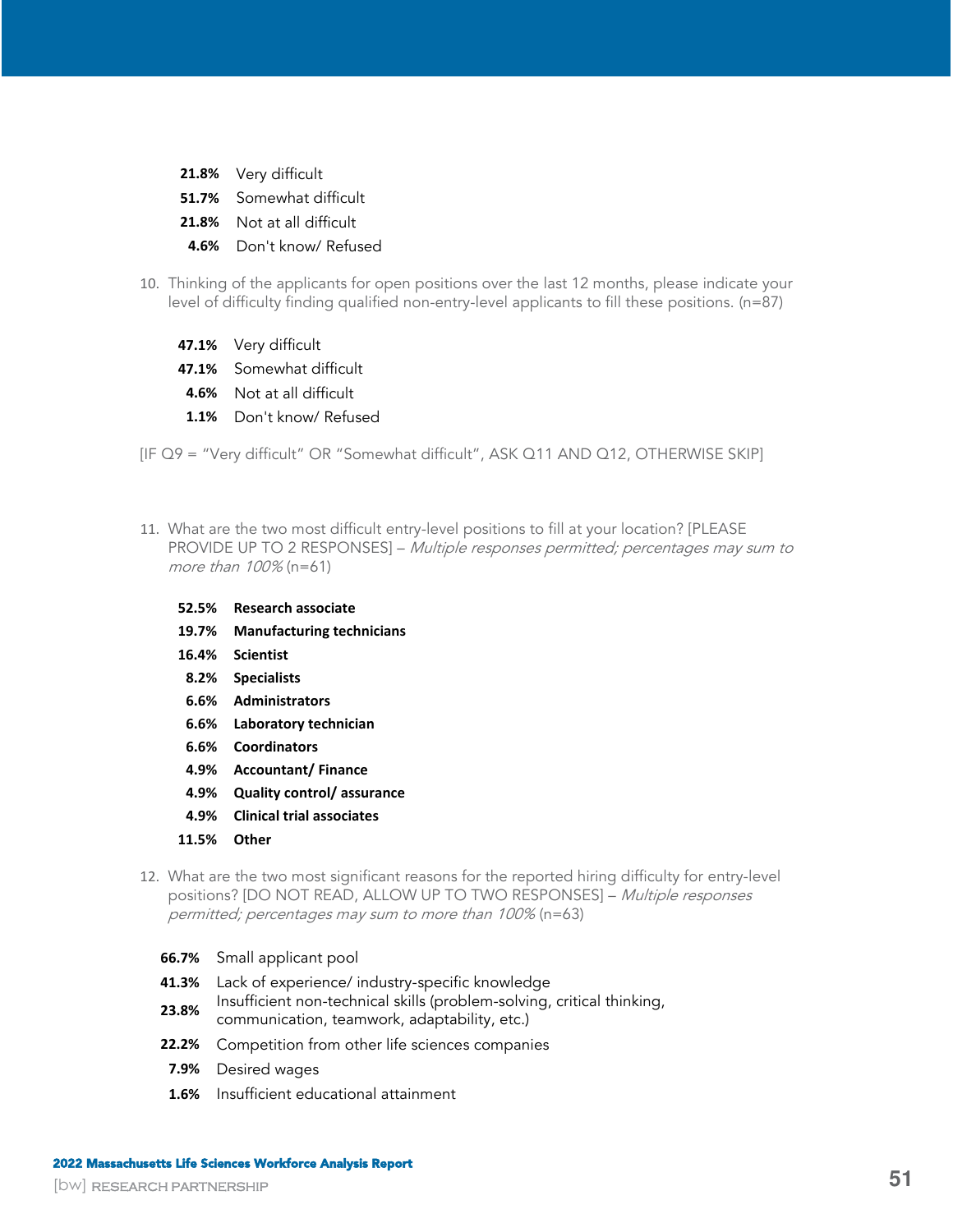- **1.6%** Insufficient certifications
- **3.2%** Other
- **1.6%** Don't know/ Refused

[IF [Q10](#page-50-2) = "Very difficult" OR "Somewhat difficult", ASK Q[13](#page-51-0) AND [Q14,](#page-51-1) OTHERWISE SKIP]

- <span id="page-51-0"></span>13. What are the two most difficult non-entry-level positions to fill at your location? [PLEASE PROVIDE UP TO 2 RESPONSES] – Multiple responses permitted; percentages may sum to more than 100% (n=80)
	- **34.2% Senior scientists**
	- **26.6% Director level and above management**
	- **15.2% Regulatory affairs**
	- **13.9% Clinical operations**
	- **10.1% Program management**
	- **6.3% Quality control/ assurance specialist**
	- **6.3% Process development**
	- **5.1% Validation specialist**
	- **5.1% Software developer/ engineer**
	- **5.1% Chemist**
	- **5.1% Computational sciences**
	- **3.8% Senior research associate**
	- **6.3% Don't know/ Refused**
	- **15.2% Other**
- <span id="page-51-1"></span>14. What are the two most significant reasons for the reported hiring difficulty for non-entrylevel positions? [DO NOT READ, ALLOW UP TO TWO RESPONSES] - Multiple responses permitted; percentages may sum to more than 100% (n=80)
	- **76.3%** Small applicant pool
	- **40.0%** Lack of experience/ industry-specific knowledge
	- **22.5%** Competition from other life sciences companies
	- 11.3% Insufficient non-technical skills (problem-solving, critical thinking, communication, teamwork, adaptability, etc.)
	- **3.8%** Desired wages
	- **1.3%** Insufficient certifications
	- **0.0%** Insufficient educational attainment
	- **3.8%** Other
	- **5.0%** Don't know/ Refused

Section 3. Workforce Needs & Preferences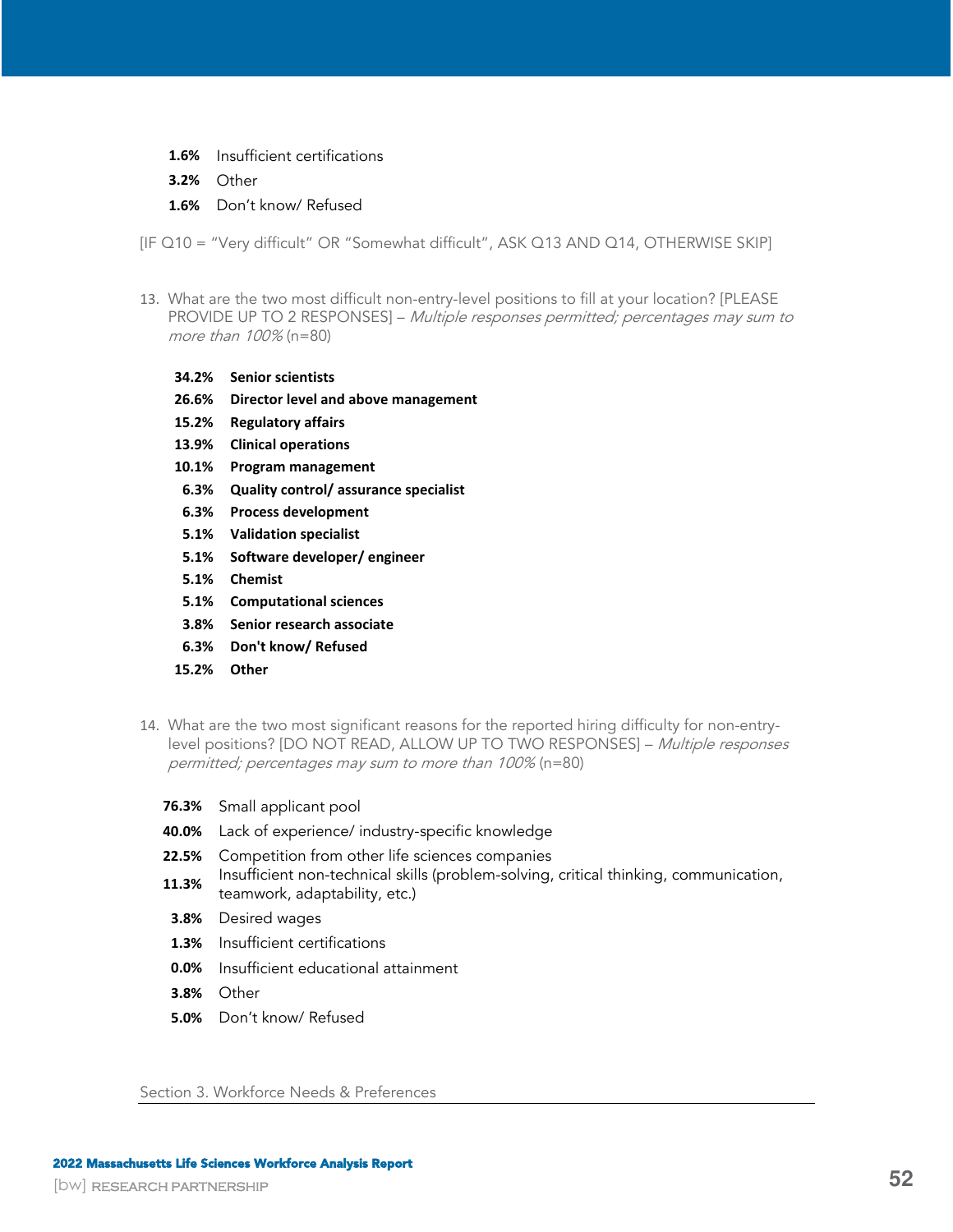- 15. What is your *preferred* level of education when hiring for entry-level positions? (n=85)
	- **3.5%** Certification or postsecondary nondegree award
	- **7.1%** Associate's degree
	- **70.6%** Bachelor's degree
	- **11.8%** Master's degree
	- **2.4%** Doctoral or professional degree
	- **4.7%** Don't know/ Refused
- 16. What is your *required* level of education when hiring for entry-level positions? (n=85)
	- **23.5%** High school diploma or equivalent
	- **1.2%** Certification or postsecondary nondegree award
	- **8.2%** Associate's degree
	- **58.8%** Bachelor's degree
	- **4.7%** Master's degree
	- **2.4%** Doctoral or professional degree
	- **1.2%** Don't know/ Refused
- 17. Please indicate your likelihood of hiring an applicant with less than a Bachelor's degree for an entry-level position? (n=85)
	- **9.4%** Very likely
	- **41.2%** Somewhat likely
	- **44.7%** Not at all likely
	- **4.7%** Don't know/ Refused
- 18. Has your firm previously hired an applicant with less than a Bachelor's degree for an entrylevel position? (n=85)
	- **62.4%** Yes
	- **32.9%** No
	- **4.7%** Don't know/ Refused
- 19. Please indicate your likelihood of hiring an applicant with less than a Bachelor's degree for a non-entry-level position? (n=85)
	- **2.4%** Very likely
	- **22.4%** Somewhat likely
	- **72.9%** Not at all likely
	- **2.4%** Don't know/ Refused
- 20. What programs or certificates would you like to see offered in your region for entry-level positions that would relate to your firm's skill requirements and hiring needs? (n=81)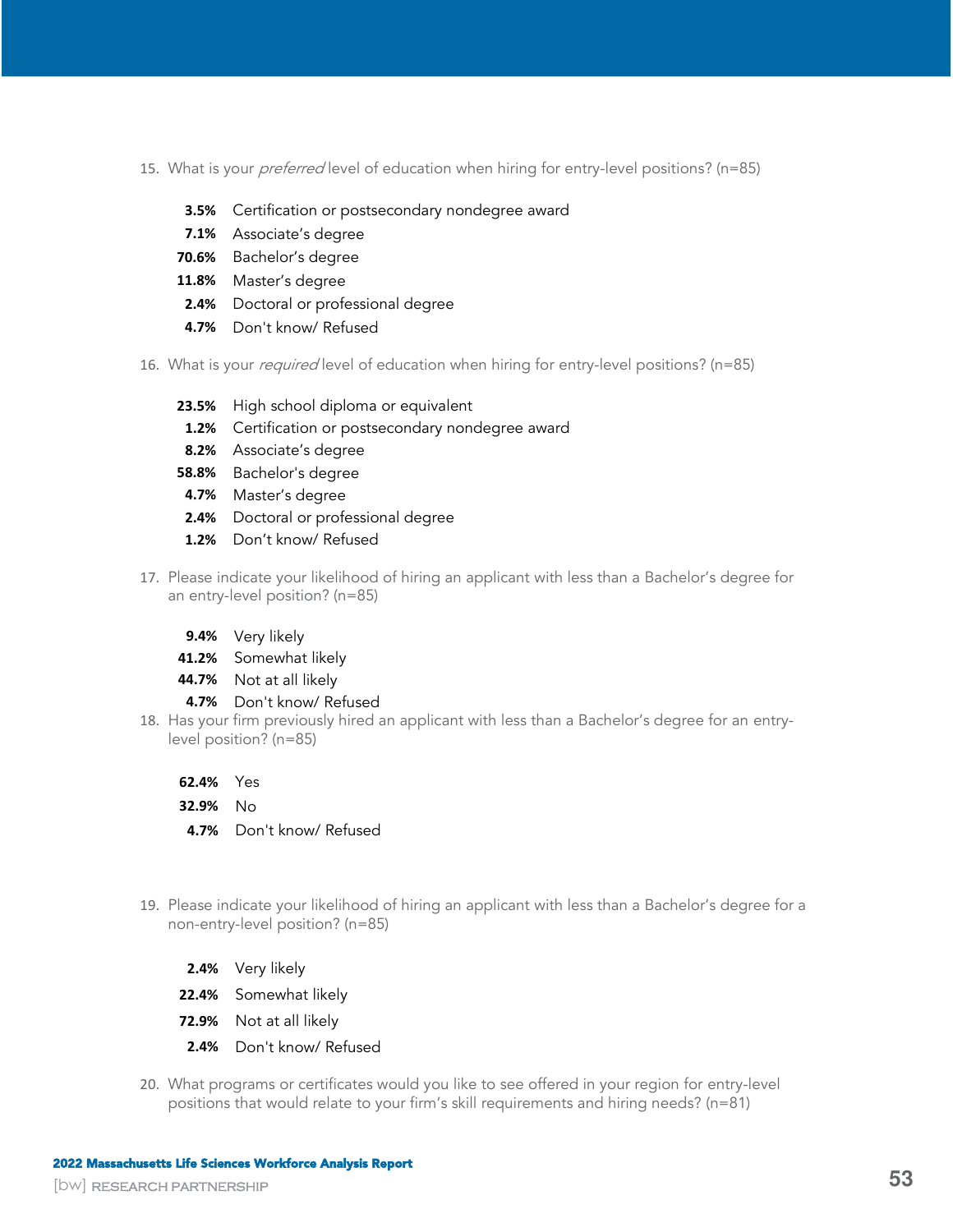- **12.3% STEM programs 11.1% Biotechnology manufacturing 11.1% Lab skills programs 7.4% Manufacturing certificate 6.2% Co-op/ internships 2.5% Data analytics 2.5% Project management training 2.5% Communication/ negotiation programs 8.6% Other 35.8% Don't know/ Refused**
- 21. What programs or certificates would you like to see offered in your region for non-entry-level positions that would relate to your firm's skill requirements and hiring needs? (n=81)
	- **8.6% STEM programs**
	- **6.2% Leadership training**
	- **4.9% Project management training**
	- **4.9% Clinical certificate**
	- **4.9% Manufacturing certificate**
	- **3.7% Biotechnology programs**
	- **3.7% PhDs in sciences**
	- **2.5% Co-op/ internship**
	- **2.5% Data analytics**
	- **8.6% Other**
	- **49.4% Don't know/ Refused**
- 22. How important are each of the following credentials for entry-level applicants to possess? (n=81)

### RANDOMIZE

|                                                                                                                         | Verv<br>important | Somewhat<br>important | Not at all<br>important | Don't<br>know/<br><b>Refused</b> |
|-------------------------------------------------------------------------------------------------------------------------|-------------------|-----------------------|-------------------------|----------------------------------|
| A. Certificates in specialized topics from two-<br>year colleges (for example, cell culture,<br>biomanufacturing, etc.) | 22.2%             | 46.9%                 | 19.8%                   | 11.1%                            |
| B. Third-party certifications (for example,<br>RAPS, Six Sigma, etc.)                                                   | 3.7%              | 44.4%                 | 40.7%                   | 11.1%                            |
| C. Badges                                                                                                               | 0.0%              | 6.2%                  | 63.0%                   | 30.9%                            |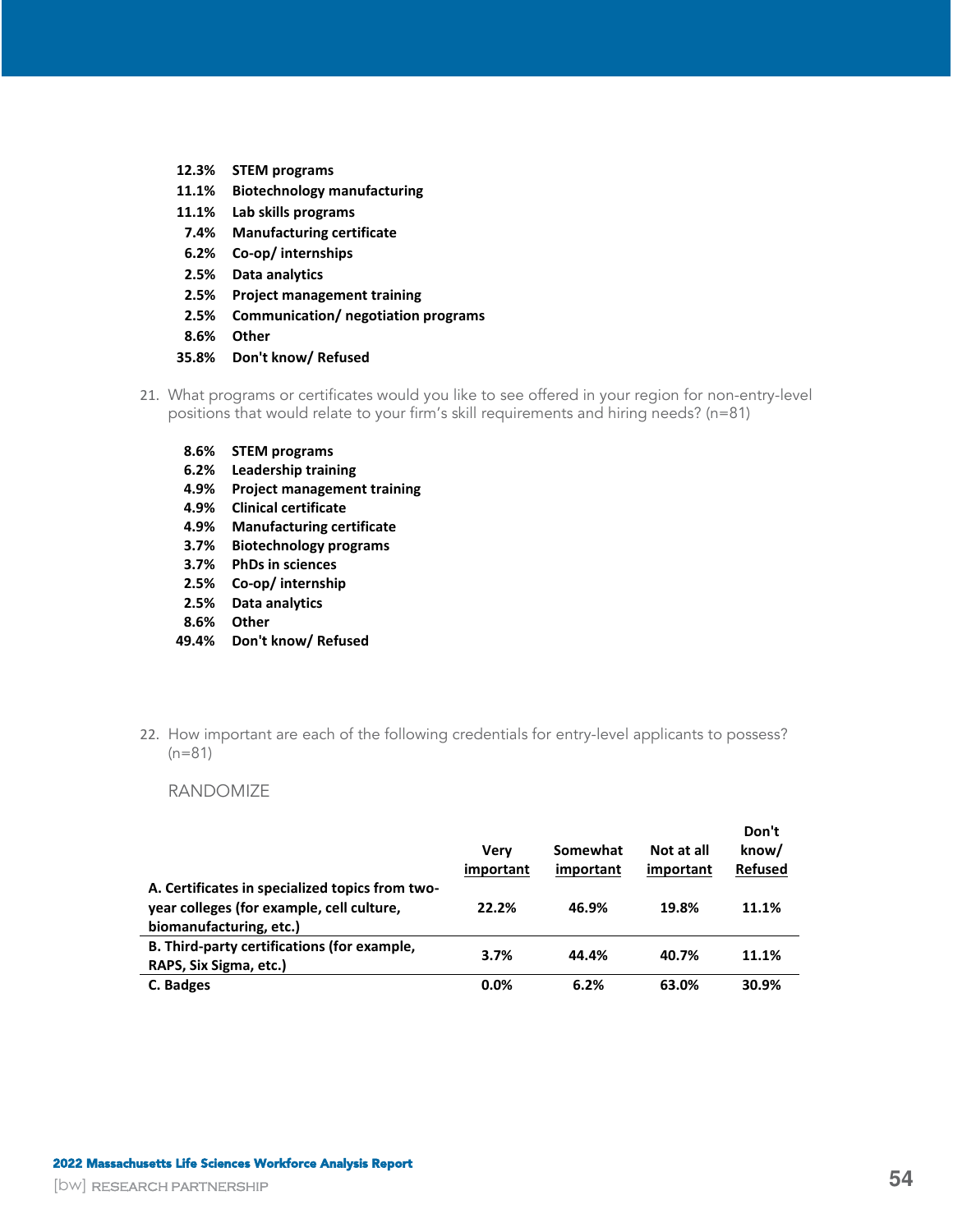#### Section 4. Partnerships & Program Needs

- 23. Does your company partner with any of the following training providers to recruit talent for open positions? [SPECIFY UP TO 3 RESPONSES FOR EACH SELECTION] (n=81)
	- **11.1% High schools**
	- **7.4% Vocational technical school**
	- **19.8% Community colleges**
	- **61.7% 4-year universities**
	- **12.3% Other**
	- **25.9% None of the above**
	- **6.2% Don't know/ Refused**

#### **High schools**

- **16.7% Boston Public High Schools**
- **16.7% Cristo Rey Boston High School**
- **16.7% Watertown High School**
- **16.7% Project Onramp**
- **16.7% Students to Science**
- **16.7% Other**

#### **Community colleges**

- **33.3% Middlesex Community College**
- **22.2% Out of State Community Colleges**
- **11.1% Roxbury Community College**
- **11.1% North Shore Community College**
- **11.1% Bunker Hill Community College**
- **11.1% Bristol Community College**

#### **4-year universities**

- **76.2% Northeastern University**
- **14.3% Harvard University**
- **11.9% Massachusetts Institute of Technology**
- **9.5% Worcester Polytechnic Institute**
- **7.1% The University of Massachusetts Amherst**
- **7.1% Worcester State University**
- **4.8% HBCUs**
- **4.8% Tufts University**
- **2.4% The University of Massachusetts Boston**
- **11.9% Other**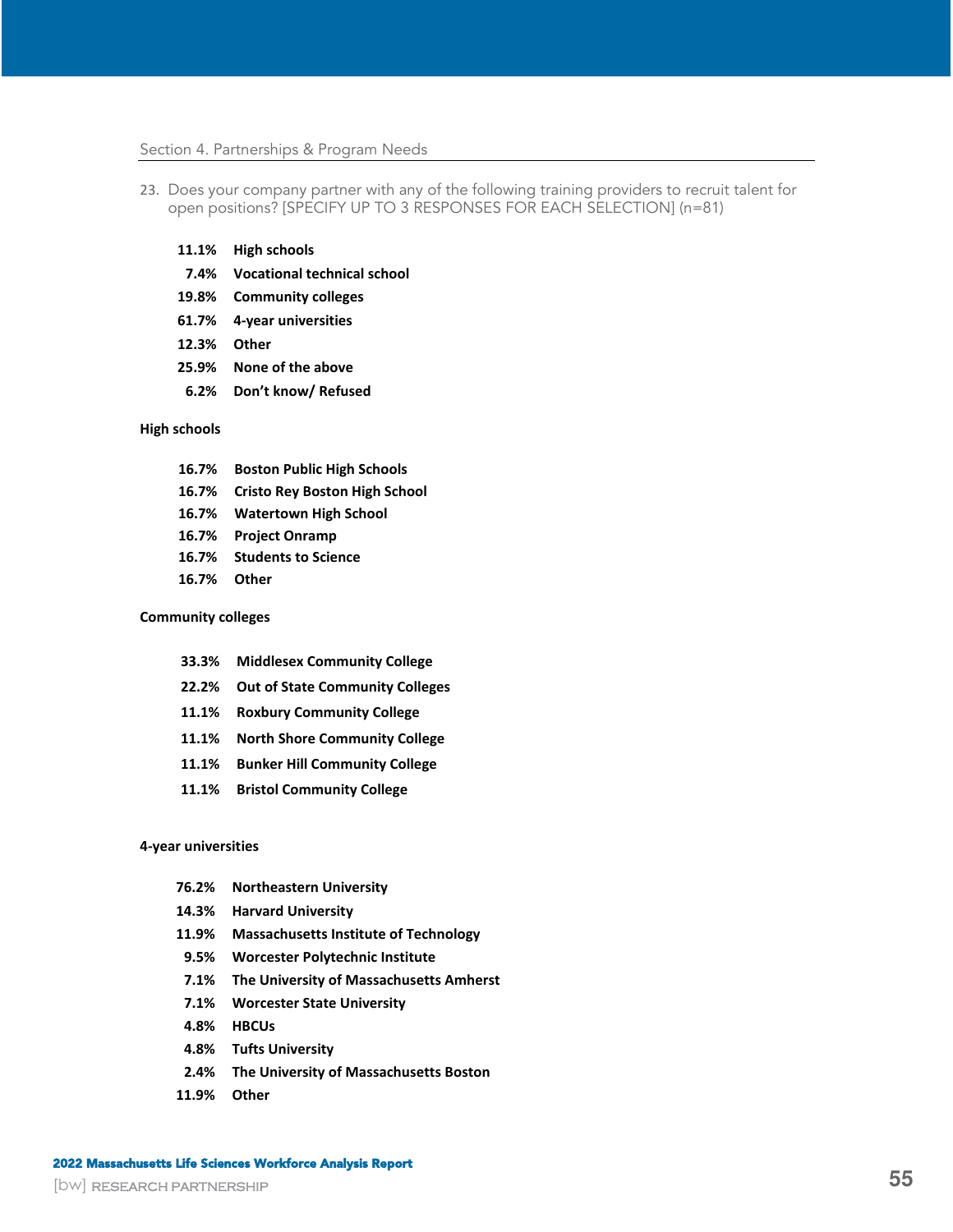24. Of the following potential program and service offerings, which would your company be most interested? Please select up to two responses. [MULTIPLE CHOICE – SELECT UP TO 2 RESPONSES] – Multiple responses permitted; percentages may sum to more than 100% (n=81)

#### RANDOMIZE

- **43.2% An apprenticeship-type program for your future employees**
- **32.1% Funds to reimburse wages for the cost of training new hires**
- **32.1% Funds to train current workers to be promoted within your company**
- **22.2% A mentorship program that exposes middle and high school students to life sciences careers**
- **21.0% Career days, company tours, or classroom visits that expose middle and high school students to life sciences careers**
- **14.8% Partnerships to help develop curriculum and/or cooperative learning opportunities**
- **13.6% Sourcing and pre-screening for interns**
- **3.7% None of the above**
- **2.5% Don't know/ Refused**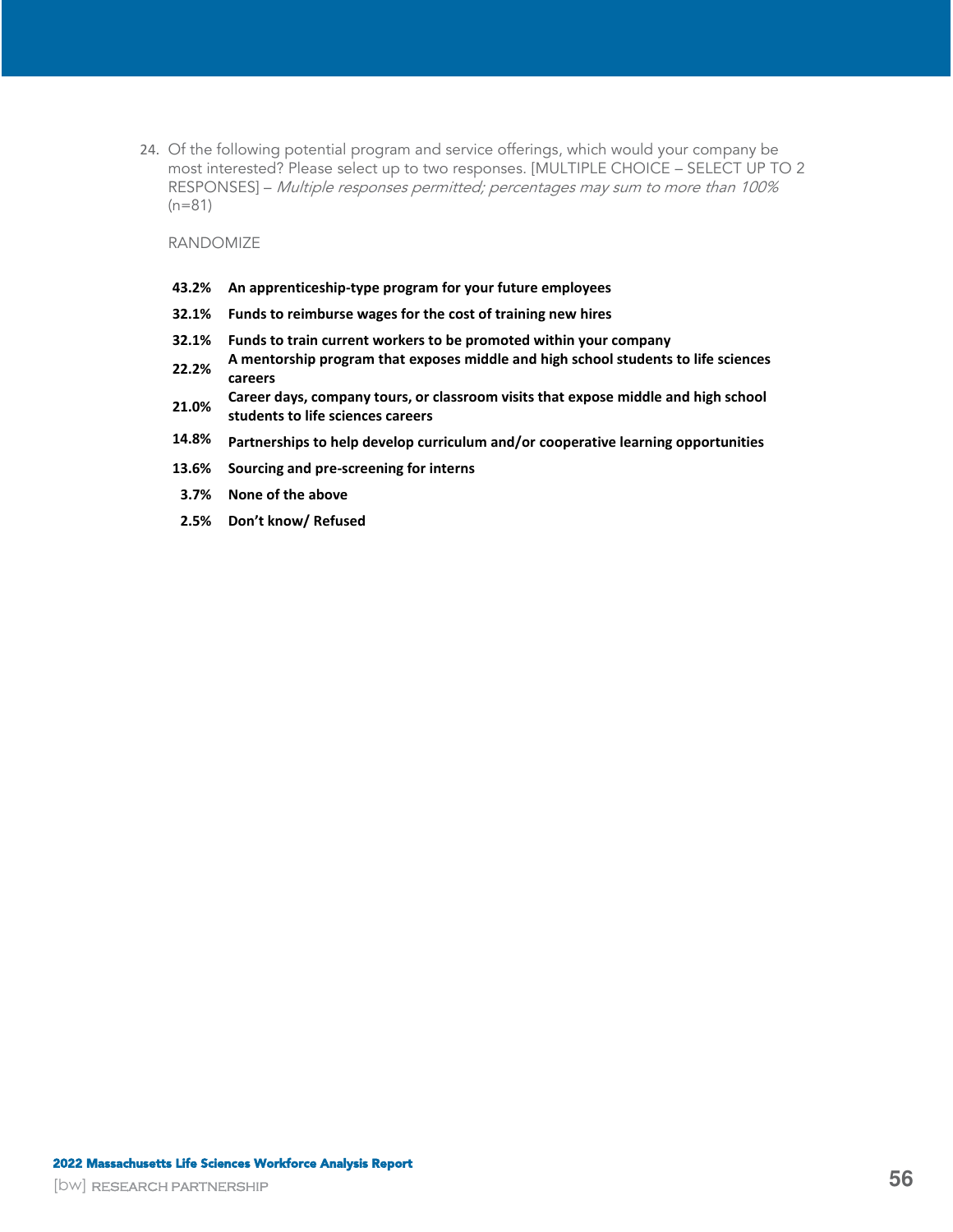# <span id="page-56-0"></span>Appendix C: Massachusetts Life Sciences Training Inventory

The below training inventory provides an overview of life sciences-related educational programs in Massachusetts. The inventory is focused on training programs and pathways that do not require a four-year degree, though Northeastern's A2M program is included in this analysis as it begins with an associate's credential and then provides pathways for participants to move into a bachelor's or master's program following completion.

| Name of<br><b>Organization</b>                                                      | <b>Name of Program</b>                                                                   | Program<br><b>Type</b>                            | Degree/<br><b>Outcome</b>        | General<br><b>Technology</b><br><b>Sector</b> | <b>County</b>    | <b>Related</b><br><b>SOC</b><br>Code |
|-------------------------------------------------------------------------------------|------------------------------------------------------------------------------------------|---------------------------------------------------|----------------------------------|-----------------------------------------------|------------------|--------------------------------------|
| <b>Ben Franklin</b><br>Institute of<br>Technology                                   | Associate Degree in<br>Biotechnology<br>Manufacturing                                    | Private<br>College/<br>University                 | Associate                        | Biotechnology/<br>Biomanufacturing            | Suffolk          | 19-4021                              |
| <b>Bunker Hill</b><br>Community<br>College                                          | AS in Biological<br>Sciences:<br>Biotechnology                                           | Community<br>College                              | Associate                        | Biotechnology                                 | Suffolk          | 19-1000                              |
| Gloucester<br>Biotechnology<br>Academy                                              | Biotechnology<br>Certificate Program<br>and Summer STEM<br>Program                       | Community<br>Based/Non-<br>Profit<br>Organization | Certificate                      | Biotechnology                                 | Essex            | 19-4021                              |
| Health<br>Resources in<br>Action                                                    | <b>LEAH Knox Scholars</b><br><b>Biomedical Research</b>                                  | Community<br>Based/Non-<br>Profit<br>Organization | Internship<br>Experience         | <b>Biomedical</b>                             | Suffolk          | 19-4021                              |
| Holyoke<br>Community<br>College                                                     | AA in Arts and<br>Science:<br><b>Biotechnology Option</b>                                | Community<br>College                              | Associate                        | Biotechnology                                 | Hampden          | 19-1000                              |
| Just A Start (in<br>partnership<br>with Bunker<br><b>Hill Community</b><br>College) | <b>Biomedical Careers</b><br><b>Training Program</b>                                     | Community<br>Based/Non-<br>Profit<br>Organization | College<br>Credit<br>Eligibility | <b>Biomedical</b>                             | Middlesex        | 19-1000                              |
| MassBay<br>Community<br>College                                                     | Associate in Science:<br>Biotechnology                                                   | Community<br>College                              | Associate                        | Biotechnology                                 | <b>Norfolk</b>   | 19-4021                              |
| MassBay<br>Community<br>College                                                     | Associate in Science:<br>Biotechnology with<br>focus on Genomics<br>and Biomanufacturing | Community<br>College                              | Associate                        | Biomanufacturing                              | <b>Norfolk</b>   | 19-4021                              |
| Massachusetts<br>Life Sciences<br>Center                                            | <b>High School</b><br>Apprenticeship<br>Challenge                                        | Quasi-Public<br>Agency                            | Internship<br>Experience         | <b>General Life</b><br><b>Sciences</b>        | <b>Middlesex</b> | 19-0000                              |
| Massachusetts<br>Life Sciences<br>Center                                            | Data Science<br>Internship Program                                                       | Quasi-Public<br>Agency                            | Internship<br>Experience         | Data Science                                  | Middlesex        | 15-2051                              |
| Massachusetts<br>Life Sciences<br>Center                                            | Ernest E. Just<br>Postgraduate<br>Fellowship Program:<br><b>Internship Challenge</b>     | Quasi-Public<br>Agency                            | Internship<br>Experience         | <b>General Life</b><br><b>Sciences</b>        | <b>Middlesex</b> | 19-0000                              |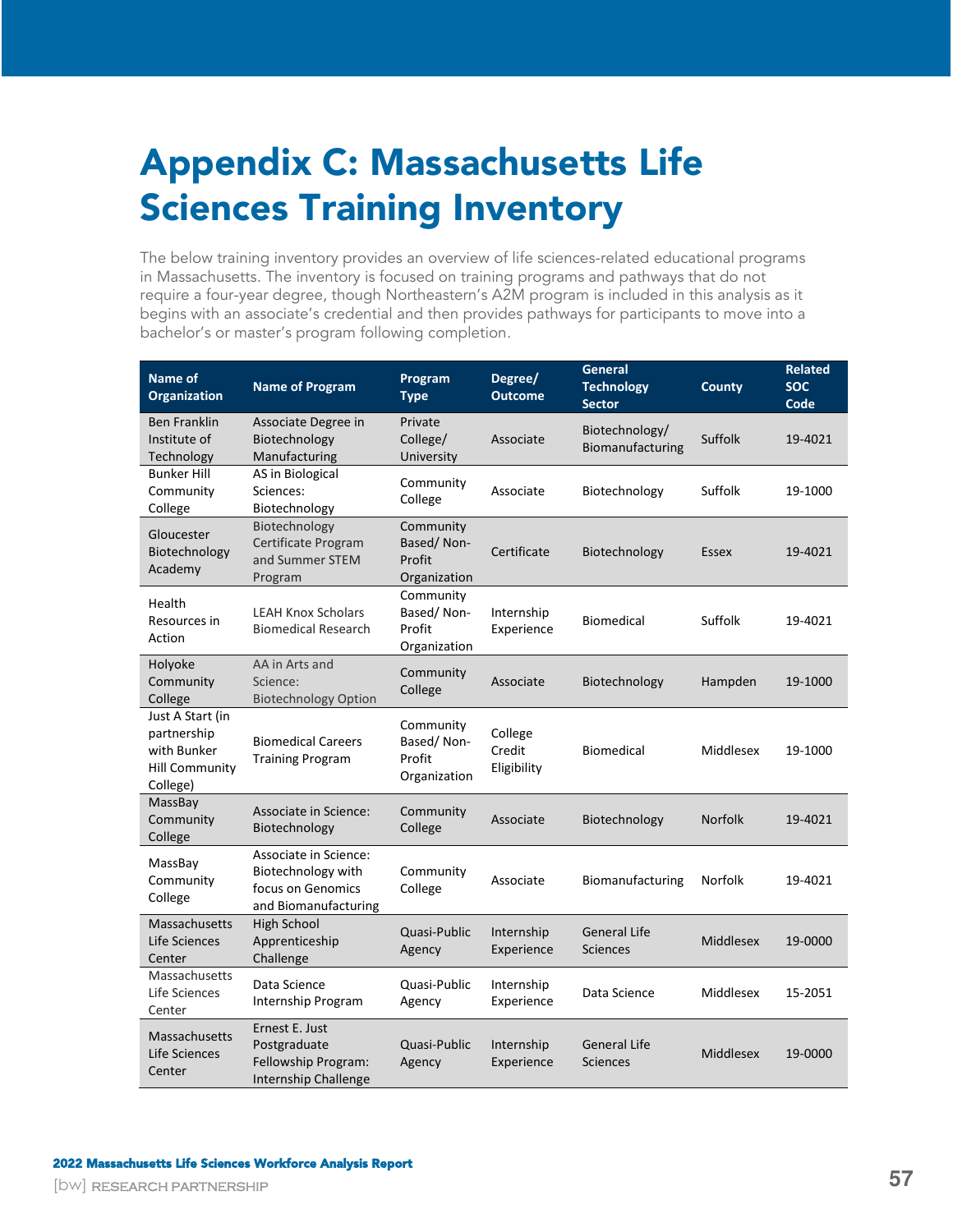| MassBioEd                                | Biomanufacturing<br>Technician<br>Apprenticeship<br>Program                       | Community<br>Based/Non-<br>Profit<br>Organization | Certificate             | Biomanufacturing       | Middlesex/<br>Worcester | 19-4021 |
|------------------------------------------|-----------------------------------------------------------------------------------|---------------------------------------------------|-------------------------|------------------------|-------------------------|---------|
| MassBioEd                                | <b>Clinical Trial Associate</b><br>Apprenticeship<br>Program                      | Community<br>Based/Non-<br>Profit<br>Organization | Certificate             | <b>Clinical Trials</b> | Online                  | 19-1000 |
| Middlesex<br>Community<br>College        | Associate in Science:<br>Biotechnology<br>Technician                              | Community<br>College                              | Associate               | Biotechnology          | Middlesex               | 19-4021 |
| <b>Middlesex</b><br>Community<br>College | Biotechnology<br>Technician Program:<br>Learn & Earn                              | Community<br>College                              | Associate               | Biotechnology          | Middlesex               | 19-4021 |
| Middlesex<br>Community<br>College        | A2M with<br>Northeastern                                                          | Community<br>College                              | Associate               | Biotechnology          | Middlesex               | 19-4021 |
| Middlesex<br>Community<br>College        | Biotechnology<br><b>Technician Certificate</b>                                    | Community<br>College                              | Certificate             | Biotechnology          | Middlesex               | 19-4021 |
| MIT                                      | Professional<br>Certificate Program in<br>Biotechnology & Life<br><b>Sciences</b> | Private<br>College/<br>University                 | Certificate             | Biotechnology          | Middlesex               | 19-0000 |
| Northeastern<br>University               | A2M with Middlesex<br><b>Community College</b>                                    | Private<br>College/<br>University                 | Bachelor's,<br>Master's | Biotechnology          | Suffolk                 | 19-4021 |
| <b>Quincy College</b>                    | Certificate in<br>Biotechnology and<br><b>Good Manufacturing</b><br>Practice      | Community<br>College                              | Certificate             | Biomanufacturing       | Norfolk                 | 19-4021 |
| <b>Quincy College</b>                    | Associate in<br>Biotechnology and<br><b>Good Manufacturing</b><br>Practice        | Community<br>College                              | Associate               | Biomanufacturing       | <b>Norfolk</b>          | 19-4021 |
| <b>UMass Lowell</b>                      | Graduate Certificate in<br>Biotechnology and<br><b>Bioprocessing</b>              | Public<br>College/<br>University                  | Certificate             | Biotechnology          | Middlesex               | 19-1000 |
| Worcester<br>Polytechnic<br>Institute    | Fundamentals of<br>Biomanufacturing                                               | Private<br>College/<br>University                 | Certificate             | Biomanufacturing       | Worcester               | 19-4021 |
| Worcester<br>Polytechnic<br>Institute    | Graduate Certificate in<br>Biomanufacturing                                       | Private<br>College/<br>University                 | Certificate             | Biomanufacturing       | Worcester               | 19-4021 |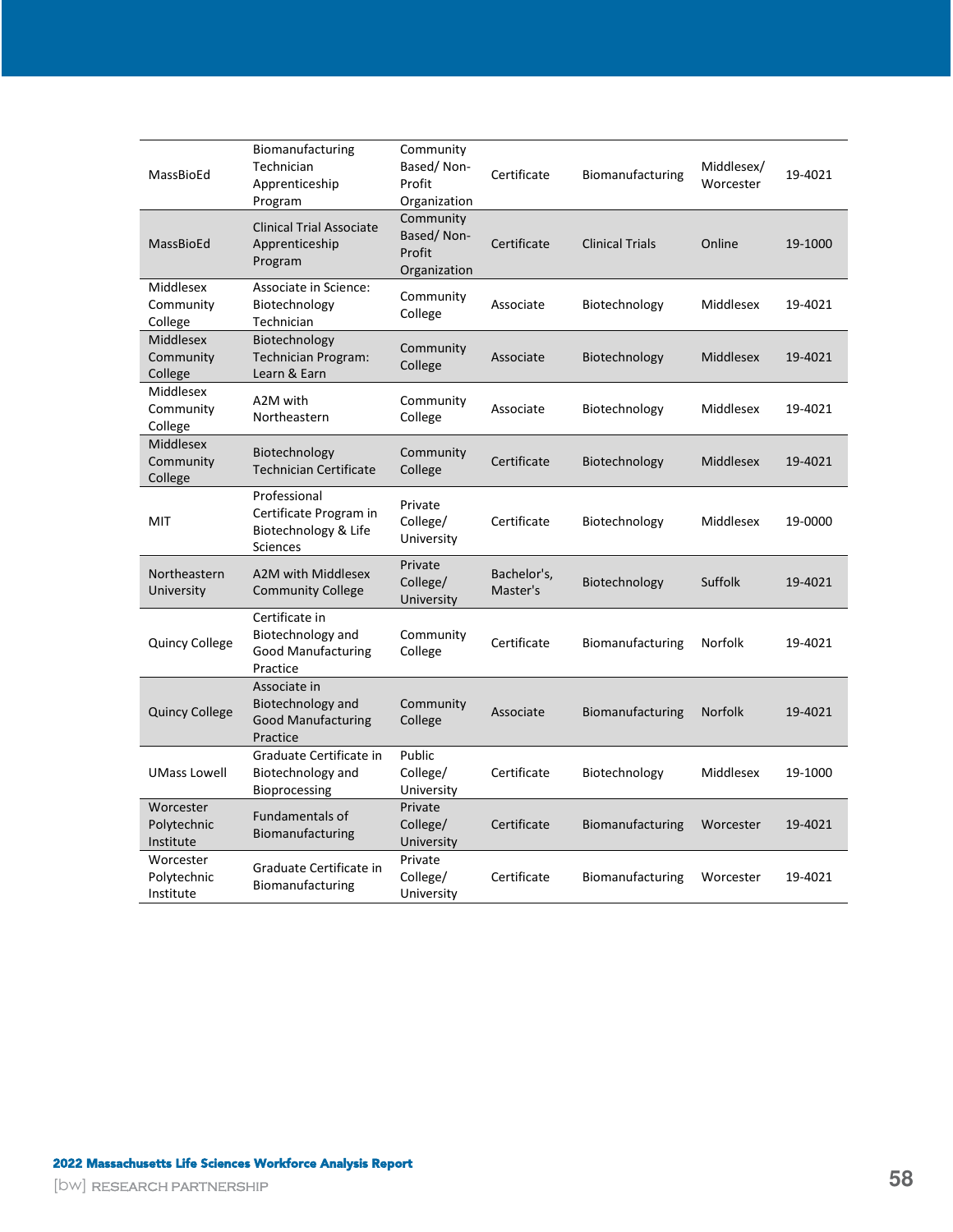# <span id="page-58-0"></span>Appendix D: Life Sciences NAICS **Codes**

| <b>NAICS</b> | <b>Industry</b>                                                                                                       | <b>Employment Percent</b><br><b>Contribution</b> |
|--------------|-----------------------------------------------------------------------------------------------------------------------|--------------------------------------------------|
| 325411       | Medicinal and Botanical Manufacturing                                                                                 | 100.0%                                           |
| 325412       | <b>Pharmaceutical Preparation Manufacturing</b>                                                                       | 100.0%                                           |
| 325413       | In-Vitro Diagnostic Substance Manufacturing                                                                           | 100.0%                                           |
| 325414       | Biological Product (except Diagnostic) Manufacturing                                                                  | 100.0%                                           |
| 541380       | <b>Testing Laboratories</b>                                                                                           | 11.6%                                            |
| 541713       | Research and Development in Nanotechnology                                                                            | 59.7%                                            |
| 541714       | Research and Development in Biotechnology (except Nanobiotechnology)                                                  | 100.0%                                           |
| 541715       | Research and Development in the Physical, Engineering, and Life Sciences<br>(except Nanotechnology and Biotechnology) | 66.0%                                            |
| 611310       | <b>Colleges &amp; Universities</b>                                                                                    | 2.9%                                             |
| 621511       | <b>Medical Laboratories</b>                                                                                           | 100.0%                                           |
| 622110       | <b>General Medical and Surgical Hospitals</b>                                                                         | 4.5%                                             |
| 622210       | Psychiatric and Substance Abuse Hospitals                                                                             | 0.6%                                             |
| 622310       | Specialty (except Psychiatric and Substance Abuse) Hospitals                                                          | 3.8%                                             |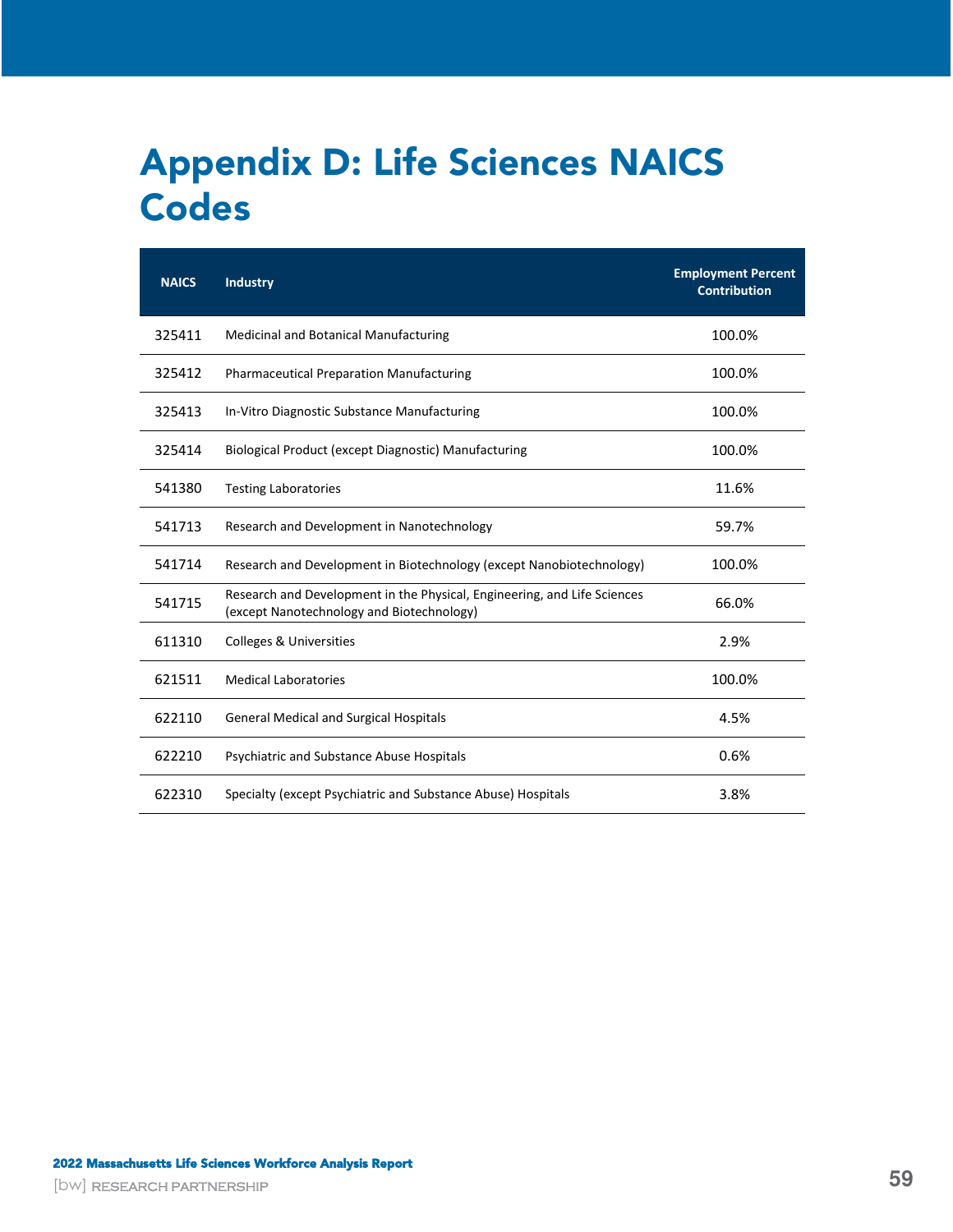# <span id="page-59-0"></span>Appendix E: Life Sciences Regional Assets

New Jersey, California, Pennsylvania, and North Carolina are leaders in the Life Sciences industry. Their governments have all created various programs and incentives to help their life sciences businesses continue to grow. The four states have their own targeted focuses ranging from diversity, equity, and inclusion, early-stage business support, and workforce development. There is one targeted focus that the four states each had in common, access to capital, which can be a major barrier to a life sciences business' ability to grow.

### New Jersey

The state of New Jersey supports their life sciences industry through various programs and incentives offered by the New Jersey Economic Development Authority (NJEDA). New Jersey has recognized that access to capital is a major barrier to life sciences business's ability to grow. The NJEDA is combating this through their angel investor tax credit program, which offers investors a tax credit of 20 percent of the qualified investment made in a New Jersey emerging technology or life sciences businesses.

The state of New Jersey is also targeting underserved communities by increasing the angel investor tax credit from 20 to 25 percent if the investment is made to a certified minority- or women-owned business enterprise or if the business is located in an opportunity zone or new markets tax credit census tract.

Another key focal point that New Jersey is supporting is early-stage companies. The NJEDA is supporting early-stage companies with seed capital programs like the NJ CoVest Fund and rent support grants through the NJ Ignite program, where bonus months of rent support are given to companies that are minority- or women-owned business enterprises or are located in an opportunity zone.<sup>21</sup>

### California

The state of California assists their life sciences businesses through the California Life Sciences (CLS) organization. The CLS organization has targeted entrepreneurship, workforce development, and racial and social equity as principal areas of assistance for the life sciences industry. The state aims to build a pipeline of diverse talent through the racial and social equity initiative which includes the NexGeneGirls program that provides firsthand learning, leadership development and career mentoring for high school females of color, and the Racial & Social Equity Career Connections Summit that supports Black, Indigenous, and other People of Color (BIPOC) students in their career journey. The CLS supports workforce development through various skills training resources and professional development conferences held throughout the year.

The state of California also offers the employment training panel which provides funding to employers to assist in upgrading the skills of their workers through training that leads to good paying, long-term jobs.<sup>22</sup>

<sup>&</sup>lt;sup>21</sup> New Jersey Economic Development Authority. Life Sciences Programs. [https://www.njeda.com/life](https://www.njeda.com/life-science/#:~:text=New%20Jersey%20is%20the%20medicine,therapy%20and%203D%20printed%20drug)[science/#:~:text=New%20Jersey%20is%20the%20medicine,therapy%20and%203D%20printed%20drug.](https://www.njeda.com/life-science/#:~:text=New%20Jersey%20is%20the%20medicine,therapy%20and%203D%20printed%20drug) 22 California Life Sciences. [https://www.califesciences.org/.](https://www.califesciences.org/)